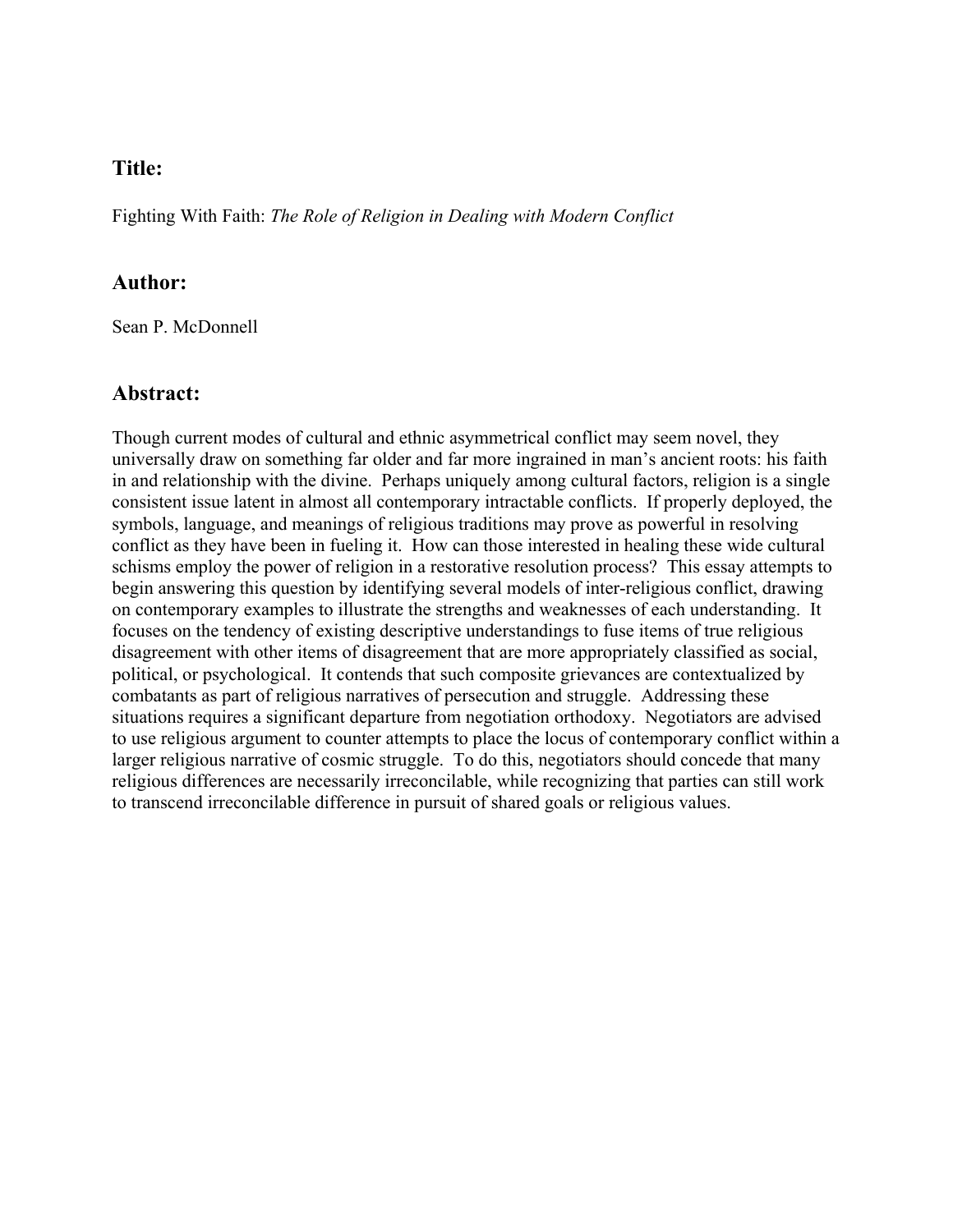# Fighting With Faith:

The Role of Religion in Dealing with Modern Conflict

By Sean P. McDonnell\*

"The will of God prevails. In great contests each party claims to act in accordance with the will of God. Both may be, and one must be, wrong. God cannot be for and against the same thing at the same time."  $-$ ABRAHAM LINCOLN<sup>[1](#page-1-0)</sup>

### $Background - A' New' War.$

 $\overline{a}$ 

Today's world is an arena of largely unprecedented armed conflict, both in the costs

exacted and the modes by which that conflict is pursued. There can be no doubt that modern

warfare has the potential to inflict exceptional harm, both to combatants and civilians caught in a

conflict's wake.<sup>[2](#page-1-1)</sup> But it is more than just the potential scale of modern conflict that is

unprecedented. It is also who fights and why.

In the era following September 11, 2001, and the subsequent American invasions of Iraq

and Afghanistan, a new type of war -- or at least a new way of describing conflict with clear

religious and ethnic implications -- has captured the collective attention of scholars and

politicians.<sup>[3](#page-1-2)</sup> In homage to Professor Huntington's famous work, many academics now refer to

<span id="page-1-0"></span><sup>\*</sup> J.D., 2009, Harvard Law School; B.A., 2005, University of Missouri; The author wishes to thank Professor Gabriella Blum of Harvard Law School for her invaluable contributions to this article and Professor R. Gustav Niebuhr of Syracuse University, whose writings greatly impacted the author's thinking on this topic. The article is dedicated to the late Patrick J. McDonnell, editor of early drafts and the author's first and best teacher on all matters of faith and forgiveness.

<sup>&</sup>lt;sup>1</sup> William Peterfield Trent et al., THE CAMBRIDGE HISTORY OF AMERICAN LITERATURE, Part II, 373 (1921).

<span id="page-1-1"></span><sup>&</sup>lt;sup>2</sup> See Mary Kaldor, NEW AND OLD WARS (1999) (referring to the steady increase in ratio of civilian-soldier deaths since World War I); *see also* Anthony Dworkin, "The Middle East Crisis and International Law," Crimes of War Project, July 18, 2006, available at http://www.crimesofwar.org/onnews/news-middleeast.html (referring to the growing civilian death toll in the Middle East crisis).

<span id="page-1-2"></span><sup>&</sup>lt;sup>3</sup> See e.g. Bradley Graham & Josh White, "Abizaid Credited with Popularizing the Term 'Long War'," WASHINGTON POST, A08 (Feb. 3, 2006). In an effort to distinguish the United States' effort to confront Islamic terrorism, President George W. Bush and his senior officials began referring to American military and security action as part of the "War on Terror" in 2001. By 2006, that nomenclature expanded to include terms like "The Long War" and the "Global War on Terrorism." As one senior Joint Staff officer put it, "What we decided was, it's a good way of highlighting the idea that this war is likely to take awhile and will require both the commitment of significant resources and the resolve of the American people." See also George Bush, *Speech on War on Terror at National Endowment for Democracy* (Oct. 2, 2005), available at

http://www.whitehouse.gov/news/releases/2005/10/20051006-3.html. President Bush and other prominent American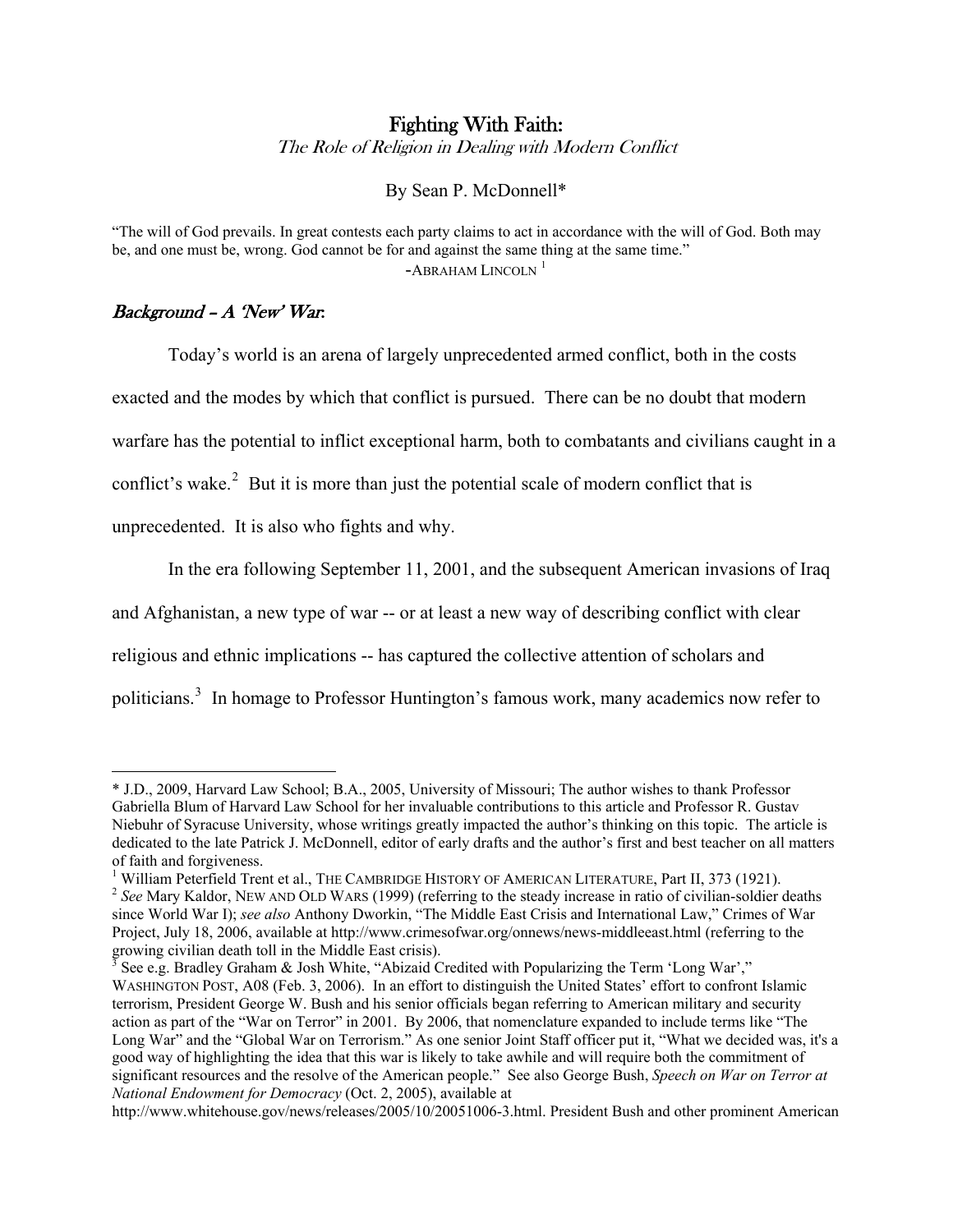this new type of war as a '*clash of civilizations'* in its international incarnation, particularly when pursued between Western secular states and Islamic jihadist groups.<sup>[4](#page-2-0)</sup> Similar types of quarrels are called *'ethnic conflict'* when occurring within regional or state boundaries.<sup>[5](#page-2-1)</sup>

Scholars and policymakers invented these terms to signify the novelty of this emerging form of conflict, distinguishing it from traditional interstate conflict paradigms because these new wars are fought by new and disparate players. The traditional players, sovereign states, now contend with disaggregated outlaws and loosely affiliated movements with names that are both familiar and cryptic: the Tamil Tigers, Hezbollah, Hamas, the Irish Republican Army (IRA), Al Qaeda, Abu Sayyaf, Ansar al-Islam, and so on… "Although these groups cannot kill on the scale that governments with all their military power can, their sheer numbers, their intense dedication, and their dangerous unpredictability have given them influence vastly out of proportion with their meager military resources."<sup>[6](#page-2-2)</sup> The governments that fight these groups call these new combatants *terrorists*. [7](#page-2-3) Those who sympathize with their political and religious programs call them heroes and martyrs.<sup>[8](#page-2-4)</sup>

This last point brings this essay to its focus. "The idea of martyrdom is an interesting one. It has a long history within various religious traditions, including Christianity. Christ himself was a martyr, as was the founder of the Shi'i Muslim tradition, Husain. The word

politicians also made frequent reference to the religious nature of the conflict, terming Muslim terrorists as elements of "evil Islamic radicalism," "militant Jihadism," or "Islamo-fascism."

<span id="page-2-0"></span><sup>&</sup>lt;sup>4</sup> Samuel Huntington, THE CLASH OF CIVILIZATIONS AND THE REMAKING OF WORLD ORDER (1996). This term frequently refers to international asymmetrical conflict between Western states and non-Western religious or ethnic paramilitary networks, which in practice are sometimes difficult to distinguish from regional or intrastate conflicts. The ideological and operational ties between Islamic international terrorist movements of varying stripes and the regional struggle for Palestinian autonomy is an illustrative example.

<span id="page-2-1"></span><sup>&</sup>lt;sup>5</sup> Chester A. Crocker, "How to Think About Ethnic Conflict" (The 1999 Perlmutter Lecture on Ethnic Conflict), available at http://www.peace.ca/ethnicconflict.htm. The term 'Ethnic Conflict is generally used indiscriminately to describe varying levels of intrastate conflict waged by groups with opposing tribal, political, or religious affiliations.  $6$  Mark Juergensmeyer, TERROR IS THE MIND OF GOD, 5 (2000).

<span id="page-2-3"></span><span id="page-2-2"></span><sup>&</sup>lt;sup>7</sup> See United States Department of State, "Foreign Terrorist Organizations," FACT SHEET, Office of Counterterrorism  $(2005).$ 

<span id="page-2-4"></span> $8$  Bernard K. Freamon, "Martyrdom, Suicide, and the Islamic Law of War," 27 FORDHAM INT'L L.J. 299 (2003).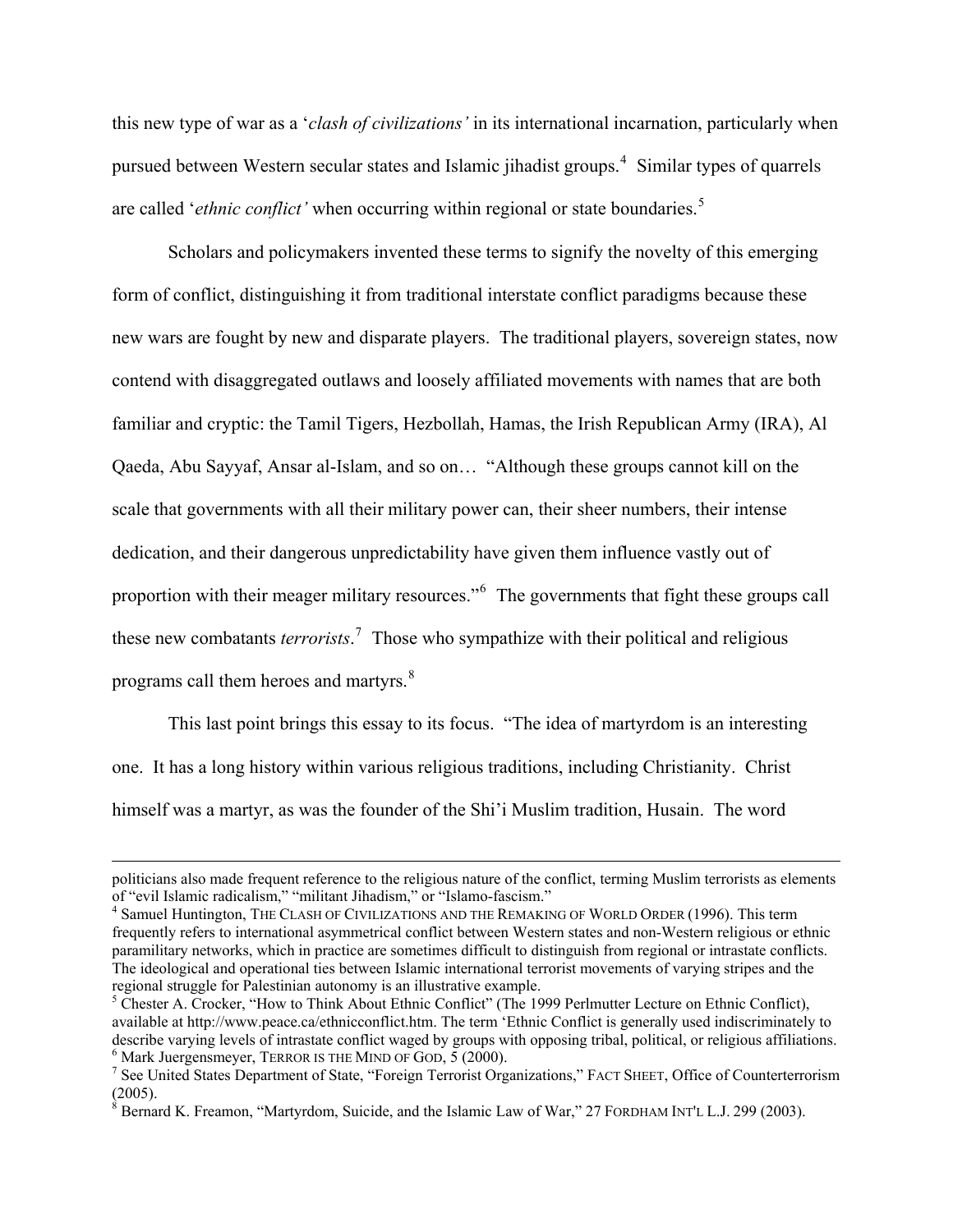*martyr* comes from the Greek term for 'witness,' such as a witness to one's faith." In English, a martyr is one who "voluntarily suffers death as the penalty of witnessing to and refusing to renounce a religion."<sup>[9](#page-3-0)</sup> However novel the current modes of cultural and ethnic asymmetrical conflict may be, they universally draw on something far older and far more ingrained in the human experience, something in man's ancient roots: his faith in and relationship with the divine. Perhaps uniquely among cultural factors, religion is the single consistent issue latent in almost all contemporary intractable conflicts. It is one of the factors that makes these conflicts intractable. If, as Professor Freaman wrote, "[r]eligion is the mother of war," [10](#page-3-1) then the *clash of civilizations* is only the most recent descendant in a grotesque family line reaching back into antiquity.

3

The ideological vernacular of cultural conflict around the world is the language of religiosity. Theological argument is employed on all sides of contemporary conflict, as justification, as claim of right, as recruiting propaganda, and as political dialogue.<sup>[11](#page-3-2)</sup> Even in secular cultures, religion provides the lens through which modern cultural conflict is viewed.<sup>[12](#page-3-3)</sup>

If religion is a primary sustaining factor in most of the intractable cultural conflicts that exist today, better understanding its role promises to be an important first step in resolving these conflicts in the future. If properly deployed, the symbols, language, and meanings of religious traditions may prove as powerful in resolving conflict as they have been in fueling it. The

<span id="page-3-0"></span><sup>&</sup>lt;sup>9</sup> MERRIAM-WEBSTER DICTIONARY (2007).

<span id="page-3-2"></span><span id="page-3-1"></span><sup>&</sup>lt;sup>10</sup> See Freaman, supra note 8, at 299.  $\frac{11}{11}$  Religious language so often fuels and sustains ethnic conflict that several human rights commissions have specifically targeted religious hate speech as incitement to genocide. See Joshua Wallenstein, "Punishing Words: An Analysis of the Necessity of the Element of Causation in Prosecutions for Incitement to Genocide," 54 STAN. L. REV. 351, 381-383 (2001).<br><sup>12</sup> James Carroll, "The Bush Crusade," THE NATION (September 20, 2004). ("The President, at a moment of crisis,

<span id="page-3-3"></span>defines the communal response. A few days after the assault, George W. Bush did this. Speaking spontaneously, without the aid of advisers or speechwriters, he put a word on the new American purpose that both shaped it and gave it meaning. "This crusade," he said, "this war on terrorism." Crusade. I remember a momentary feeling of vertigo at the President's use of that word, the outrageous ineptitude of it. The vertigo lifted, and what I felt then was fear, sensing not ineptitude but exactitude.")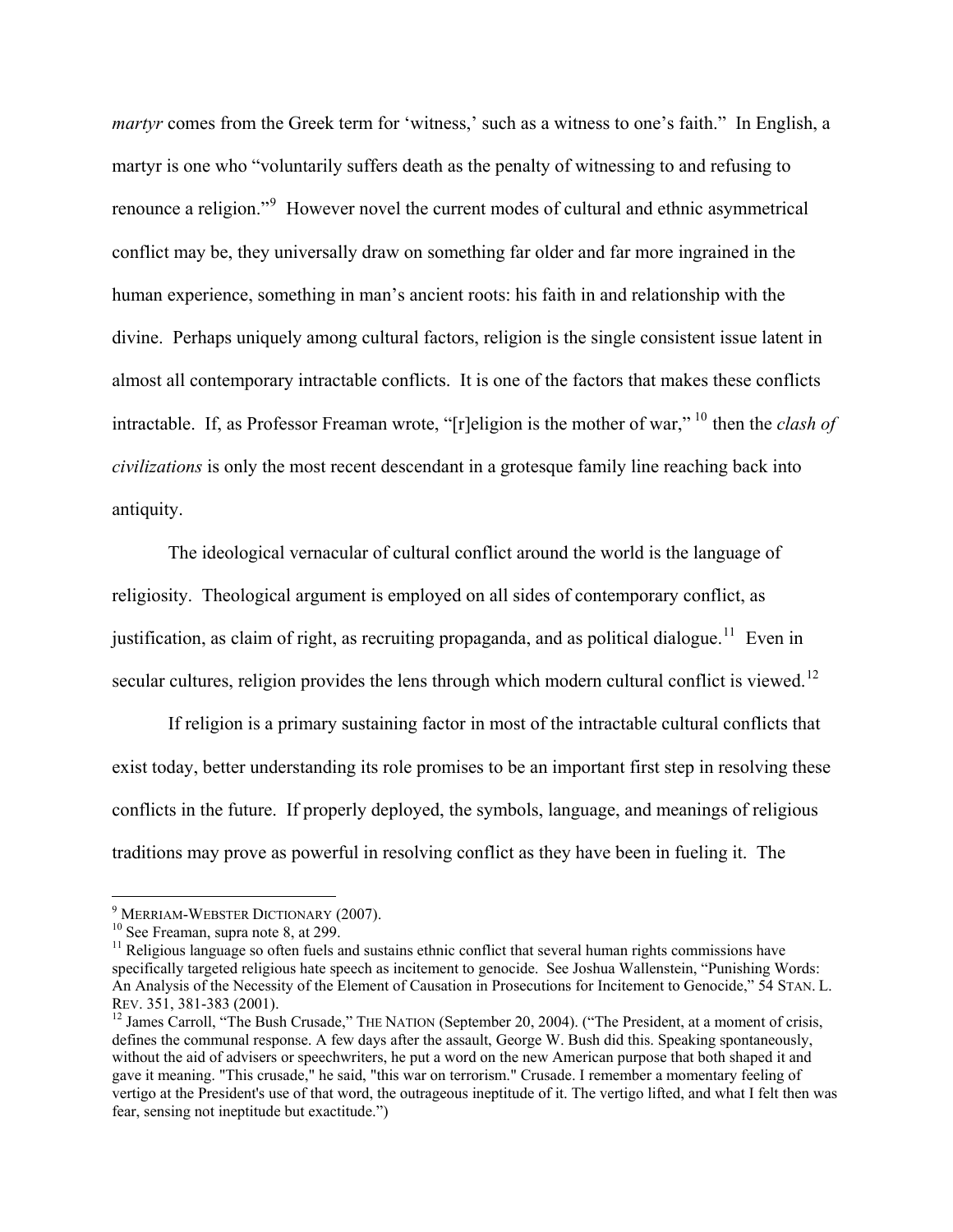question is: How can those interested in healing these wide cultural schisms employ the power of religion in a restorative resolution process? Specifically in the context of negotiation, this possibility raises further interesting questions. Can religious ideals be invoked to promote cooperative postures? Should religious arguments be engaged in their own terms? Can competing religious arguments be deployed to undermine "extremist" religiosity? Can issues of religious principle be politically or economically co-opted?

4

 Many of these questions have not been adequately addressed in the literature of either religious or conflict-studies scholarship.<sup>[13](#page-4-0)</sup> This may be, in part, because the notion that religion can be employed with positive effect in any arena has become something of a controversial position. The unprecedented threat that violent religious extremists pose to liberal Western societies has triggered a secular intellectual backlash. As Sam Harris writes in his recent bestselling work, *The End of Faith*, "We can no longer ignore that many of our neighbors believe in the metaphysics of martyrdom... because our neighbors are now armed with chemical, biological, and nuclear weapons. There is no doubt that these developments mark the terminal phase of our credulity. Words like 'God' and 'Allah' must go the way of 'Apollo' or 'Baal,' or they will unmake our world."<sup>[14](#page-4-1)</sup> Prominent thinkers like Harris and others<sup>[15](#page-4-2)</sup> now advocate for the complete excision of faith from modern life. The central evil, they posit, is not violent religious extremism, but religion per se. These thinkers conceive of religious belief as necessarily an irrational, unexamined, and static exercise. They characterize faith as an inherently intolerant

<span id="page-4-0"></span><sup>&</sup>lt;sup>13</sup> See Marc Gopin, HOLY WAR, HOLY PEACE: HOW RELIGION CAN BRING PEACE TO THE MIDDLE EAST, 4 (2005) ("Religion and culture unquestionably play a critical role in numerous conflicts, all the way from interpersonal to global conflicts. The challenge is trying to tease out the subtle way in which religion and culture interact with conflict. The latter is an enormously complex subject almost completely neglected by students of conflict." <sup>14</sup> Sam Harris, THE END OF FAITH, 14 (2004).<br><sup>15</sup> See e.g. Richard Dawkins, THE GOD DELUSION (2008); *Also* Cristopher Hitchens, GOD IS NOT GREAT: HOW

<span id="page-4-2"></span><span id="page-4-1"></span>RELIGION POISONS EVERYTHING (2007).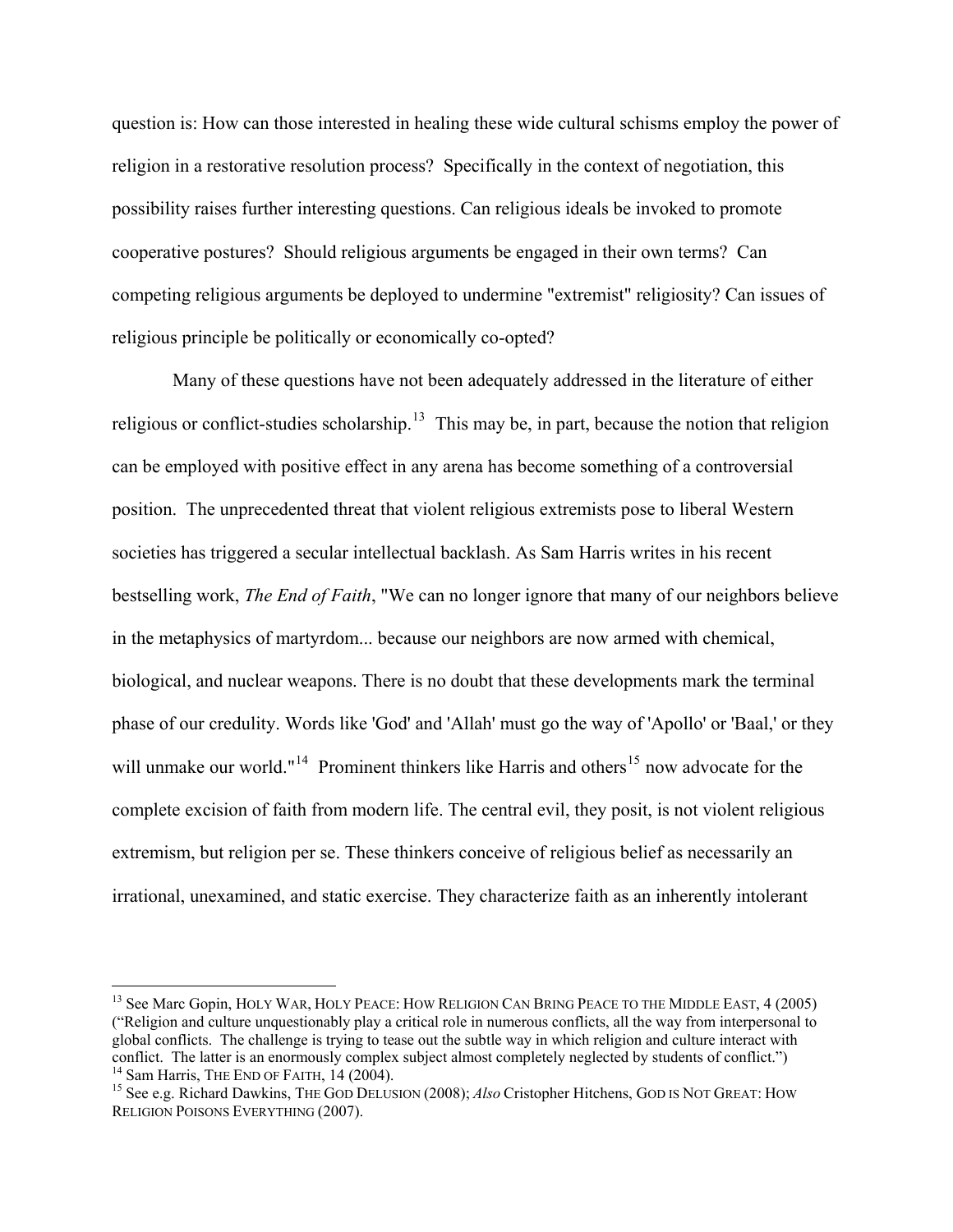form of self-delusion or blind scriptural literalism.<sup>[16](#page-5-0)</sup> They demean religious moderation as "simply a capitulation to a variety of all-too-human interests that have nothing, in principle, to do with God."<sup>[17](#page-5-1)</sup> What's more, they claim moderates pose a great societal harm because the tolerance they espouse "does not permit anything very critical to be said of religious literalism<sup>"[18](#page-5-2)</sup>

As an initial observation, whatever philosophical value these arguments may have, they provide absolutely no practical basis for making policy or addressing the religious conflicts going on in the world today. "Despite the complaints of its most ardent despisers, religion is not going away."[19](#page-5-3) If abandoning faith is the only solution, there is no solution. Out of a world population of roughly 6.7 billion people, fewer than 750 million claim no belief in God or attachment to any particular faith.<sup>[20](#page-5-4)</sup> It seems exceedingly unlikely that the remaining 5.9 billion of us will simply relinquish our deepest held beliefs in response to abstract arguments.<sup>[21](#page-5-5)</sup> The more likely outcome of the intellectual assault on faith is the further inflammation of religious tensions, perceived persecution among believers, and a widening disconnect between the secular and religious worlds.

<span id="page-5-0"></span><sup>&</sup>lt;sup>16</sup> See e.g. Harris, supra note 14, at 13 ("Intolerance is thus intrinsic to every creed... Certainty about the next life is simply incompatible with tolerance in this one.")

<span id="page-5-1"></span><sup>&</sup>lt;sup>17</sup> Id. at 20-21 (Moderation "has nothing underwriting it other than the unacknowledged neglect of the letter of divine law.")

<span id="page-5-2"></span><sup>&</sup>lt;sup>18</sup> Id. at 20-23 (Harris adds "To speak plainly and truthfully about the state of our world – to say, for instance, that the Bible and the Koran both contain mountains of life-destroying gibberish – is antithetical to tolerance as moderates currently conceive it.").<br><sup>19</sup> Gustav Niebuhr, BEYOND TOLERANCE: SEARCHING FOR INTERFAITH UNDERSTANDING IN AMERICA, xx (2008).

<span id="page-5-4"></span><span id="page-5-3"></span><sup>&</sup>lt;sup>20</sup> Phil Zuckerman, Atheism: Contemporary Rates and Patterns, THE CAMBRIDGE COMPANION TO ATHEISM (Martin et al.) (2005). Dr. Zuckerman looked at polling and survey data from every country in the world and totaled the number of non-believers in the 50 most populous nations with the highest rate of atheism and agnosticism. Based on statistical analysis of this sample, he concluded the number of people worldwide who claim no connection to any faith nor specific belief in God is somewhere between 500 million and 750 million.

<span id="page-5-5"></span> $21$  I question whether the secularist arguments are at all times reasonable arguments or whether they don't admit a form of secular fundamentalism that is as dangerous and intolerant as religious fundamentalism, but for my purposes here I'll give them the benefit of the doubt.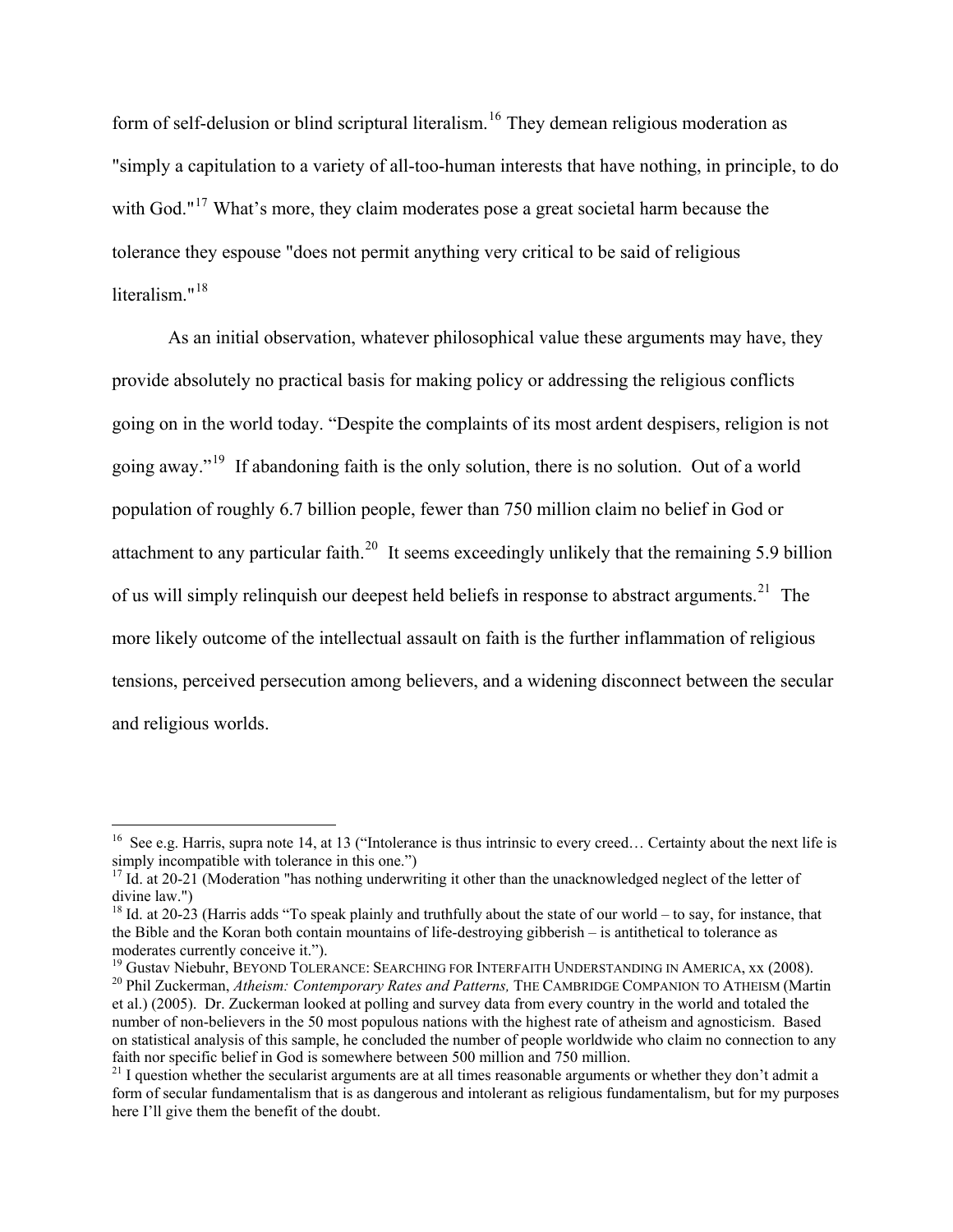Worse than the probable alienation of religious groups resultant from the adoption of *secular extremism*, the categorical abandonment of religion would force would-be peacemakers to ignore some of the most developed philosophical tools for conflict resolution known to human understanding. The most fundamental conceptions of justice,  $^{22}$  $^{22}$  $^{22}$  human dignity,  $^{23}$  $^{23}$  $^{23}$  and peace itself are all rooted in religious text and thought. <sup>[24](#page-6-2)</sup> When scholars characterize religion as fundamentally intolerant because of the absolute nature of religious claims, they debase a universal valuation of peace, empathy, and human flourishing that exists in the same traditions. In one breath, scripture tells us "the Lord is a warrior"; $^{25}$  $^{25}$  $^{25}$  in the next, "blessed are the peacemakers, for they shall be called sons of God."[26](#page-6-4) How believers make sense of these competing values cannot be reduced to rote literalism.

Understanding the spectrum of faith requires a far more nuanced treatment than it tends to receive at the hands of secular scholars. Application of religion to resolve conflict first requires recognition of a more complex conception of faith and its role is conflict situations. Protestant theologian and philosopher Reihnhold Niebuhr captured the complexity this way: "The religious sense of the absolute qualifies the will-to-live and the will-to-power by bringing them under subjugation to an absolute will, and by imparting transcendent value to other human

<span id="page-6-0"></span><sup>22</sup> See e.g. Koran 5.8. ("Be upright for Allah, bearers of witness with justice**,** and let not hatred of a people incite you not to act equitably; act equitably, that is nearer to piety, and be careful of (your duty to) Allah; surely Allah is Aware of what you do."); Koran 60.8 ("Allah does not forbid you respecting those who have not made war against you on account of (your) religion, and have not driven you forth from your homes, that you show them kindness and deal with them justly; surely Allah loves the doers of justice.")

<span id="page-6-1"></span><sup>&</sup>lt;sup>23</sup> See e.g. Genesis 1:27 ("So God created man in his own image, in the image of God He created him; male and female He created them.") Mathew 22:37-40 ("Love the Lord your God with all your heart and with all your soul and with all your mind. This is the first and greatest commandment. And the second is like it: Love your neighbor as yourself. All the Law and the Prophets hang on these two commandments.")

<span id="page-6-2"></span><sup>&</sup>lt;sup>24</sup> See e.g. James 3:13-18 ("Who is wise and understanding among you? Let him show it by his good life, by deeds done in the humility that comes from wisdom. But if you harbor bitter envy and selfish ambition in your hearts, do not boast about it or deny the truth. Such "wisdom" does not come down from heaven but is earthly, unspiritual, of the devil. For where you have envy and selfish ambition, there you find disorder and every evil practice. But the wisdom that comes from heaven is first of all pure; then peace-loving, considerate, submissive, full of mercy and good fruit, impartial and sincere. Peacemakers who sow in peace raise a harvest of righteousness.")  $^{25}$  Exodus 15:2-3. ("The Lord is a Warrior. The Lord is His name.")  $^{26}$  Matthew 5:9.

<span id="page-6-3"></span>

<span id="page-6-4"></span>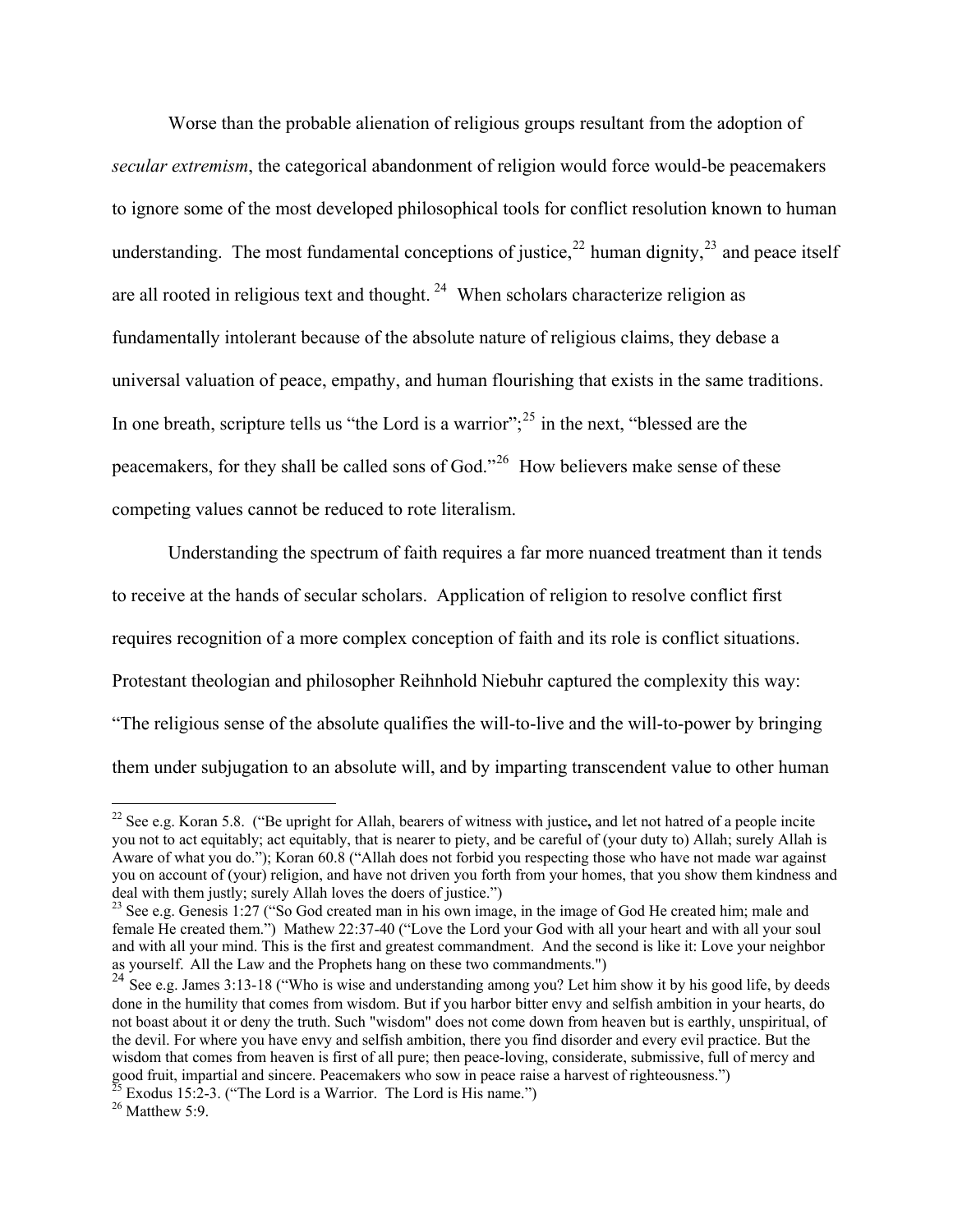beings, whose life and needs thus achieve a higher claim upon the self."<sup>[27](#page-7-0)</sup> In short, absolute religious claims on divine understanding or immortality tend simultaneously to compel conflicting impressions of religious supremacy and universal valuations and respect for other human persons. This duality explains why faith is applied as an instrument of human collaboration at least as often as it is used as a basis for conflict. It also helps explain why the greatest voices for peace in the modern era -- from Badshah Khan to Rev. Martin Luther King, Jr. [28](#page-7-1) to Pope John Paul II to Mohandas Gandhi to Desmond Tutu to the Dalai Lama – all emerge from religious traditions. Rather than ignoring faith, negotiators in religious conflicts should use a sophisticated and nuanced understanding of religious teachings, argument, and history to shift the emphasis from narratives of persecution and struggle to core religious principles of life, peace, and dignity.

The answer to the problem of religious violence is not simple and it will not be settled here. This essay instead attempts to jumpstart the much-needed conversation of how to move forward by identifying several helpful – though necessarily simplistic -- models of inter-religious conflict, drawing on contemporary examples to illustrate the strengths and weaknesses of each understanding. It then focuses on the tendency of these descriptive understandings to fuse items

 $27$  See Niebuhr, supra note 19 at xxxi.

<span id="page-7-1"></span><span id="page-7-0"></span><sup>&</sup>lt;sup>28</sup> Perhaps more than any other person of his day, King anticipated the restorative power of faith in conflict. He also emphasized the personalization of opponents to combat hatred derived from fear and ignorance. He referred to this personalizing process in the language of his religious training: 'the triumph of love over hatred.' His speech at New York's Riverside Church, *Beyond Vietnam: A Time to Break Silence* (April 4, 1967), is remarkable, but by no means atypical. ("This is a calling that takes me beyond national allegiances, but even if it were not present I would yet have to live with the meaning of my commitment to the ministry of Jesus Christ. To me the relationship of this ministry to the making of peace is so obvious that I sometimes marvel at those who ask me why I am speaking against the war. Could it be that they do not know that the good news was meant for all men -- for Communist and capitalist, for their children and ours, for black and for white, for revolutionary and conservative? Have they forgotten that my ministry is in obedience to the one who loved his enemies so fully that he died for them? What then can I say to the "Vietcong" or to Castro or to Mao as a faithful minister of this one? Can I threaten them with death or must I not share with them my life? ... This I believe to be the privilege and the burden of all of us who deem ourselves bound by allegiances and loyalties which are broader and deeper than nationalism and which go beyond our nation's self-defined goals and positions. We are called to speak for the weak, for the voiceless, for victims of our nation and for those it calls enemy, for no document from human hands can make these humans any less our brothers.")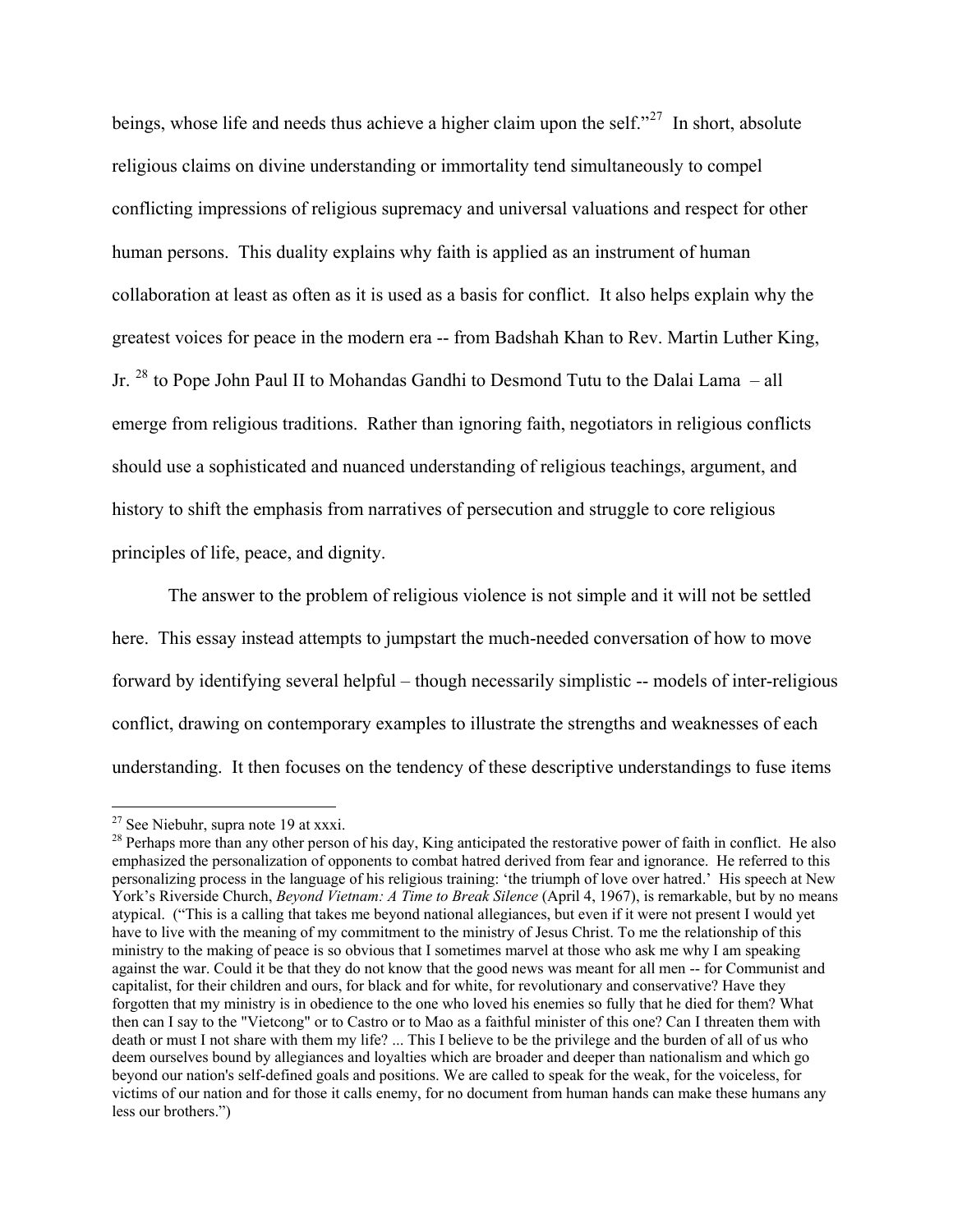of true religious disagreement with other items of disagreement that are more appropriately classified as social, political, or psychological. It contends these composite grievances are contextualized by combatants as part of religious narratives of persecution and struggle.

**88** 

Narratives of struggle and goals of universal peace exist side by side in most religious traditions.<sup>[29](#page-8-0)</sup> Understandings of contemporary life experience in the context of these traditions – rather than static – is the product of elaborate and evolving conceptions of these often conflicting narratives and goals. In this context, it seems at least possible that the affirming aspects of religious traditions could be deployed to defeat destructive religious violence. It also seems possible that skillful shifting of emphasis from narratives to immediate outcomes could extract some of the most toxic elements from religious conflict.

Based on this contention, the essay suggests that resolutions of such multifaceted conflicts depend on a process that directly confronts items of genuine religious difference. The goal of such a process should be to shift the frame of discussion to tolerable outcomes that honor religious principle, while extracting conflict from its locus in religious narrative.

While social, political, economic, or psychological motivations for conflict are undoubtedly impacted by religious mores, assigning a core religious value to such motivations hardens religious combatants into uncompromising positions. The spiritualization of conflict makes compromise a moral impossibility, as combatants come to view concession as an affront to core sacred values. The goal of the negotiator must be to reverse this process, by challenging the incorporation of contemporary conflict into a larger narrative of spiritual struggle. This cannot be done simply by negating core religious concepts, however. It requires an ability to recognize and acknowledge genuine religious principles and inconsistencies, a willingness to

<span id="page-8-0"></span><sup>29</sup> See e.g. Koran 95-101 (God has given *those that fight* with their goods and persons a higher rank than those that stay at home. God has promised *all* a good reward; but far richer is the recompense of those who fight for Him.") (emphasis added).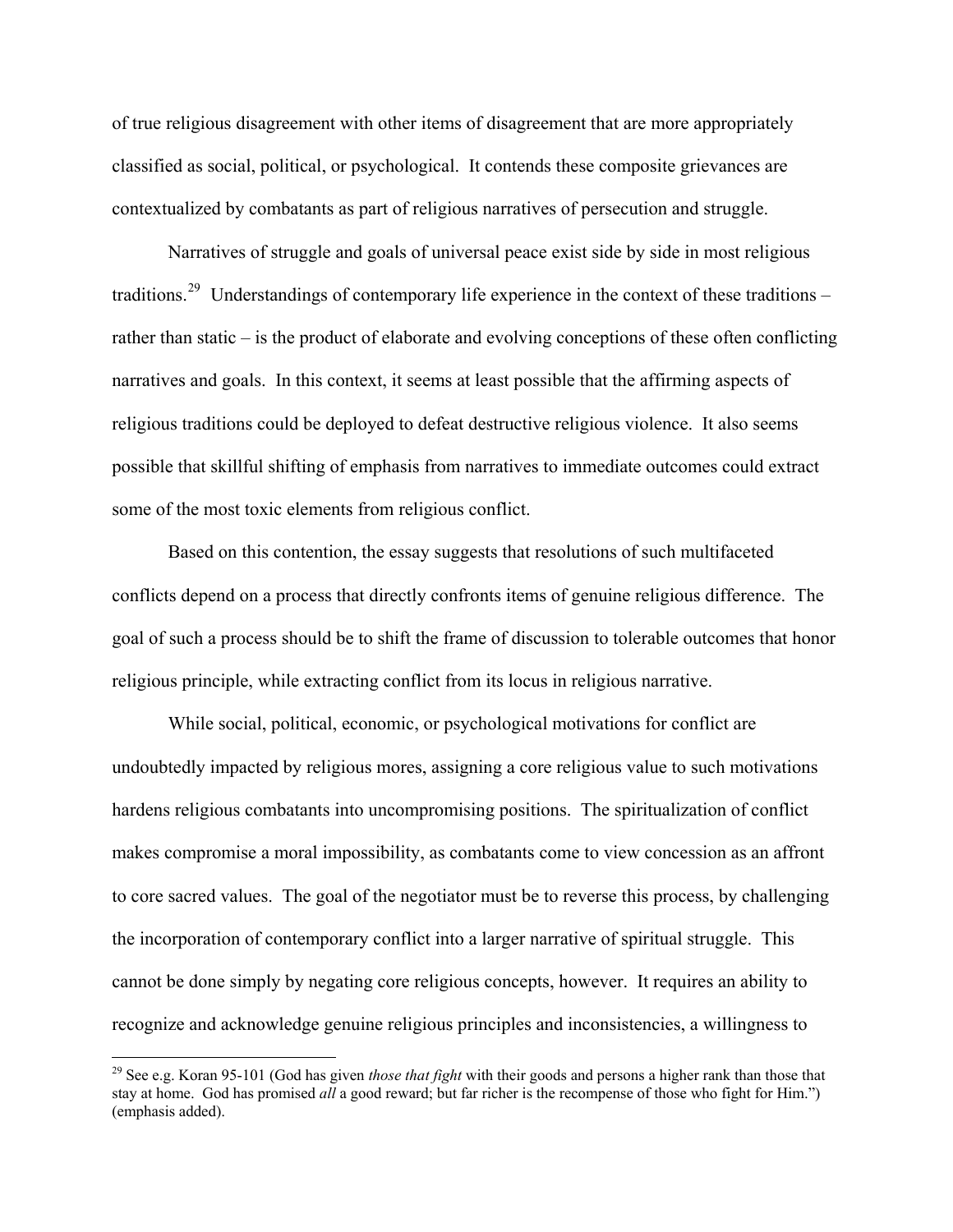confront value judgments on these core issues, and a skillful shifting of emphasis to the day-today realities of conflict (i.e. death and suffering) that generally cannot be reconciled with the core religious goals implicated.

9

In the end, this article is a plea for engagement in the search of truth; not the truth of God or the afterlife, but the truth about ourselves. Religious adherents, non-adherents, and negotiators engaged in rebuilding communities fractured by religious violence must be willing to candidly discuss what they believe, what they seek, and why. They must do this even with the knowledge that the stories they tell will be impossibly contradictory. The hope of this engagement cannot be to resolve these differences – for that may never be – but only to transcend them. Only then, might those who fight in the name of God recognize that it is only the *fight itself*, not God, which is served by the continuation of religious violence.

#### Understanding Religion in Conflict - Models and Limitations:

 $\overline{a}$ 

It is exceedingly difficult to capture the essence of religious conflict. While the faith of combatants impacts enumerable armed conflicts, the manifestations and roles of religion vary widely. Defining and distinguishing the important elements is tricky.<sup>[30](#page-9-0)</sup> As such, scholarly discussion of religion in conflict necessarily tends to speak either in generalities meant to apply to all fights in all places or in terms so specific to particular conflicts as to be inapposite in similar situations.<sup>[31](#page-9-1)</sup> Constraints on resources for research and inherent limitations on our ability

<span id="page-9-0"></span><sup>30</sup> See e.g. Nathan Glazer, "Book Review: Understanding Ethnic Conflict," 86 COLUM. L. REV. 427, 427 (1986) ("Scholars who deal with ethnicity always seem to get bogged down in definitions and classifications: what is ethnic, is it different from race or religion, how about Northern Ireland, what are the varieties of ethnic conflict and contact situations, and so on.")

<span id="page-9-1"></span><sup>&</sup>lt;sup>31</sup> See Nicholas Sambanis, "Do Ethnic and Nonethnic Civil Wars Have the Same Causes?" 45 JOURN. OF CONFLICT RESOLUTION, 259 (2001) (Sambanis shows that the literature has treated civil war as an aggregate category and has not considered if identity, meaning ethnic or religious, wars have different causes than nonidentity wars. He then argues that this is an important distinction and that identitywars are due predominantly to political grievance rather than lack of economic opportunity.)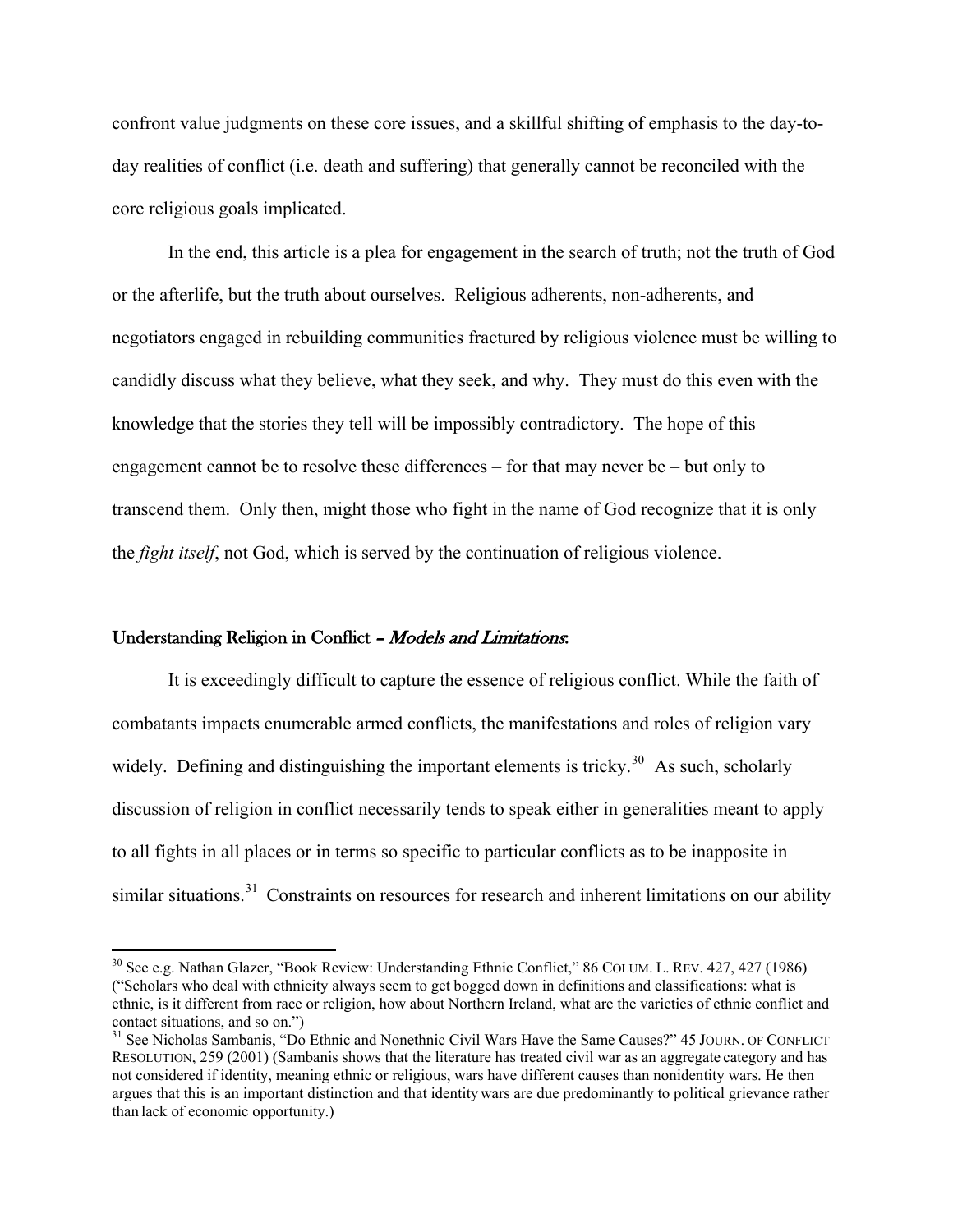to understand such complexities make it difficult to adequately discuss both the commonalities of all religious conflicts and the infinite distinctions in various historical and cultural situations. Our ability to gather empirical information to augment our understanding of how religious faith practically shapes the actions of religious adherents is also limited.<sup>[32](#page-10-0)</sup> The importance of religion as simultaneously a social and personal phenomenon, while unquestioned, is difficult to quantify.

10

Despite the limitations, however, I propose three general models for understanding and digesting religious conflict. While undoubtedly oversimplifications to some extend, these models accurately represent some common strains in contemporary understandings of religious conflict and impulses of those actively engaged in conflict resolution.<sup>[33](#page-10-1)</sup> I will call these models (1) the '*artifice*' model, (2) the '*fundamentalist*' model, and (3) the '*hybrid*' model. An examination of these models illustrates the extreme confusion of items of core religious value and other tangential issues, impacted by religious mores, in forms of conflict. This confusion - and the very real feelings of religious misunderstanding and vitriol that result from  $it - is a$ fundamental problem facing those who deal in religious conflict. It is rarely clear where the religious motivations for conflict end and the political (or other nonreligious) motivations begin. Each model attempts to address this definitional problem differently, emphasizing either the political elements of the conflict or the psychological traits of the combatants.

As we'll see, current modes of understanding and resolution-seeking tend to take the religious elements of conflict as given, but prefer to avoid confrontation on religious issues directly. Instead, observers frequently attempt to understand religious conflicts in less value-

<span id="page-10-0"></span><sup>32</sup>See e.g. William H. Swatos, Jr. et al., *Psychology of Religion,* ENCYCLOPEDIA OF RELIGION AND SOCIETY (1998), ("Much of the empirical research within measurement schools [which dominate academic study of religion and psychology] is essentially correlational, making causal relationships difficult to establish.")  $33$  I do not claim that the list of models produced here is exhaustive or even that it is significantly better than any

<span id="page-10-1"></span>other descriptive attempt. I use them because I believe these models provide a relatively accessible spectrum for definition and analysis.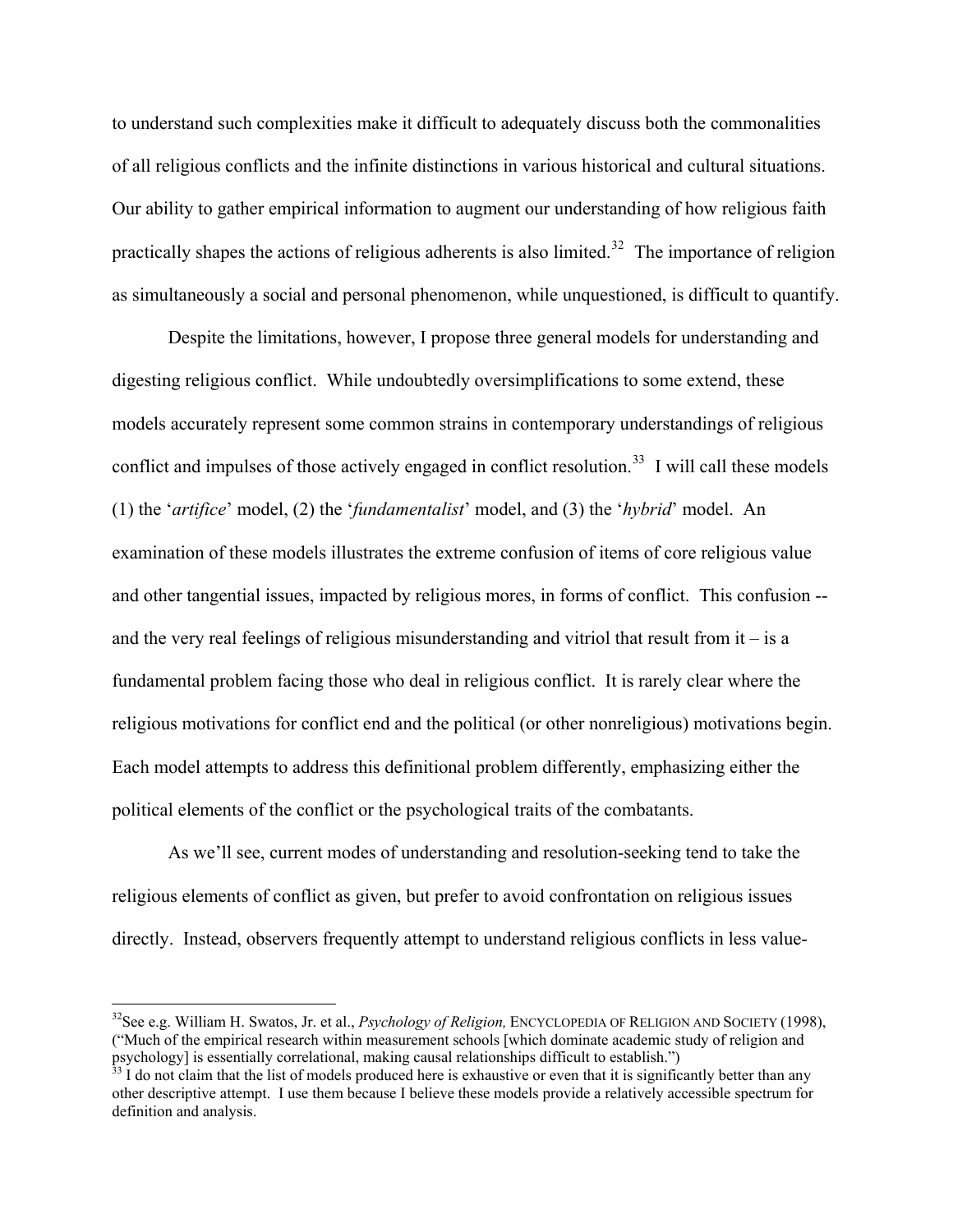laden terms: socioeconomic, political, or psychological. The proposed models reflect this impulse. As we'll see this impulse compels a fundamental failure of the existing approaches. Failure to address religious claims directly has as its consequence a failure to frankly and honestly educate the parties about opposing religious beliefs, exacerbating religious misunderstanding and permitting the dehumanization of religious *others* to go unchecked.

The first descriptive model, the artifice model, views religion as essentially a justification for conflict that has deeper political or economic motivations, whether known or unknown to the combatants themselves. In this way, conflicting religious convictions are understood to correlate with distributive issues in a given conflict. Religion is both separable from worldly distributive issues and nonessential as a component of conflict resolution. Religion is largely viewed as a tribal marker providing a somewhat simplistic common vernacular for voicing more complicated systematic grievances. Conflicts are understood as primarily economic or political in nature with religion deployed to explain a conflict in absolutist terms, to motivate sustained energy from combatants, or to lend a patina of moral superiority to a given cause.<sup>[34](#page-11-0)</sup> To one informed by the artifice view, whatever the claims of terrorists, the root of religious terrorism is actually poverty or social inequity.<sup>[35](#page-11-1)</sup> The cure is economic development.<sup>[36](#page-11-2)</sup> Religion is largely reduced to a method of argument, or a shared trait that helps identify a group with a deeper systematic social concern.

<span id="page-11-1"></span><span id="page-11-0"></span><sup>&</sup>lt;sup>34</sup> See Sambanis supra note 31, at 429. ("Many of the proposals [for reducing ethnic conflict] have a distinctly rationalistic and materialistic bias. For example, it has been argued that, to solve ethnic problems, policymakers should "organize rewards in such a way that everyone will have expectations of increasing gains…For present purposes, the important point is the assumption that ethnic conflict is motivated by rational calculations of gain.")<br><sup>35</sup> See e.g. Kevin Fandl, "Terrorism, Development, & Trade: Winning the War on Terror Without War," 19 Int'l L. Rev. 587 (2004); But see Alan Krueger and Judy Maleckova "Education, Poverty, Political Violence, and Terrorism: Is There a Causal Connection?," NBER Working Paper No. 9074 (2002) (finding only attenuated and unpredictable correlations between support for terrorism and education and socioeconomic condition of respondents).

<span id="page-11-2"></span><sup>&</sup>lt;sup>36</sup> C. Raj Kumar, "Global Responses to Terrorism and National Insecurity: Ensuring Security, Development and Human Rights," 12 ILSA J INT'L & COMP L 99 (2005).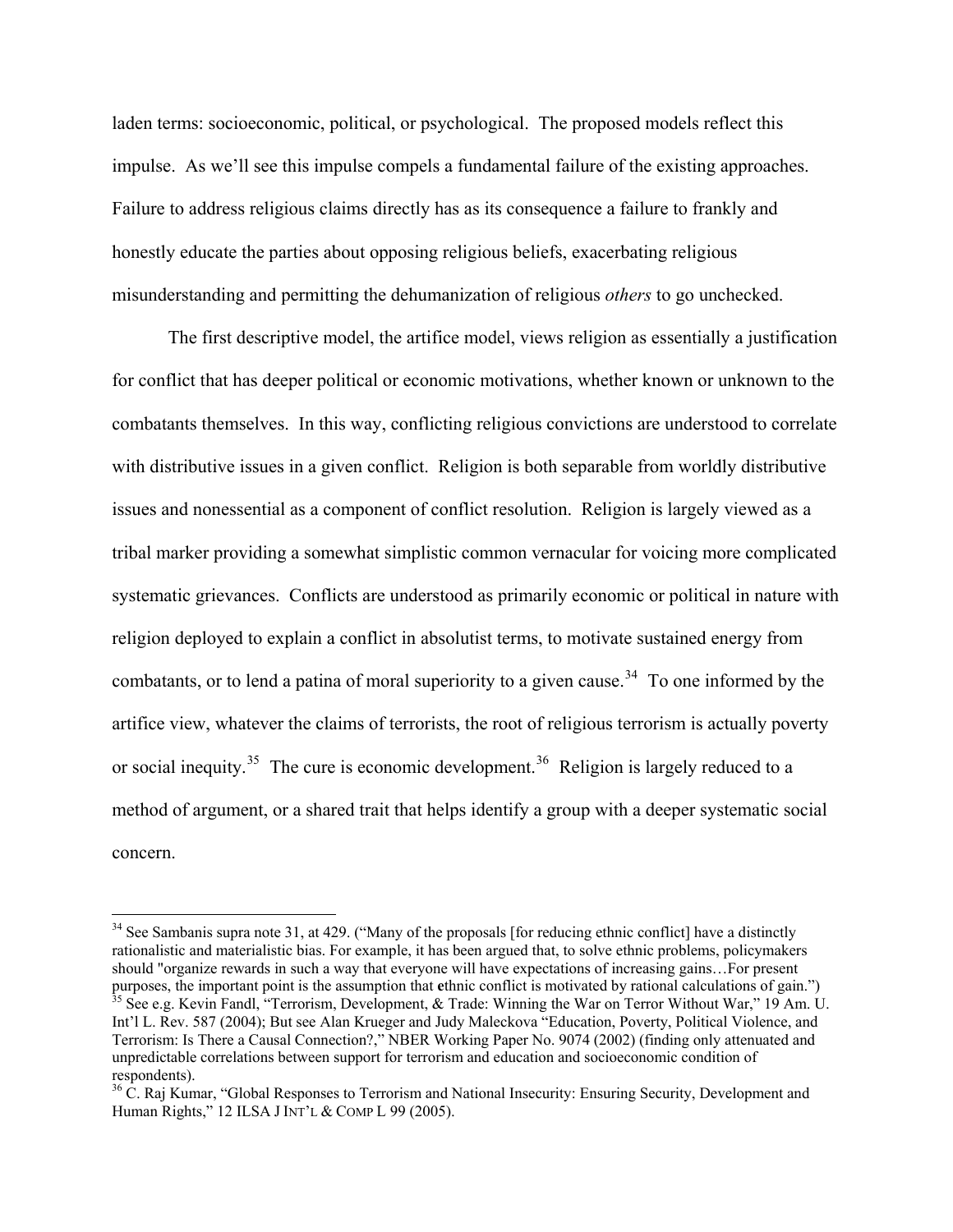By contrast, the fundamentalist model views the religious combatant as utterly shaped by his religious worldview, with altered or limited capacity for rational decision making.<sup>[37](#page-12-0)</sup> In this model, conflict is chiefly driven by a desire to preserve a religious identity and a perception that the identity is under threat.<sup>[38](#page-12-1)</sup> The fundamentalist views the world as a perpetual and absolute conflict between the faithful and the heretical.<sup>[39](#page-12-2)</sup> Again religion acts a sort of code for tribalism, for group identity, but here the adherent is seen as suffering from a kind of paranoid persecution complex, rather than poverty. The fundamentalist's faith acts as a kind of cognitive limitation, preventing him from seeing the world through an alternative frame. Under this model, there can be no resolution that is not grounded in the recognition of the fundamentalist's religious identity. In the artifice model, religion is ancillary. In the fundamentalist model, religion is relevant in the context of the adherent's understanding of himself. To challenge the fundamentalist's beliefs is to challenge the fundamentalist himself. Such beliefs can admit no disagreement whatsoever, whether that disagreement be rooted in textual, traditional, or rational argument.

There is also a hybrid of these two models available, based on a recognition that, in isolation, both the artifice view and the fundamentalist view are insufficient. Real life and real people are simply too complicated. Most religious combatants are neither pure economic benefit-maximizers nor irrational zealots. Like all humans, they must make their decisions on a continuum of value, constantly balancing a valuation of their competing spiritual and worldly priorities. Whenever possible, they will stake out positions that satisfy both religious and practical interests. If we imagine that purely sociopolitical conflicts exist on one end of the spectrum and purely ideological identity-based conflicts are on the other, most conflicts will

<span id="page-12-0"></span><sup>&</sup>lt;sup>37</sup> C. William Thomas, "Gurus and Guerillas: Religious Fundamentalism and Dispute Resolution," 4 HARV. NEGOTIATION L. REV. 115, 135-139 (1999)

<span id="page-12-1"></span> $\frac{38}{39}$  Id. at 121-122.<br> $\frac{39}{10}$  Id. at 125.

<span id="page-12-2"></span>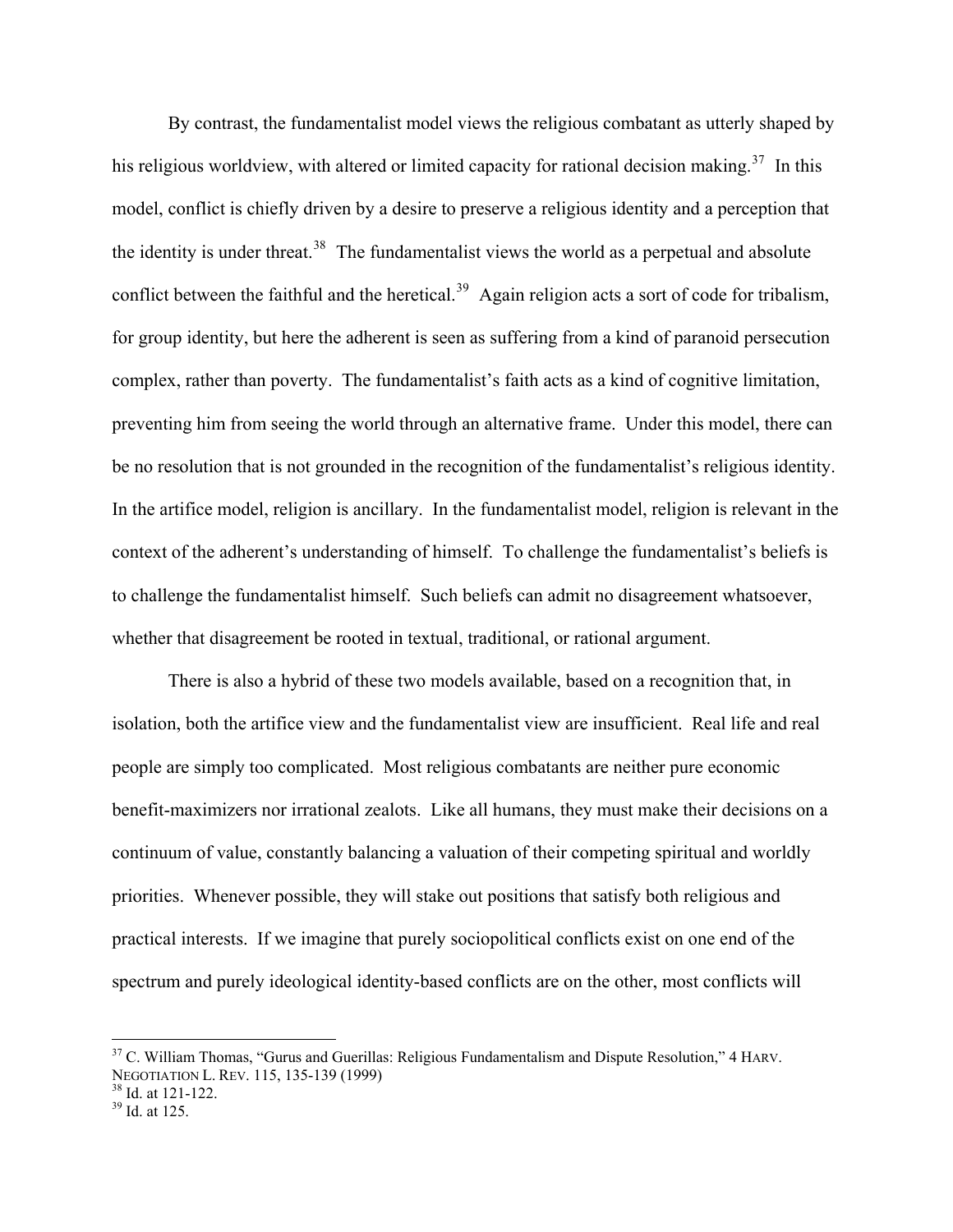exist somewhere between the two poles. These are captured by a hybrid conception. As we'll see a hybrid conception can allow negotiators to use the best tools from both models. This gives negotiators in religious conflict a variety of approaches in different scenarios.

13

But these tools for understanding, while powerful, still seem insufficient. The negotiator's arsenal still seems to be missing something. I believe it is this: We must recognize and confront both that there are quintessentially *religious* elements of conflict and that these items may be objects of *fundamental, irreconcilable, religious difference*. As the following discussion illustrates, the artifice tendency deals with irreconcilable religious positions by ignoring them. The fundamentalist tendency sees conflicting principles not in the faiths themselves, but in the internal understandings of some fringe sects. In this way, the fundamentalist model shifts the focus to symbolism and identity, but similarly ignores the central problem of conflicting demands of genuine religious conviction. Neither provides a framework for taking on conflicting religious claims directly. There is simply no clear understanding of how to address the problem of irresolvable, contradictory religious claims head on.

It seems time that observers of religious conflict finally concede the reality; that there may simply be no way of adequately resolving competing religious claims. That does not necessarily mean, however, that all situations of religious conflict are hopeless. On the contrary, recognizing the centrality, if irreconcilability, of genuine religious disagreement is perhaps the important missing component in normative approaches to constructing resolutions. While it may be difficult to candidly acknowledge irreconcilable religious positions, negotiators should not fear a process of direct religious exchange and engagement. As King said, "when the issues at hand seem as perplexed as they often do in the case of... dreadful conflict we are always on the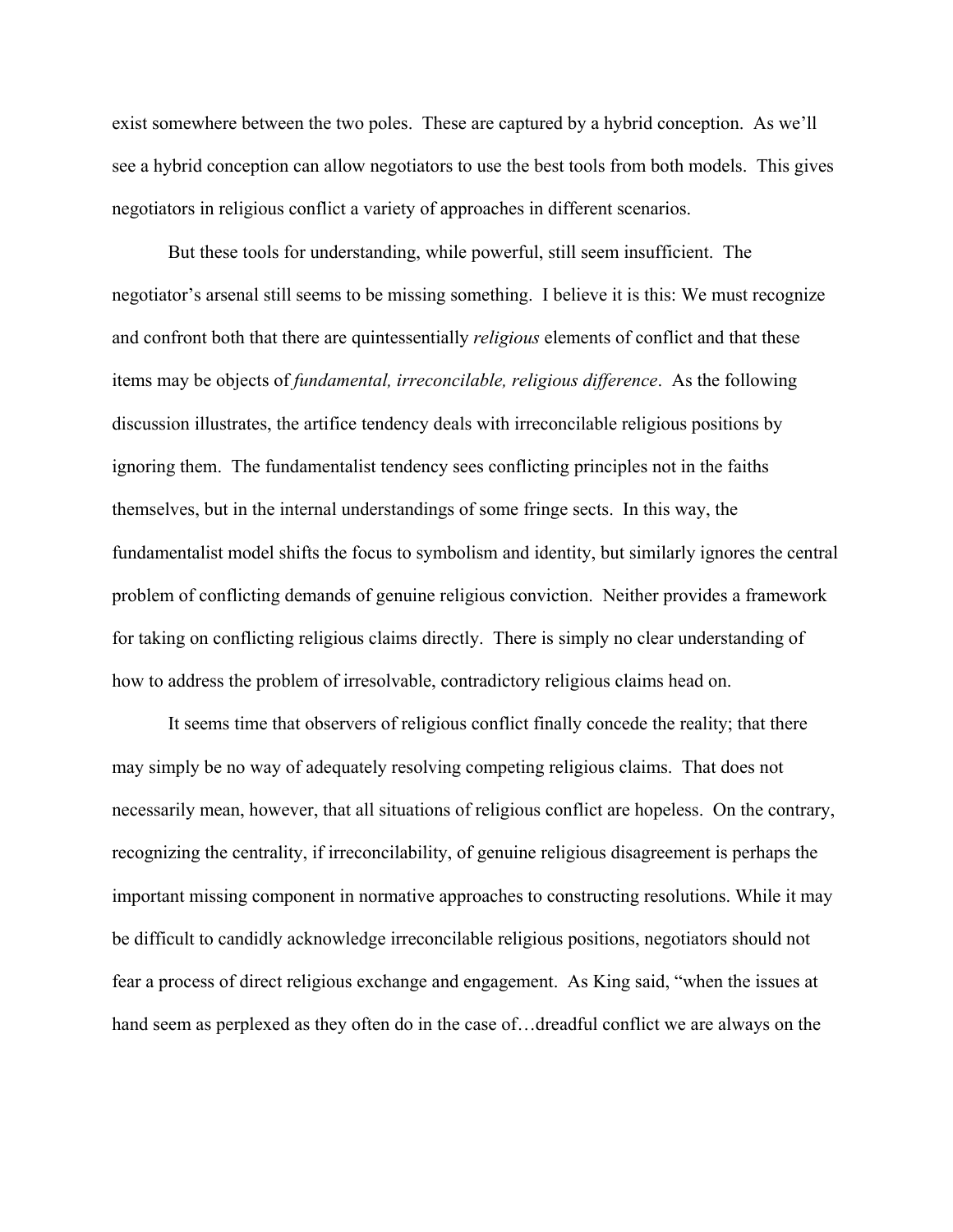verge of being mesmerized by uncertainty; but we must move on."[40](#page-14-0) The admission that religious views are incompatible but warrant exploration anyway puts the onus on the negotiators and parties to examine exactly what the core beliefs in question are. It compels an assessment of religious goals, a process of mutual religious education, and a determination of whether the status quo of violence is less compatible with religious values than peaceful engagement.

14

It sounds trite, but it is true. Only once we fully and candidly discuss those things that make us different may we be free to discover how much makes us the same. In the end, placing the emphasis on identifying and understanding religious values compels a process of discovery and communication that may allow parties to simply "move on," beyond religious differences. If nothing else, a process of frank goal-based religious dialogue increases the opportunity for religious knowledge to be exchanged. That exchange invites the discovery of common ground and the cessation of violence. It challenges the "caricatures" and "blanket characterizations" that reinforce dehumanizing conceptions of opposing religious traditions*.* [41](#page-14-1) As Mark Jurgensmeyer said profoundly in his seminal study of religious militancy, "It is difficult to belittle and kill a person who one knows and for whom one has no personal antipathy."[42](#page-14-2) The identification of shared goals and irreconcilable positions involves a process of shared religious discovery that may begin the process of peaceful engagement, allowing warring religious parties to truly get to *know* one another without personal animus. The first-hand knowledge gained through this process can act to counter the religious tendency to view nonbelievers as a threatening and inhuman object of a cosmic spiritual struggle.

<span id="page-14-0"></span> $40$  See King, supra note 28 at 1.

<span id="page-14-1"></span><sup>&</sup>lt;sup>41</sup> See Juergensmeyer, supra note 6, at 172-174.

<span id="page-14-2"></span> $42$  Id. at 174.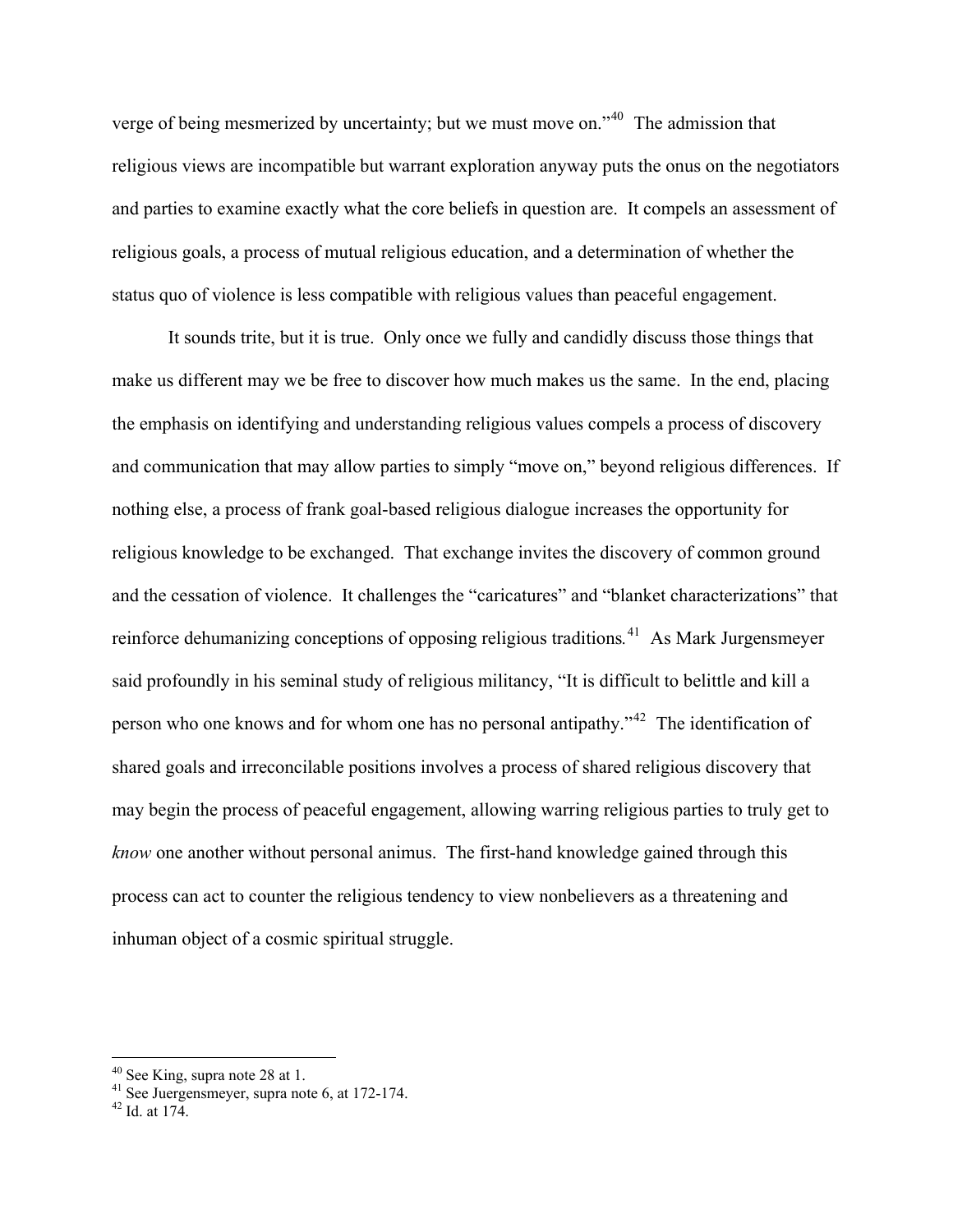### The Artifice Model - Purchasing Religious Resignation:

 The artifice model tends to devalue the legitimacy of purely religious claims and minimizes faith's role in conflict resolution. Under this conception, conflict resolution demands that issues of religious principle and symbolism be subordinated to the material concerns of contending parties: market access, aid or subsidy, land distribution, etc. The devaluation of the spiritual in negotiations is generally defended as realistic and pragmatic. As Woodrow Wilson said, "Witness the fact that in the Lord's Prayer, the first petition is for daily bread. No one can worship God or love his neighbor on an empty stomach."<sup>[43](#page-15-0)</sup> The Bible says man cannot live on bread alone,<sup>[44](#page-15-1)</sup> but that implies that man cannot live without bread whatever else he may need. A restorative process that draws on this understanding attempts to focus on the bread only, to narrow the scope of the argument to the political and economic realities of the conflict. It avoids stoking religious fervor by shifting emphasis to those items that are tangible, distributable, and divisible; things that tend to be familiar and comfortable to most secular negotiators. While this shift can be successful in certain circumstances, the approach misunderstands or willfully ignores the frequent centrality of religion in conflict scenarios. As a result, such an approach may either fail to address the central problem, risking resurgent violence, or miss other opportunities for closure presented by religious dialogue.

Under the artifice conception, the contending parties may describe their conflict as stemming from conflicting religious principles, but these claims are treated as either disingenuous or unhelpful. A resolution may pay lip service to the religious tones of a disagreement, but it must be based on the hard and fast realities of the material world. Borders must be drawn. Security must be provided for. Resources must be distributed. Religion

<span id="page-15-0"></span><sup>&</sup>lt;sup>43</sup> Woodrow Wilson, Speech in New York City (May 23, 1912).

<span id="page-15-1"></span><sup>44</sup> Luke 4:4; Deuteronomy 8:3.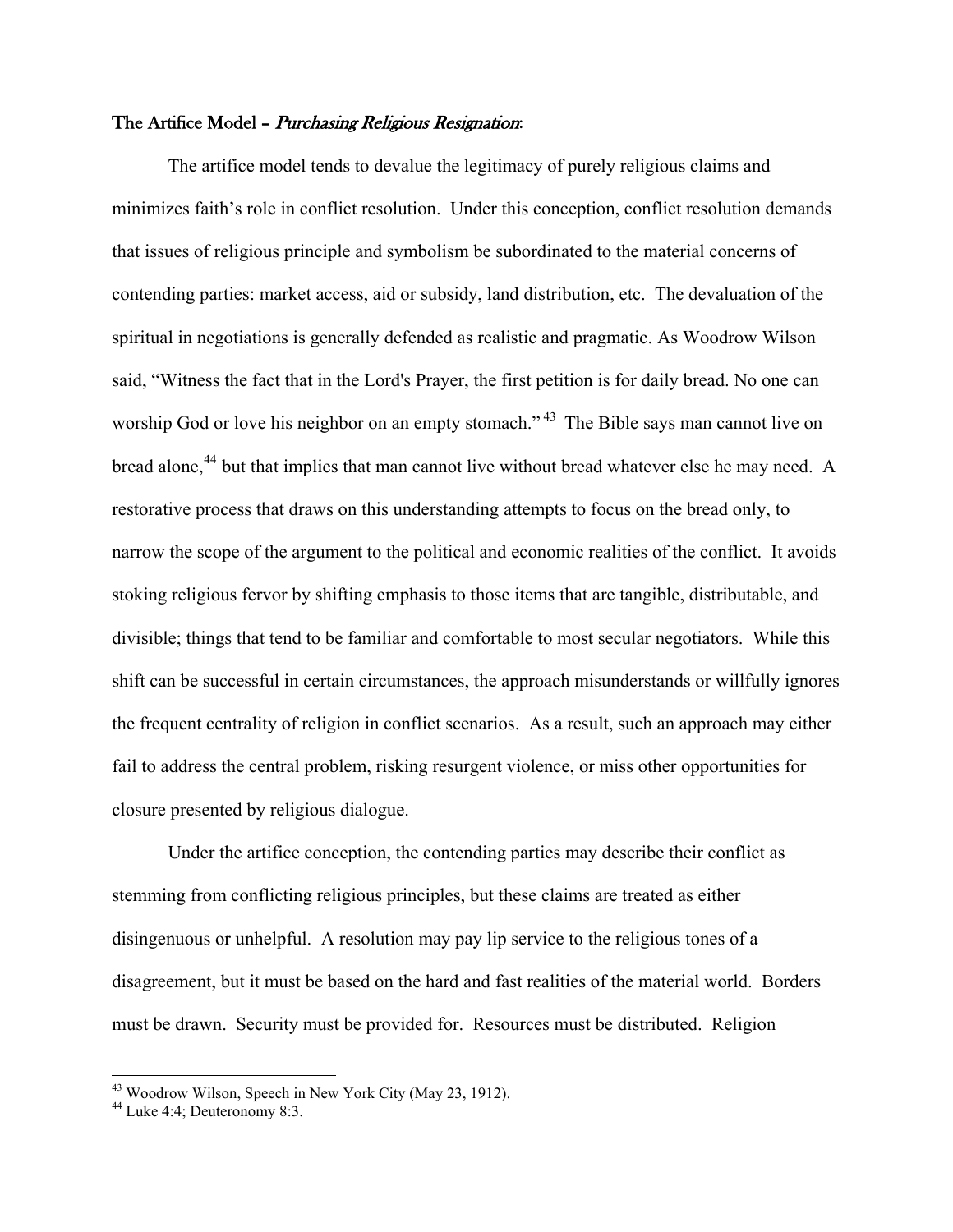becomes important only as a barrier to be overcome or as a characteristic to identify the groups presenting territorial, political or economic claims.

16

 This emphasis on economic liberalism, religious pluralism, and political democratization carries a whiff of Western ethnocentrism. It reflects an implicit theory of politics that "proceeds from the assumption that all states [and peoples] share a common agenda of goals – reinforcing the perception of the universality of Western values."[45](#page-16-0) One of the artifice model's weaknesses is that it begins with these shared goals as assumed first principles. It does not accommodate itself well to the conflicting values claimed by religious parties. While it may indeed be true that divergent peoples share common goals, the process of identifying (also known in negotiation parlance as *naming* and *claiming*) these shared goals should be party-driven rather than imposed by a presupposition of the approach itself.

The precepts of the artifice model largely emerge from attempts to explain the rapid rise and proliferation of ethnic and cultural conflict in emerging states following the experience of colonialism.<sup>[46](#page-16-1)</sup> The principles were forged in the "crucible of Western experience,"<sup>47</sup> drawing primarily on a historical interpretation of Europe's medieval history of religious violence. There are many critical-theory scholars who suggest that this European experience understands religious or ethnic-based conflict as essentially primitive.<sup>[48](#page-16-3)</sup> The provisions of the "modern" (meaning secular and democratic) nation-state and the free-market economy are seen as the remedy to the somewhat archaic problem of religious violence. In the historical narrative, these

<span id="page-16-0"></span><sup>&</sup>lt;sup>45</sup> Abdul Aziz Said, "Precept and Practice of Human Rights in Islam,"1 UNIVERSAL HUMAN RIGHTS 63, 64 (1979).<br><sup>46</sup> See e.g. Samir Amin, IMPERIALISM AND UNEQUAL DEVELOPMENT, 31-236 (1977)<br><sup>47</sup> See Said, supra note 45, at 6

<span id="page-16-2"></span><span id="page-16-1"></span>

<span id="page-16-3"></span><sup>&</sup>lt;sup>48</sup> See e.g. Fernando Henrique Cardoso, "Dependency and Development in Latin America," 74 NEW LEFT REV. 83 (1972); Theotonio Dos Santos, The Structure of Dependence, 60 AMER ECONOMIC REV. 231, 231-236 (1970); Andre Frank, CRITIQUE AND ANTO-CRITIQUE: ESSAYS ON DEPENDENCE AND REFORMISM (1984).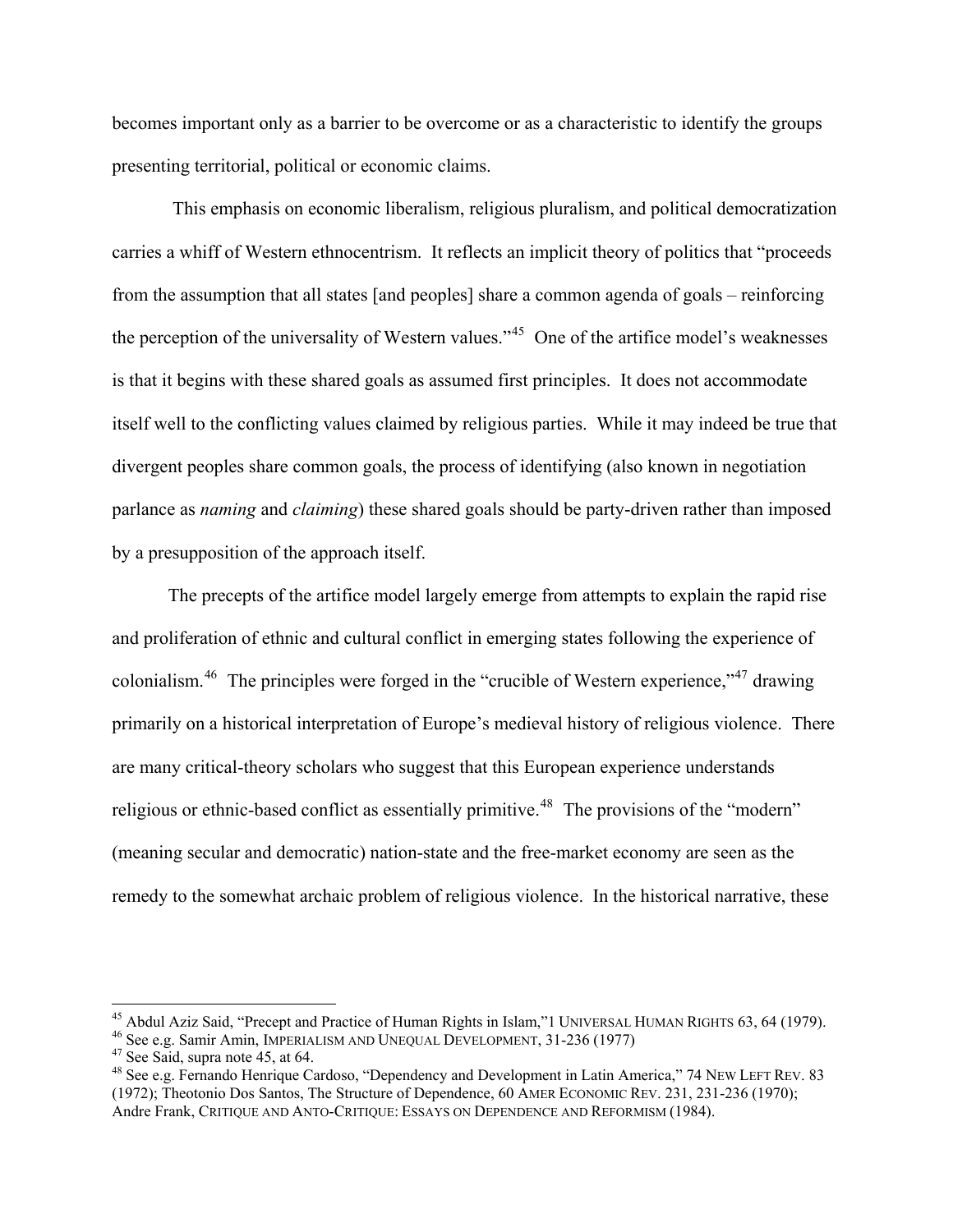institutions are credited with stabilizing Europe's schism between Protestant and Catholic Christians following the Reformation (in all but a few hotspots like Northern Ireland).

Public attitudes, particularly in Europe, seem to indicate an inverse relationship between the perceived importance of religious values and the prevalence of material wealth. With the notable exception of the United States, where almost 60 percent of the public says religion plays an important role in their lives, publics in wealthier nations tend to place lesser importance on religion.<sup>[49](#page-17-0)</sup> A Pew Global Attitudes study found that, excluding the US, negative views about religion's importance statistically correlated with increases in annual per capital income.<sup>[50](#page-17-1)</sup>

Partially as a result, the artifice approach suggests that peace between competing religious cultures will be the inevitable result of economic development and shared prosperity. Religious violence is seen as an attempt to articulate complaints arising from complex economic and social systems. Religious principles are seen merely as providing a convenient justification for violent political action, deployed to energize religious-minded combatants and to lend a patina of moral authority to their cause.

Understandings of religious violence as actually motivated by deeper discontent at economic or political power disparities are frequently presented in Western media and scholarship. For instance, in September 2008, groups of Hindu villagers in Orissa and across eastern India suddenly began massacring their Christian neighbors, ransacking their homes, and demolishing their churches. To the New York Times, the violence "appear[ed] to have been fueled, at least in part, by discontent at a time when the gap between India's haves and have-nots

1

<span id="page-17-1"></span><span id="page-17-0"></span><sup>&</sup>lt;sup>49</sup> Pew Global Attitudes Project, AMONG WEALTHIER NATIONS...US STANDS ALONE IN ITS EMBRACE OF RELIGION, (2002).  $50$  Id.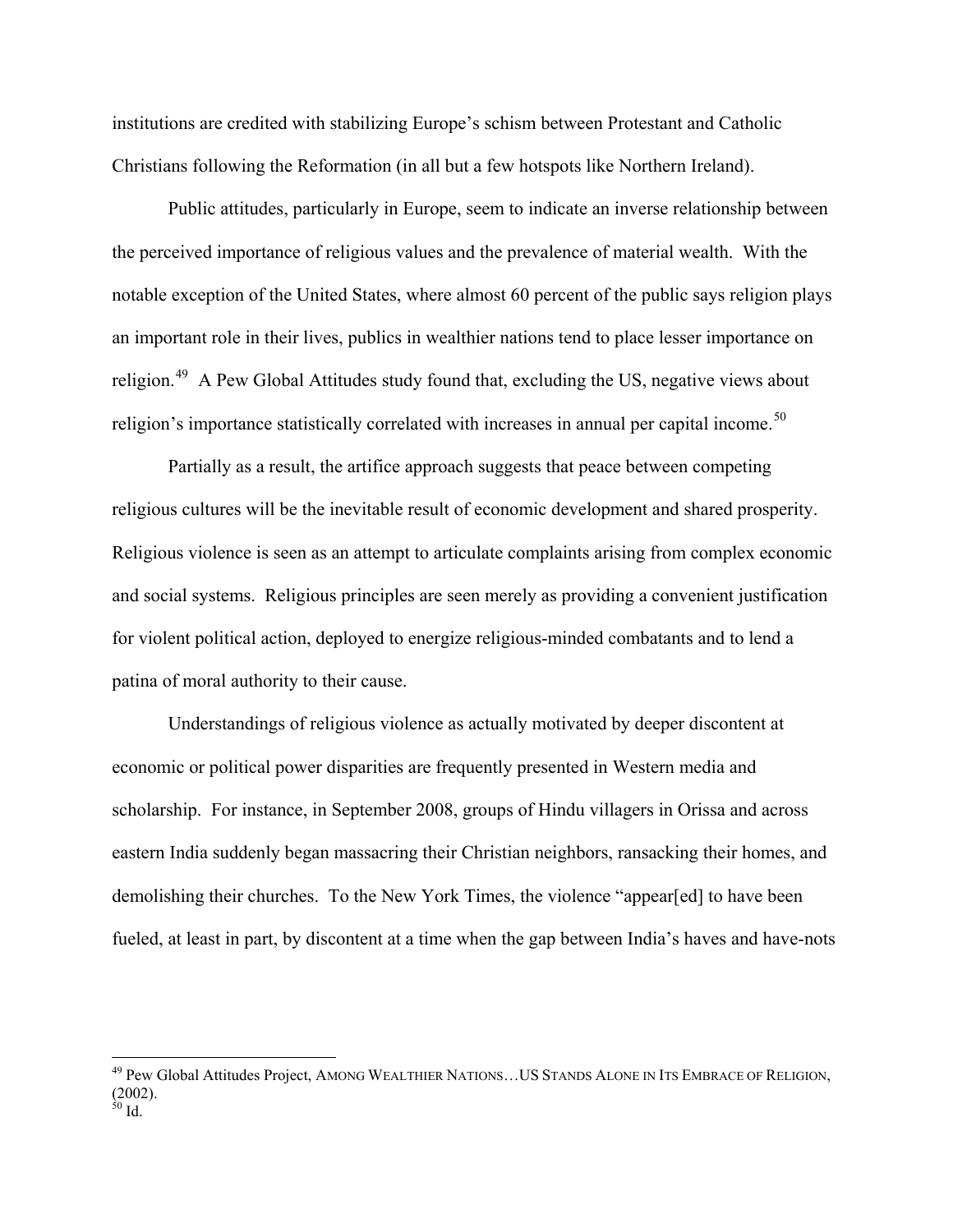is growing."<sup>[51](#page-18-0)</sup> In an article that described the destruction of churches and the rape of a nun by a Hindu mob, the Associated Press opined, "Much of the bitterness here is rooted in competition between two groups struggling at the bottom of India's social spectrum… The two have long competed for land, and more recently for jobs and school seats reserved by the government for the disadvantaged.<sup> $52$ </sup> The analysis also suggested the familiar narrative that opportunistic elites were stirring up religious fervor for their narrow political gain. "The Hindu right-wing has long stirred up religious resentments as a way to shore up its voter base — and Orissa, as people here quickly point out, is expected to hold elections early next year."<sup>[53](#page-18-2)</sup> In the story as told by the Western media, religion is presented as an abstract and neutral component of the conflict, compared with the 'real' and demonstrable political and economic motives for conflict. The religious claims deployed by the combatants go almost entirely unexamined. Religion is not understood as a devotion and commitment that shapes the acts of its adherents, but as a sort of tribal marker of groups acting for other purposes.

18

It is easy to understand why minimizing items of religious principle holds appeal for secular Western observers. For one, the emphasis on political or economic factors explains why other Hindus aren't similarly attacking Christians en masse. In this way, dodging a direct confrontation of the religious claims posed by the attackers also avoids anything that could be taken as a criticism of the Hindu faith in aggregate.

Avoiding the religious claims allows the observer to take a value-neutral view toward the faith espoused, permitting a focus on more resolvable worldly issues. There are good reasons supporting this impulse. The will of God cannot be known with certainty, though all parties will

<span id="page-18-0"></span><sup>&</sup>lt;sup>51</sup> Hari Kumar and Heather Timmons, "Violence in India is Fueled by Religious and Economic Divide," NEW YORK TIMES (Sept. 3, 2008).<br><sup>52</sup> Tim Sullivan, "Christians face attacks in eastern India," ASSOCIATED PRESS (OCT. 25, 2008).<br><sup>53</sup> Id.

<span id="page-18-1"></span>

<span id="page-18-2"></span>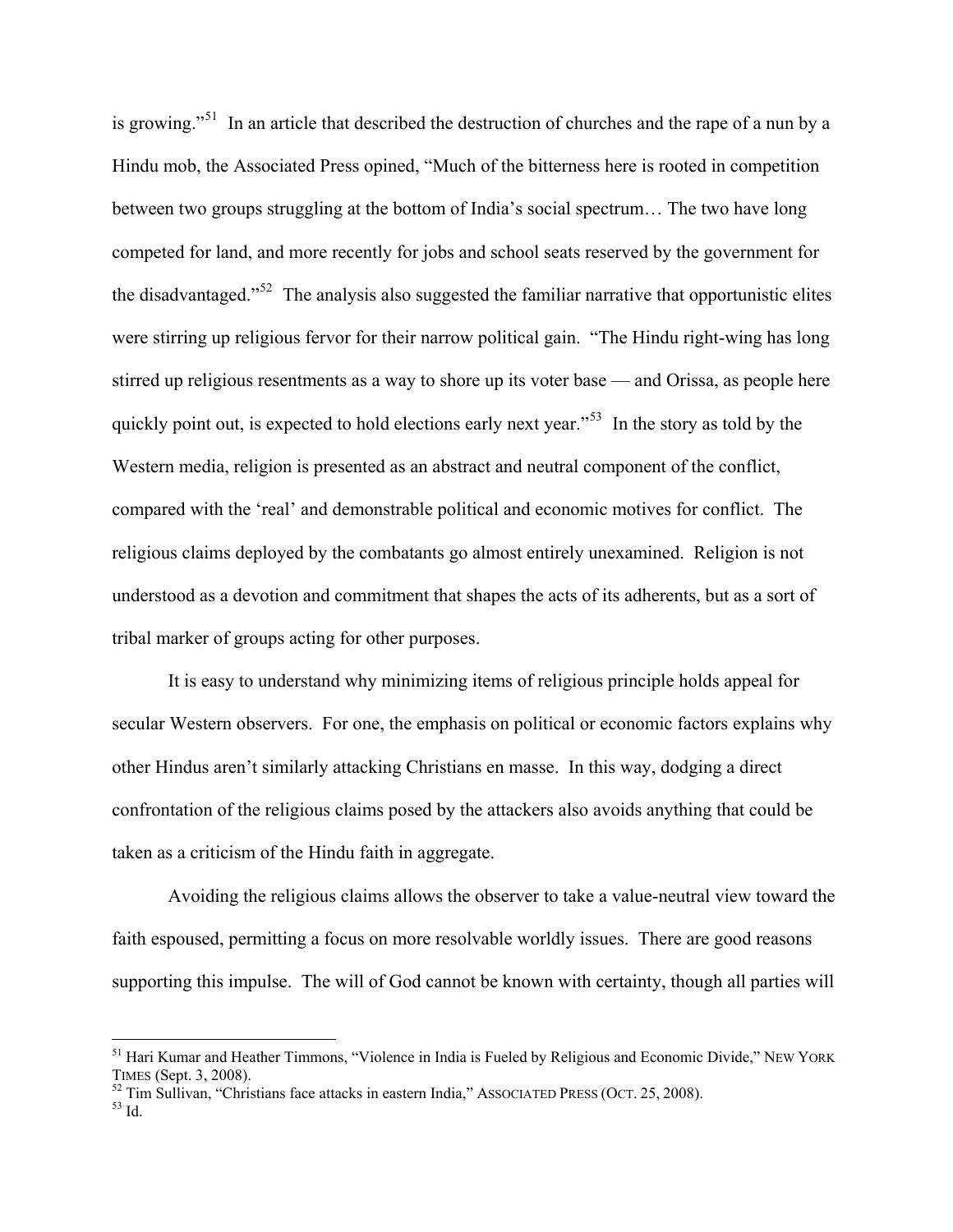surely assert that they know His will and that it happily coincides with their position.<sup>[54](#page-19-0)</sup> Religious claims therefore present little opportunity for negotiation. First, they cannot be disproved. Faith, by its definition, neither needs nor succumbs to evidence. Second, religious claims frequently present zero-sum outcomes. Almost every religion claims to be the one true faith, positing the truth of its claims to the exclusion of all others.<sup>55</sup> Third, these claims are extremely subjective and are unlikely to persuade other parties. The persuasive power of moral and religious argument is highly dependant on shared cultural norms, traditions, and understandings – qualities that are generally absent from interfaith and intercultural conflict. When parties make competing claims based on religious beliefs, heritages, or traditional practices that other parties are likely to view as illegitimate, the zone of possible agreement is so small as to be nonexistent.

19

The secular solution to the religious loggerhead is to declare all religious claims of equivalent value -- negating each -- and to focus on the more tangible and divisible issues. This solution is especially appealing to those of us from pluralistic societies, where respect for the private beliefs of others is cultivated and religious confrontation is stigmatized. [56](#page-19-2) In societies where faith is conceived of as an intimate personal choice rather than an overt public or identifying act that binds an individual to a particular community with particular goals, there is an understandable reluctance to engage others in direct religious dialogue. The proselytizer is

<span id="page-19-0"></span><sup>&</sup>lt;sup>54</sup> See Alan Dershowitz, RIGHTS FROM WRONGS: A SECULAR THEORY ON THE ORIGINS OF RIGHTS, 78 (2004) for a similar argument against a divine or natural-law basis for human rights. ("There are no divine laws of morality, merely human laws claiming the authority of God…Any attempt to build a jurisprudence on the word of God or the workings of nature must fail, because neither God nor nature speaks with one voice capable of being heard or understood by humans.")

<span id="page-19-1"></span><sup>&</sup>lt;sup>55</sup> Martin Dworkin, "Disagreement: The Situation of Reason," SCIENTIFIC MONTHLY (1952). ("Each religion makes" claims upon its adherents which render the possibility of truth in other faiths at best a purely intellectual construction….There can be no salvation outside a faith the essence of which is precisely that it is the one true faith.")

<span id="page-19-2"></span><sup>56</sup> See Daniel O. Conkle, "Secular Fundamentalism, Religious Fundamentalism, and the Search for Truth in Contemporary America," 12 J. LAW & RELIG. 337, 340-343 (1995-1996) for a description of the barriers to religious discourse in secular society that Conkle believes result from a cultural "secular fundamentalism."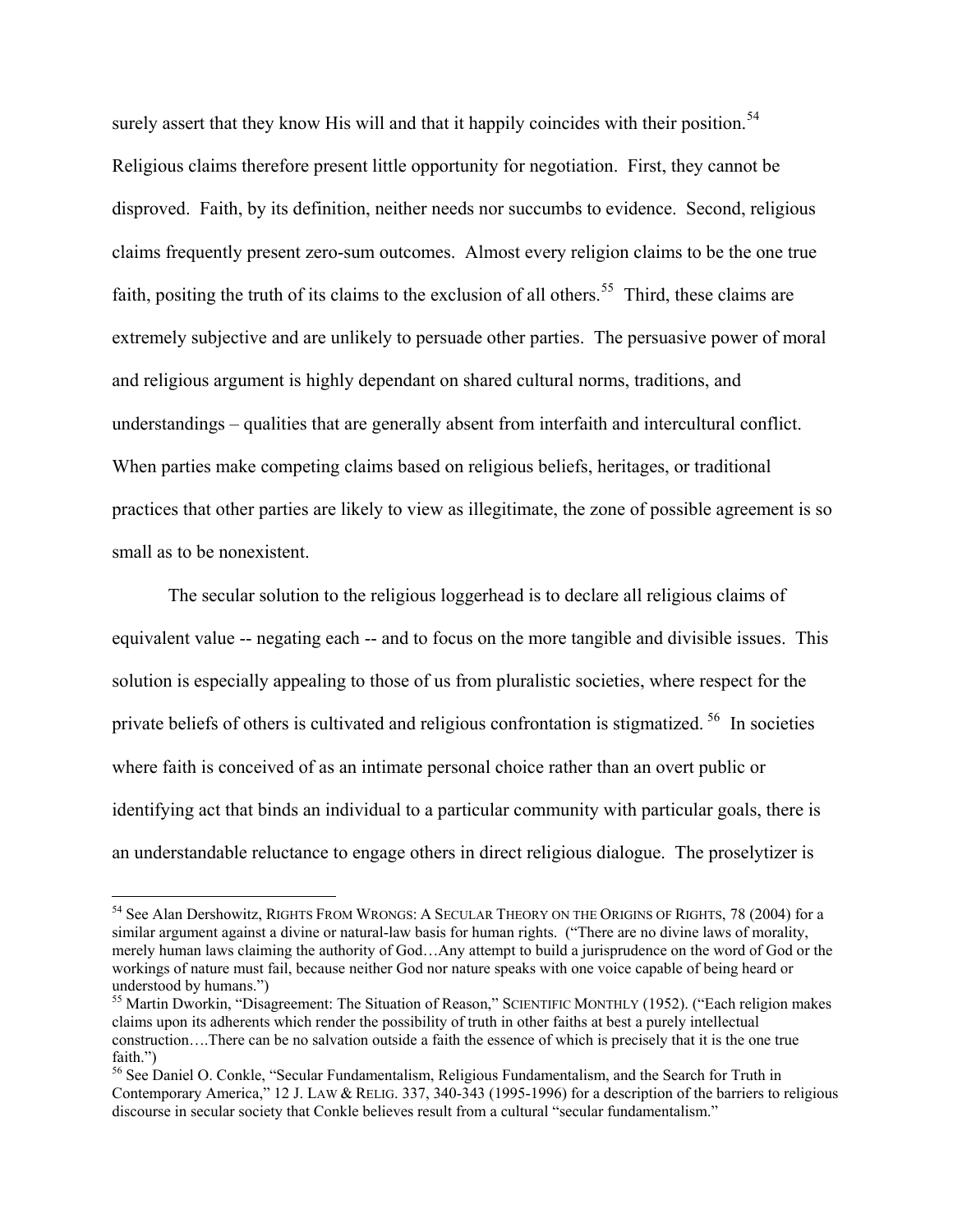seen as a nuisance, usurper, and hypocrite. In these societies the topic of personal faith, if not religion as an abstract concept, is often viewed as off limits in the public realm. The natural impulse of the secular pluralist confronted with parties' conflicting and deeply held issues of faith is to take religion off the table completely.

20

A negotiation process informed by this impulse allows parties to recognize their shared material interests without forcing them to address issues of religious principle. As George Mitchell, chief mediator of the Good Friday Peace Accords in Northern Ireland, said, "The aspirations of people the world over are the same. To satisfy those aspirations they need work .... Fathers and mothers must be able to satisfy the economic needs of their families: housing, food, health care, education, recreation. They also have to be able to satisfy their own emotional need for productive work, for self-respect, for meaning in their lives."[57](#page-20-0)

In Northern Ireland at least, a focus on shared benefits from economic prosperity has proved to be the bedfellow of peace, each fueling the other. As Mitchell suggests, economic growth in Northern Ireland buoyed the peace process throughout the 1990s, as warring Catholics and Protestants recognized that "increased political stability [could pay] economic dividends" for both communities.<sup>[58](#page-20-1)</sup> Increased stability led to greater market confidence and investment. New economic growth, market access, and employment opportunities sapped religious discontent, particularly among young Protestant and Catholic men.<sup>[59](#page-20-2)</sup> Likewise, the rapid emergence of the "Celtic Tiger" economy in Ireland eased (mostly Protestant) Unionist tensions about the danger

<span id="page-20-1"></span><span id="page-20-0"></span><sup>&</sup>lt;sup>57</sup> George J. Mitchell, MAKING PEACE,  $11-12$  (1999)<br><sup>58</sup> Orla Ryan, "Northern Ireland's Economic Fears," BBC NEWS (June 22, 2001) ("Throughout the 1990s, Northern Ireland has enjoyed one of the fastest economic growth rates of any region in the UK. Unemployment is currently at its lowest levels since records began. It has fallen from a peak of 17.2% in 1986 to 6.2% in June 2001, 1.6% below the European Union average of 7.8%. Increased social and economic confidence has been behind the 40% rise in house prices seen since 1996...During 1999, the number of visitors increased by 19% to 1.65 million while revenues increased at a similar rate to £265m."); *See also*, Denis O'Hearn, "Peace Dividend, Foreign Investment, and Economic Regeneration: The Northern Irish Case," SOCIAL PROBLEMS (2000).<br><sup>59</sup> James Carroll, "How Peace Arrived in Northern Ireland," BOSTON GLOBE (May 21, 2007).

<span id="page-20-2"></span>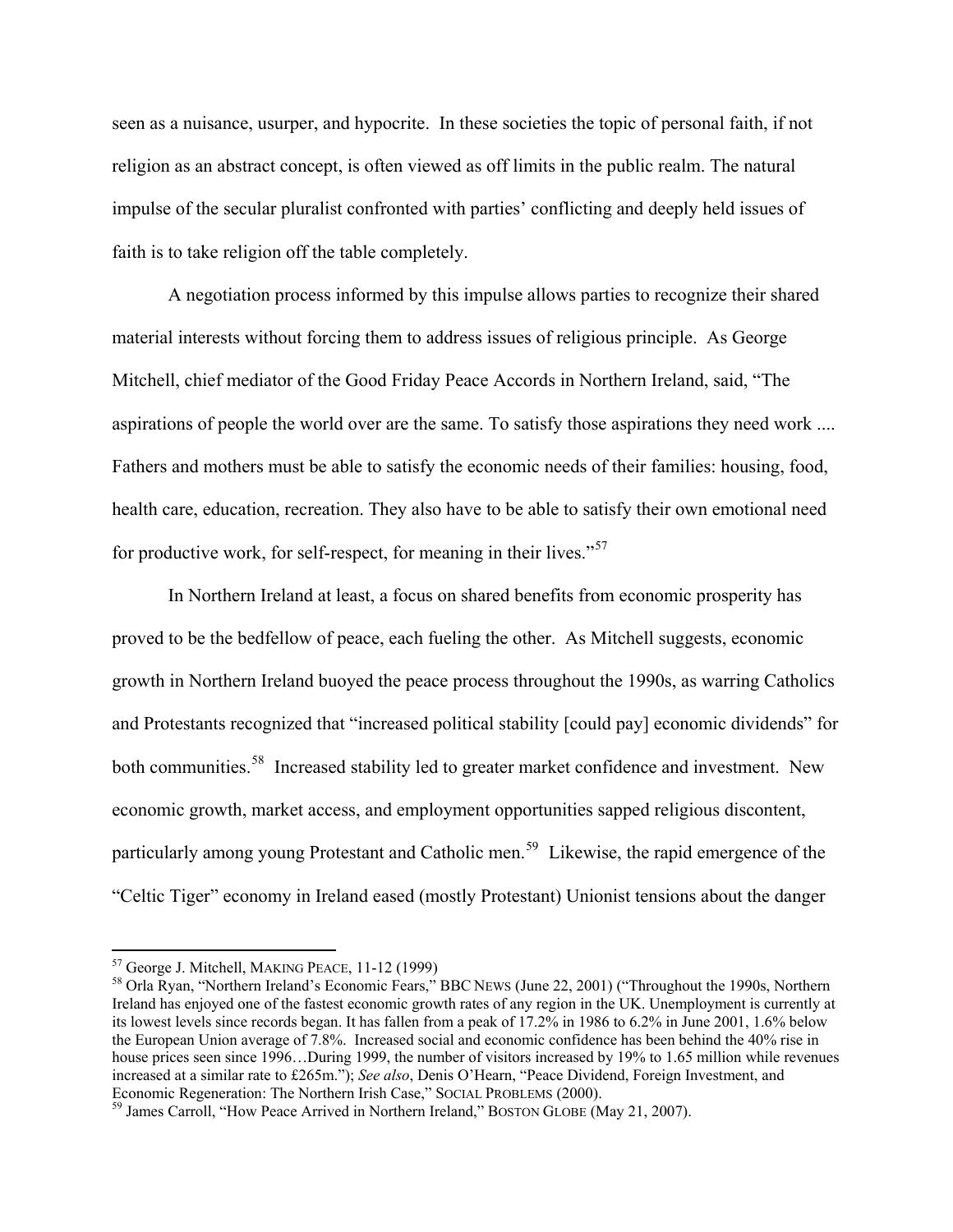posed by the, predominantly Catholic, Irish Republic. "To Unionists, previously deeply fearful of the Republic, this evidence of huge economic competence melted a conviction that getting closer to the Republic would spell collapse for the North too."<sup>[60](#page-21-0)</sup>

The ongoing rebuilding of Northern Ireland has taken on a decidedly "modern," pluralistic (and religiously agnostic) tone in the wake of the region's economic resurgence. Where the conflict was once described as "a religious war [and] a throwback to the savagery of the seventeenth century,"<sup>[61](#page-21-1)</sup> Northern Ireland is now a thoroughly religiously integrated society.<sup>[62](#page-21-2)</sup> Unionist leaders, who once used slogans like "Home rule is Rome rule" to slur Catholic papal allegiance, now serve in the same government as Catholic members of Sinn Fein, the political arm of the recently disarmed Irish Republican Army.<sup>[63](#page-21-3)</sup>

As the process in Northern Ireland shows, focusing on the economic rather than religious elements of a conflict can put the emphasis on the immediate shared interests of the parties. Satisfying those shared interests often depends on restoring political stability and economic vitality to divided communities. This restoration turns on the cessation of violence and the willingness of religious combatants to completely set aside ideological differences. When shared material interests are made first principles, a rational calculation frequently leads parties to an abandonment of religious violence.

The success of the secular peace process pursued by Mitchell and others in Northern Ireland also illustrates the potential of simply devaluing religious differences in certain situations, at least when there are so many other issues that bind warring parties in a community.

<span id="page-21-0"></span><sup>&</sup>lt;sup>60</sup> James Robbins, "Northern Ireland's Best Chance for Peace," BBC NEWS (May 8, 2007)

<span id="page-21-1"></span><sup>&</sup>lt;sup>61</sup> See Lawrence J. McCaffrey, "Irish Nationalism and Irish Catholicism: A Study in Cultural Identity," CHURCH HISTORY 524, 525 (1973).<br><sup>62</sup> B. Murtagh, "Northern Ireland life and times survey: Research update," JOINT RESEARCH PROJECT BETWEEN

<span id="page-21-2"></span>QUEEN'S UNIVERSITY-BELFAST AND THE UNIVERSITY OF ULSTER (2002) (Describing dramatically increased religious diversity in employment and recreation in Northern Ireland).

<span id="page-21-3"></span> $63$  See McCaffrey, supra note 61, at 525.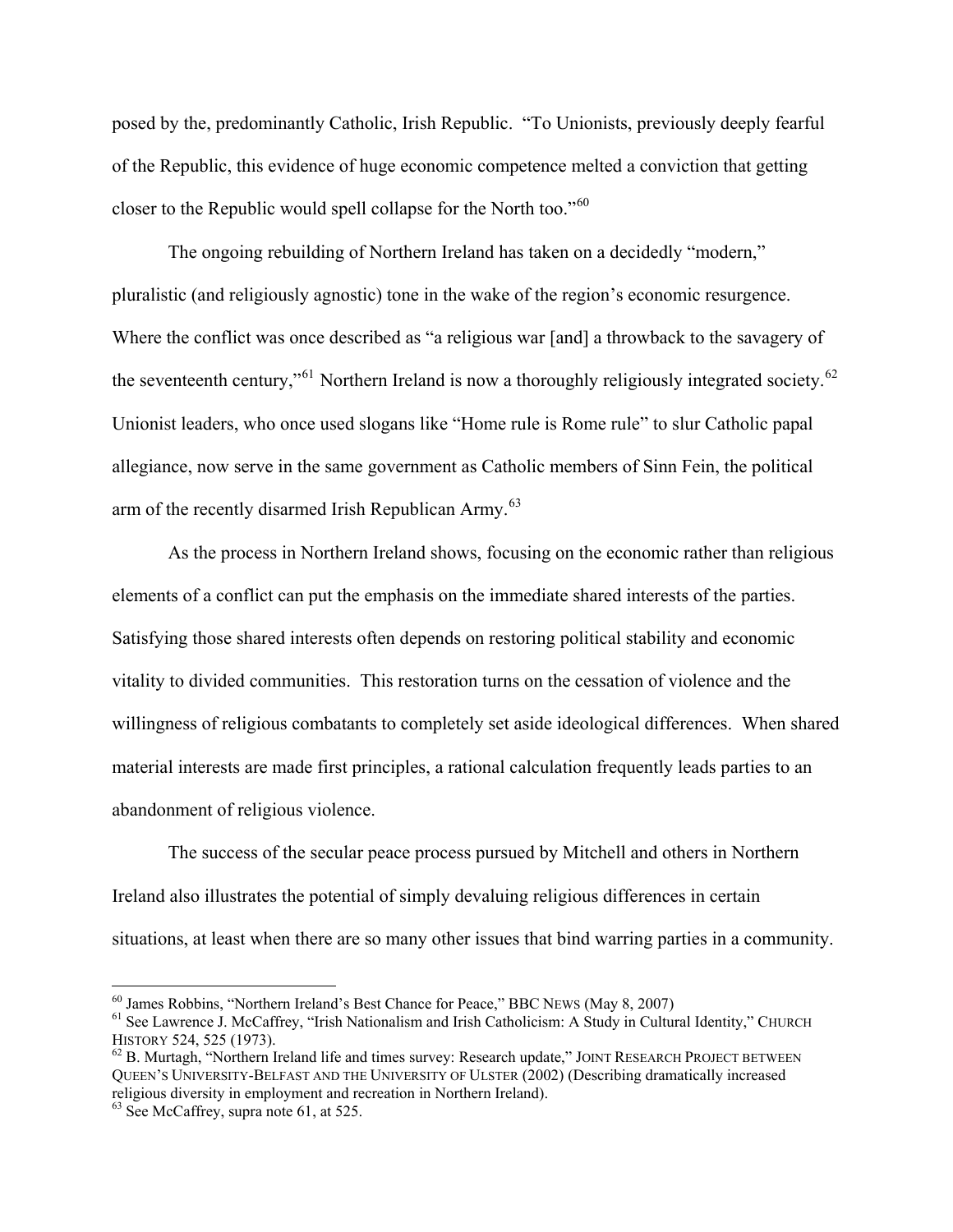Devaluing religious claims can open up more opportunities for compromise. Of course, such a process can only succeed if the parties accept its faith-neutral valuation and rationally calculate the material costs of conflict and the benefits of agreement.

22

The difficulty comes when the common costs and benefits are less obvious or pronounced, or the spiritual and worldly calculations of combatants vary widely. It is the nature of faith that different believers will be less compromising than others. There will always be some elements whose ardor will not be purchased with economic or political gains, those for whom issues of religious principle represent greater relative value than political stability or economic prosperity. The artifice model's failing is that it overlooks these constituent elements and provides no real proscription for the consideration of religious claims in any context. In fact, success under this model is presumed to depend on the rational willingness of parties to completely devalue religious arguments in favor of rational economic calculation. That presumption cannot be adequate in a world where religious convictions persist so strongly despite a multitude of rational reasons to jettison them in given situations.

Neglecting uncompromising constituent groups in religious conflict can prove fatal to a brokered resolution and dangerous to the agents who engage in negotiation. As peace talks develop between more compromising political leaders on either side of a religious conflict, unyielding believers will seek to change "facts on the ground"<sup>[64](#page-22-0)</sup> and may make drastic attempts to recapture the negotiation agenda. The artifice tendency gives little guidance to negotiators on how to deal with fervent religious constituencies in these situations.

<span id="page-22-0"></span><sup>64</sup>Robert Mnookin, "Discord 'Behind The Table': The Internal Conflict Among Israeli Jews Concerning The Future Of Settlement In The West Bank And Gaza," 2005 J. DISP. RESOL. 11, 14 (2005); The term "creating facts on the ground" was used to describe the early Zionist strategy of establishing a Jewish presence through pioneering settlements in order to push out the future borders of a yet to be established Jewish state. *See generally* Abraham D. Sofaer, *Jewish Law and the Middle East Peace Process,* 21 LOY. L.A. INT'L & COMP. L. REV. 313, 319-20 (1999).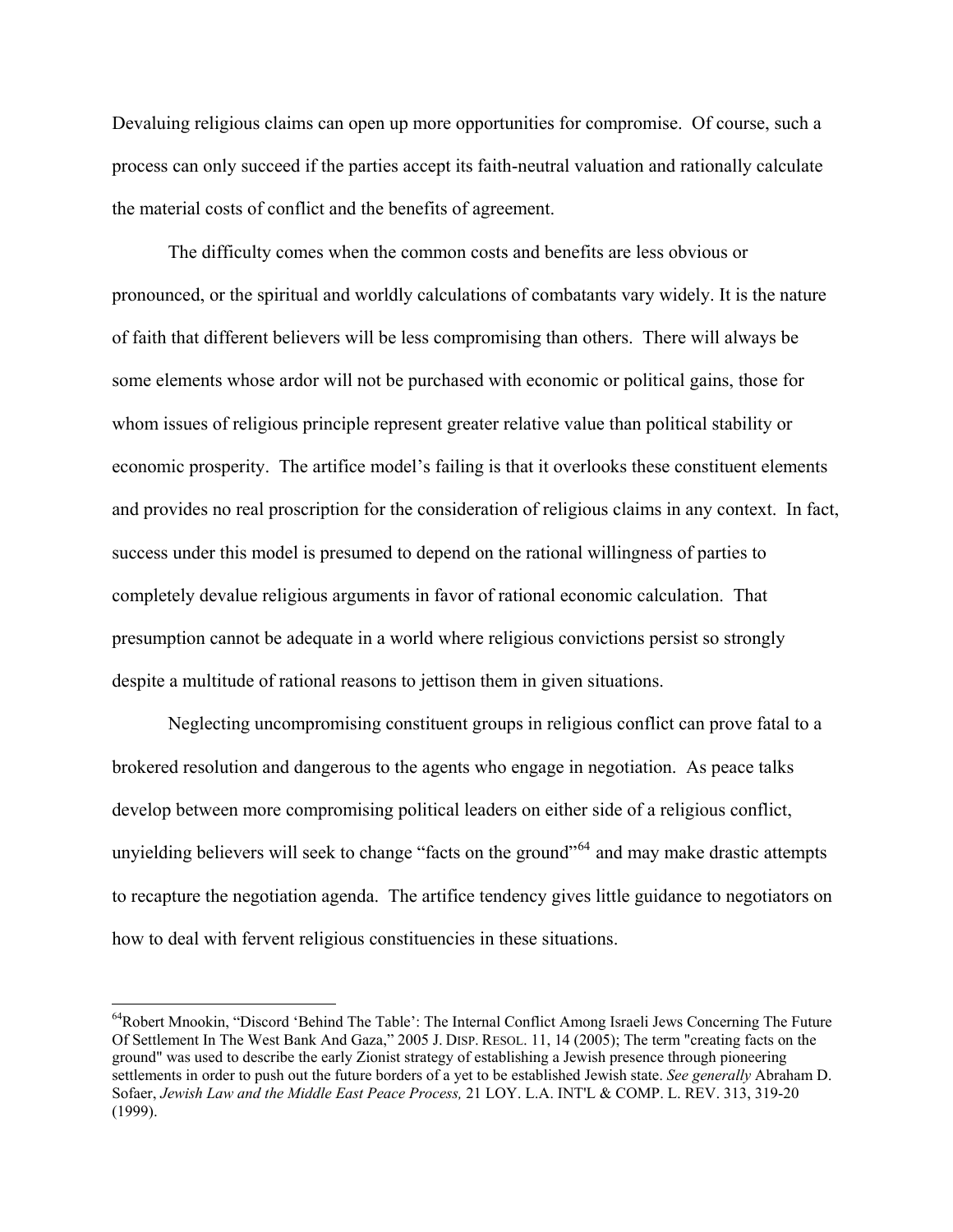The history of failed negotiations between Israel and the Palestinian entity demonstrates the power of relatively small religious constituencies to thwart agreements they find unsatisfactory. In examining why a peace agreement remains elusive when he believes the basic contours are well known and a deal would benefit most Palestinians and Israelis, Professor Mnookin posits that the religious motivations driving the Israeli settlement movement are potentially the greatest barrier to resolving the conflict.<sup>[65](#page-23-0)</sup> "For some religiously observant Israelis this [settlement] project was meant to guarantee the fulfillment of a messianic desire to include within the Jewish state the cradle of "Eretz Yisrael" [*literally* 'the land of Israel' and, by extension, 'Greater Israel'] -- biblically significant parts of the ancient Jewish land."<sup>[66](#page-23-1)</sup>

23

The religious settlers' continued efforts undermine the credibility of the Israeli government and import new domestic political costs into the government's negotiation calculus. Despite promises of monetary compensation for removal, a government imposed moratorium on new settlements, and a forced removal of settlers from Gaza, Israeli settlers continue to expand existing settlements and establish new outposts largely undeterred, some in the hope of fulfilling their messianic vision.<sup>[67](#page-23-2)</sup> Contrary to the artifice model's presumption, many settlers have refused to concede points of religious principle for economic considerations. That refusal has hindered the peace process.<sup>[68](#page-23-3)</sup> Thus far, more moderate or secular Israeli officials have shown some political will to confront religious settlers to force a religiously neutral solution, but ideologically-driven resistance to those efforts is spreading, even within Israel's own military. <sup>[69](#page-23-4)</sup>

<sup>1</sup>  $65$  Id.

<span id="page-23-1"></span><span id="page-23-0"></span><sup>66</sup> Id.

<span id="page-23-2"></span><sup>67</sup> Scott MaCleod, "The Last Middle East Peace Conference?" TIME (Nov. 25, 2007). ("Israeli settlements in the West Bank have proceeded apace, while, until recently, Israeli leaders seemed inclined to unilaterally decide the borders and other unresolved issues.")

<span id="page-23-3"></span><sup>68</sup> See Mnookin, supra note 64, at 14-20.

<span id="page-23-4"></span><sup>69</sup> Steven Erlanger, "Israeli police and troops evict Jewish settlers from Hebron," INTERNATIONAL HERALD TRIBUNE, (Aug. 7, 2007). ("But more than the evacuation, Israelis on Tuesday debated the meaning of the refusal of a group of religious soldiers who decided to disobey orders to participate in the operation. Members of a program that allows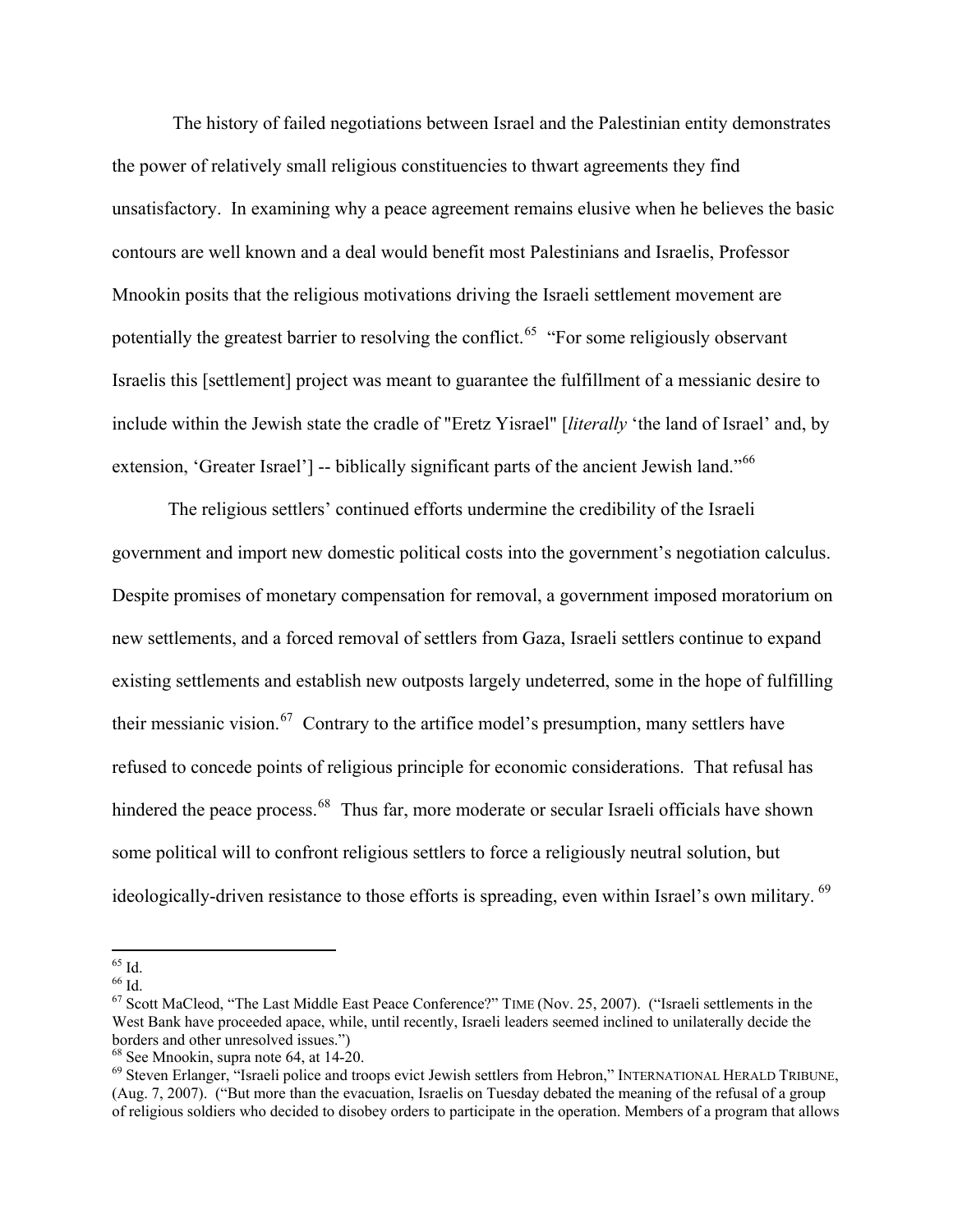Similar ideological schisms have undermined the negotiating authority of religiously moderate Palestinian factions, most notably that of Palestinian Authority President Mahmoud Abbas, who has struggled to retain control of the PA and the Fatah Party he leads.<sup>[70](#page-24-0)</sup> Increasingly power has shifted to less compromising religious extremists, inside Hamas, in insurgent factions of Fatah, and among foreign sympathizers with the Palestinian cause (particularly in Syria, Lebanon, and Iran), greatly complicating any way forward on that side of the conflict.<sup>[71](#page-24-1)</sup> If the history of the region is any indicator, a religiously neutral solution in the Middle East is not probable.

24

The Middle-Eastern conflict gave rise to another tragic example of the effectiveness religious constituents in derailing agent-level negotiations on Nov. 4, 1995, when Yigal Amir, a "radical" Orthodox Jew and Israeli citizen, gunned down Israeli Prime Minister Yitzhak Rabin.<sup>[72](#page-24-2)</sup> Like many other religiously-motivated Zionist Jews, who believe in Israel's divine right of return to the biblical borders of the Davidic Kingdom, Amir viewed his Prime Minister's willingness to discuss ceding part of that land to Muslim authority as sacrilege.<sup>[73](#page-24-3)</sup> Following Rabin's death, the peace process stalled and Amir was imprisoned.<sup>[74](#page-24-4)</sup> "Israeli ultra-nationalists" have campaigned vigorously for Amir's release ever since, and his wife was quoted in a prominent Israeli

them to serve in the army and also study in yeshivas, or religious schools, these soldiers consulted their parents and rabbis, who counseled many of them to call in sick or to otherwise refuse orders to evacuate the settlers. These rabbis say, as they did over Gaza, that it is wrong to evict a Jew from his home in any part of the Biblical land of Israel… The liberal Haaretz newspaper warned that the "ideological refusal to evacuate settlers is no longer a marginal phenomenon," suggesting that more parents and more rabbis are telling their students to refuse, with support from some conservative politicians.")

<span id="page-24-0"></span> $70$  See e.g. Steven Erlanger, "Main Palestinian Faction Splits Sharply Ahead of Election," NEW YORK TIMES (Dec.  $15, 2005$ ;

<span id="page-24-1"></span><sup>&</sup>lt;sup>71</sup> See e.g. Jeffery Goldberg, "Why Israel Can't Make Peace with Hamas," New York Times (Jan. 13, 2009) ("What a phantasmagorically strange conflict the Arab-Israeli war had become! Here was a Saudi-educated, anti-Shiite (but nevertheless Iranian-backed) Hamas theologian accusing a one-time Israeli Army prison official-turned-reporter of spying for Yasir Arafat's Fatah, an organization that had once been the foremost innovator of anti-Israeli terrorism but was now, in Mr. Rayyan's view, indefensibly, unforgivably moderate.")<br><sup>72</sup> Benny Morris, "After Rabin," 25 JOURN. OF PALESTINE STUDIES 77 (1996).

<span id="page-24-4"></span><span id="page-24-3"></span><span id="page-24-2"></span><sup>&</sup>lt;sup>73</sup> See H.S. Haddad, "The Biblical Bases of Zionist Colonialism," 3 JOURN. OF PALESTINE STUDIES 97-113 (1974). <sup>74</sup> See Morris, supra note 72, at 77-80.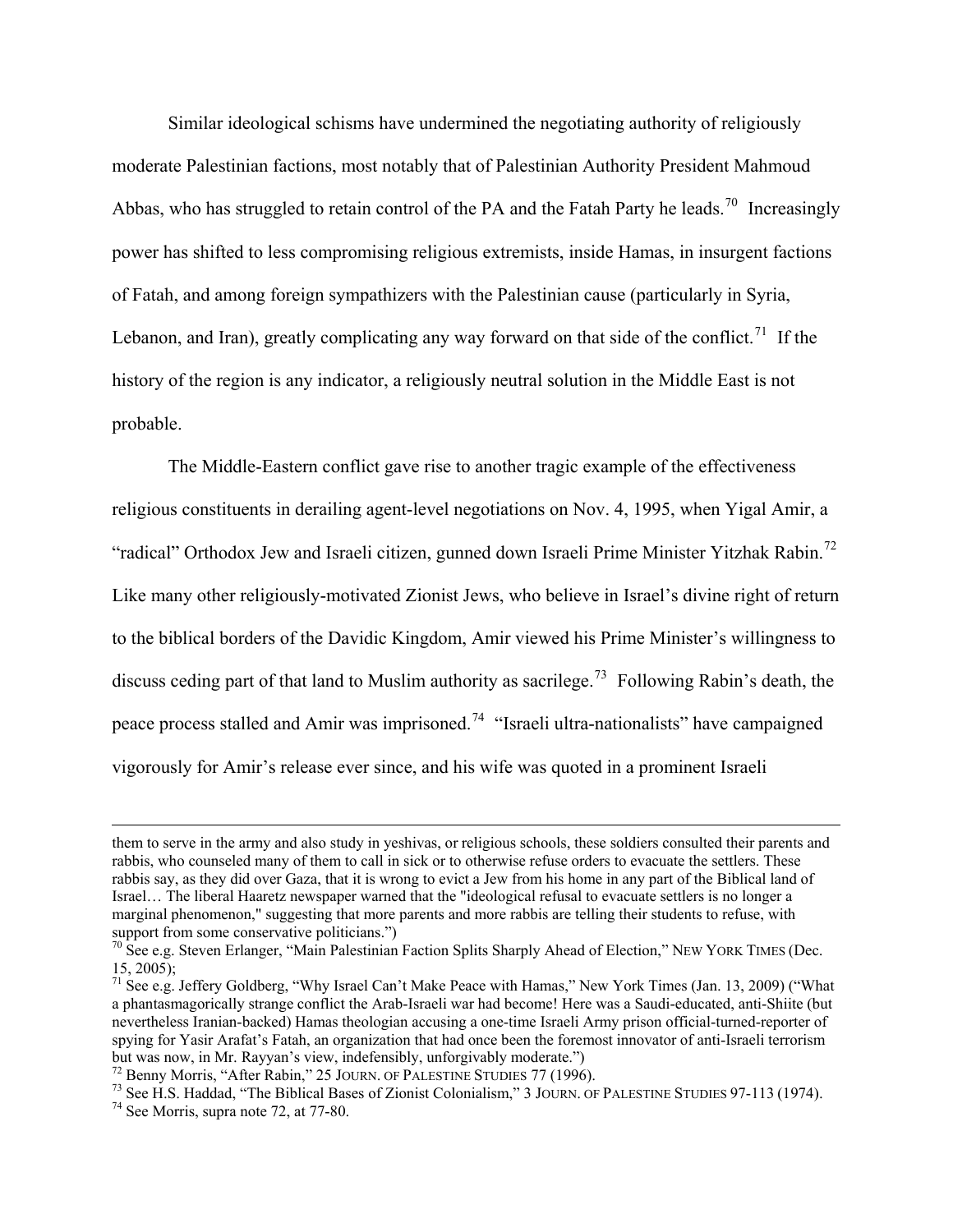newspaper saying he "sacrificed himself for the sake of his people."<sup>[75](#page-25-0)</sup> Rabin's assassination, like the assassination of Egyptian President Anwar Sadat at the hands of Muslim extremists in 1981, shows how far religious constituent elements will go to derail agreements that they feel inadequately address their religious concerns.[76](#page-25-1)

As these examples show, for at least some constituent groups, disputes are indeed driven by religious principle and identity rather than political or economic issues. Perhaps predictably then, there is little empirical evidence to support any presumption in favor of socioeconomic causes of and solutions to conflict. What anecdotal evidence there is seems to support the contrary conclusion, that "economic advantages and education, in and of themselves, are insufficient remedies for the causes of religious violence."[77](#page-25-2) As has been pointed out by Huntington, Harris, and other scholars, "religious fundamentalism in the developing world in not, principally a movement of the poor and uneducated."<sup>[78](#page-25-3)</sup>

The dearth of empirical support for presumptions favoring economic solutions to religious violence should be troubling to those who would subscribe to the artifice view. In fact, most contemporary social and psychological studies "suggest people will reject material compensation for dropping their commitment to sacred values and will defend those values regardless of the costs."[79](#page-25-4) "Taboo tradeoffs," such as those that involve monetizing sacred values, are most likely to illicit moral outrage and hardening of religious positions, "especially from those whose conception of political justice or religious authority has been most directly

<span id="page-25-0"></span><sup>&</sup>lt;sup>75</sup> HAARETZ WIRE SERVICE, "Rabin assassin's wife: Yigal Amir sacrificed himself for the sake of his people," (Oct. 29, 2007).

<span id="page-25-1"></span><sup>76</sup> See Morris, supra note 72, at 77.

<span id="page-25-2"></span> $^{77}$  See Harris, supra note 14, at 32.<br><sup>78</sup> Id. *citing* Huntington, supra note 4.

<span id="page-25-4"></span><span id="page-25-3"></span><sup>&</sup>lt;sup>79</sup> Scott Atran and Jeremy Ginges, "How Words Could End a War," NEW YORK TIMES (Op-ed) (Jan. 25, 2009); see *also* Scott Atran, TALKING TO THE ENEMY (2009).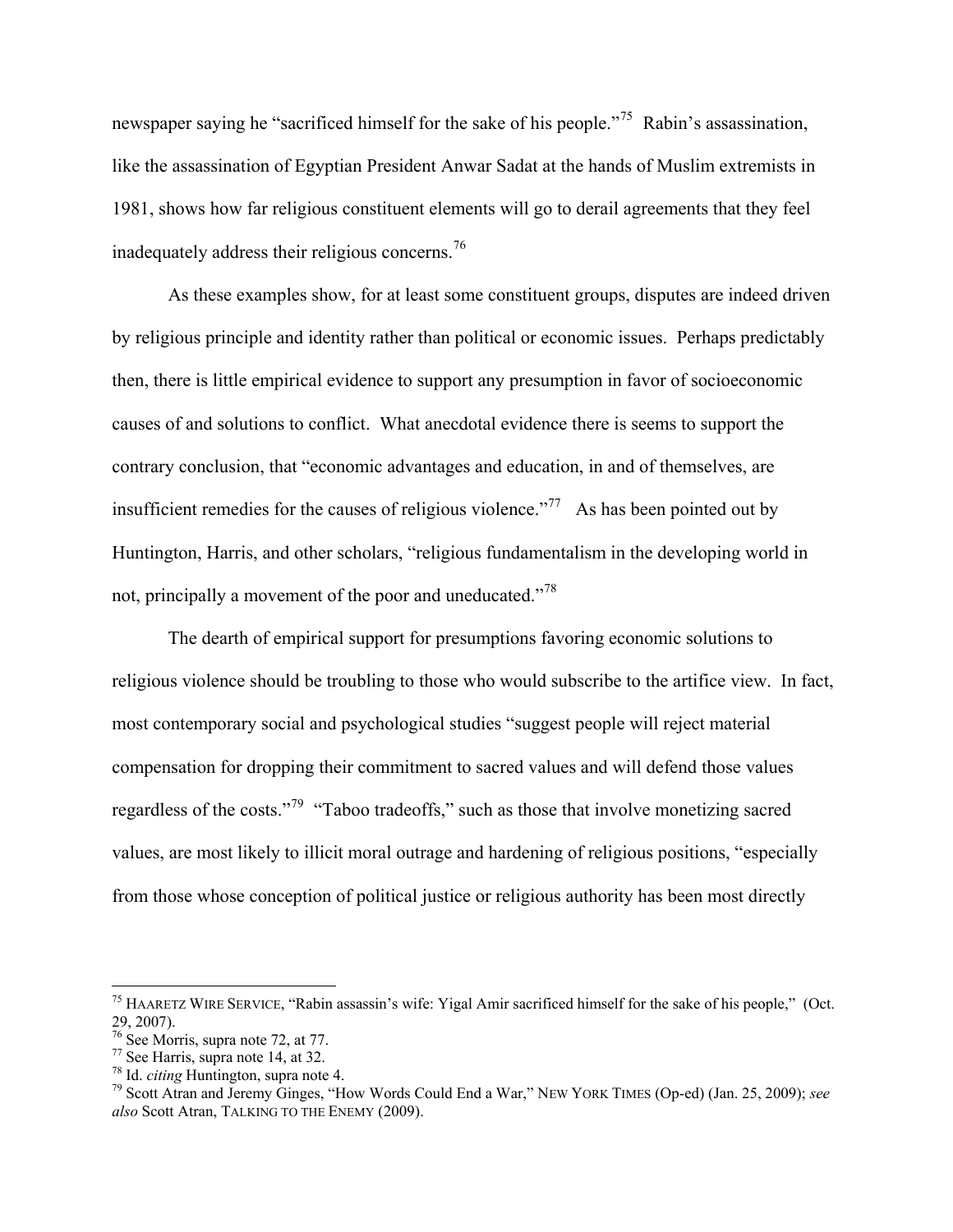challenged."[80](#page-26-0) There is also some rather convincing evidence that offering only political or market-based solutions may further exacerbate religious tensions, particularly where a concentrated religious minority maintains meaningful economic power. "The argument is straightforward. Liberalization provides even greater advantages to those who already have market skills: the politically disfavored minority, who then become even richer relative to the poorer majority. Democratization creates political competition for the votes of the majority providing opportunities for demagogues to exploit resentment against the market dominant minority. The result is backlash."<sup>[81](#page-26-1)</sup>

26

As the growing body of empirical evidence demonstrating the common insufficiency of purely economic or social solutions shows, the flexibility and focus offered to negotiators by simply ignoring religious claims is often offset by the limited opportunity to do so successfully. At least some -- and probably most – religious combatants will simply not acknowledge a process that does not consider religious elements of the disagreement. The artifice conception provides few tools for dealing with faltering economic solutions in the wake of this reality or uncompromising believers attempting to derail faith-neutral compromises. The artifice approach fails to recognize that some ideological conflicts are simply outside the scope of purely political or economic solutions and require a religious or cultural component. Attempting to deemphasize religious elements in these cases may allow religious issues to remain unaddressed, retaining inflammatory potential, prolonging conflict, and increasing grievances between parties.

<span id="page-26-0"></span><sup>&</sup>lt;sup>80</sup> Philp Tetlock et al., "The Psychology of the Unthinkable," 78 J. OF PERSONALITY AND SOC. PSYCH. 853, 865 (2000)

<span id="page-26-1"></span><sup>&</sup>lt;sup>81</sup> Tom Ginsburg, "Democracy, Markets and Doomsaying: Is Ethnic Conflict Inevitable?" 22 BERKELEY J. INT'L L. 310 (2004)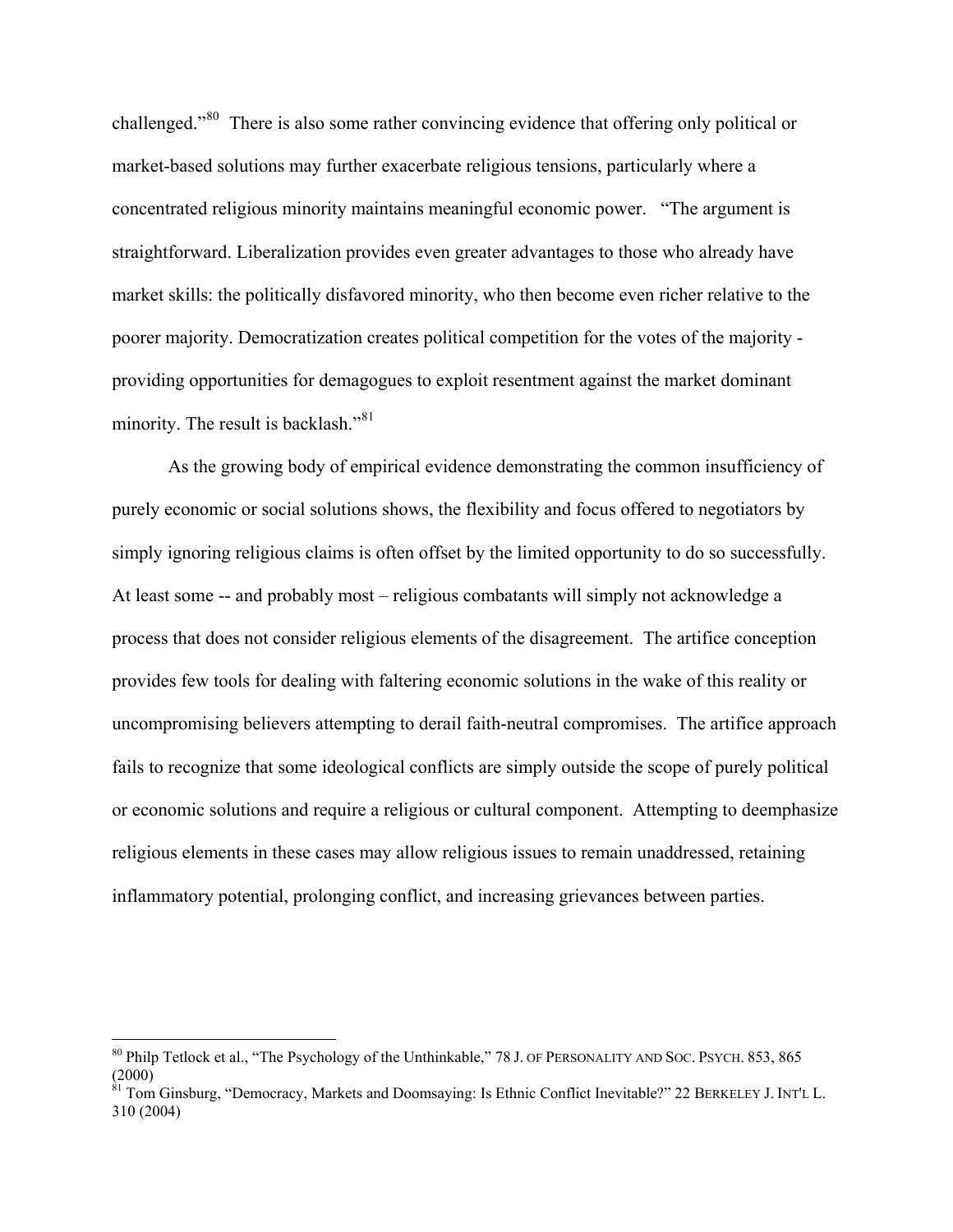# The Fundamentalist Model - Faith as Irrationality:

 The fundamentalist model for understanding religious conflict is largely derived from a new and growing body of scholarship based on the sociological and psychological study of religious extremists. The descriptive and normative arguments emerging from this scholarship tend to be very narrowly focused on sectarian communities with extreme religious views. The term *fundamentalist* itself is replete with its own misleading connotations and ambiguities, <sup>[82](#page-27-0)</sup> but scholars tend to define fundamentalism as "the affirmation of religious authority as holistic and absolute, admitting of neither criticism nor reduction; it is expressed through the collective demand that specific creedal and ethical dictates derived from scripture be publicly recognized and legally enforced."<sup>[83](#page-27-1)</sup> The model contends that subscribers to this theory of absolute religious authority tend to view the world differently and make decisions based on fundamentally different rationality calculations than moderate or secular parties.<sup>84</sup>

 Because of the different cognitive wiring of fundamentalists, orthodox negotiation methods that seek to uncover deeper interests or principles behind a party's positional stance tend to fail in resolving religious disputes.<sup>[85](#page-27-3)</sup> Orthodox negotiation, like that informed by the artifice model, assumes "the basic problem in negotiation lies not in conflicting positions, but in the conflict between each side's needs, desires, concerns, and fears."[86](#page-27-4) The problem with applying an orthodox approach to fundamentalists is that religious "positions" and "interests" are often indistinguishable and immutable. "Religious fundamentalist ideologies revolve around

<span id="page-27-0"></span><sup>82</sup> See Bernard Lewis, THE CRISIS OF ISLAM: HOLY WAR AND UNHOLY TERROR (2003) (The term *fundamentalism* was originally coined to describe American Protestants who subscribed to strict literal biblical interpretation, and application of the term in other religious traditions can be misleading.)

<span id="page-27-1"></span><sup>&</sup>lt;sup>85</sup> Thomas, supra note 37, at 119 *citing* Bruce Lawrence, DEFENDERS OF GOD: THE FUNDAMENTALIST REVOLT AGAINST THE MODERN AGE 27 (1989).

<span id="page-27-2"></span> $84$  See Thomas, supra note 37, at 135.

<span id="page-27-3"></span><sup>&</sup>lt;sup>85</sup> See Roger Fisher & William Ury, GETTING TO YES (1981), the seminal work describing orthodox negotiating theory.

<span id="page-27-4"></span><sup>86</sup> Id. at 140.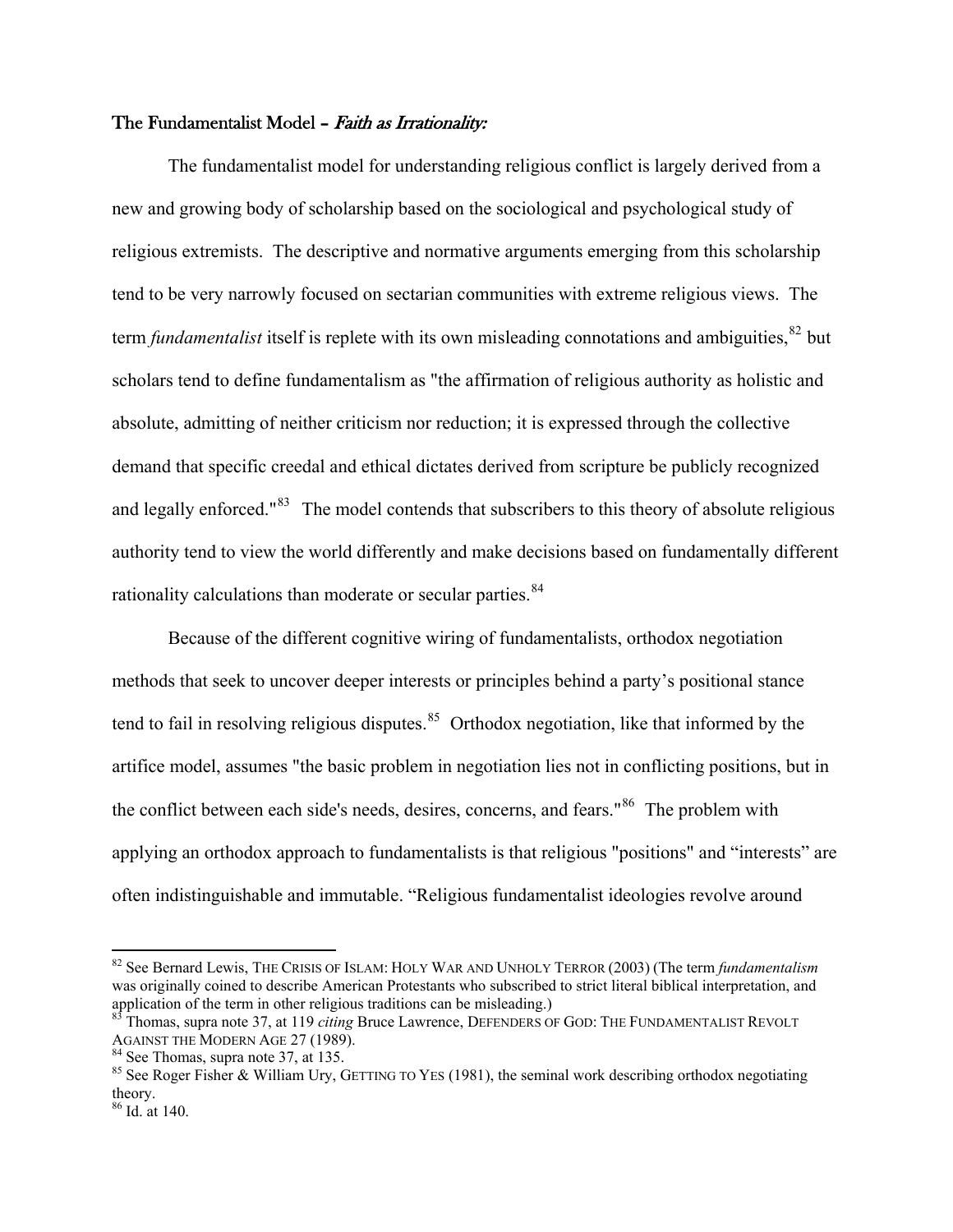symbols, assumptions, and rules that can materialize into positional demands. More frequently than in disputes involving only non-fundamentalists, these surface manifestations of underlying interests (such as the need to preserve group identity) are not subject to compromise."<sup>[87](#page-28-0)</sup> Fundamentalist identity is often based on a deliberate rejection of a secular and pluralist mode of rationality.<sup>[88](#page-28-1)</sup> Consequently, the fundamentalist as "non-rationalist, may be incapable of abandoning an ideologically mandated adversarial stance."<sup>[89](#page-28-2)</sup>

28

The fundamentalist model offers programmatic advice to secular negotiators on how to engage with fundamentalist religious parties. Briefly these are: 1) rehumanizing the fundamentalist group by breaking down stereotypes, 2) adopting policies that respect the collective identity of the fundamentalist group, 3) engaging fundamentalist leadership to identify areas of flexibility, 4) recognizing that fundamentalists are guided by a particular form of rationality that differs from their own, 5) maintaining sensitivity to symbolism and manipulating it to de-escalate tensions and facilitate compromise, 6) appealing to moderate elements of the movement or organization in an attempt to weaken support for extremist leadership.<sup>[90](#page-28-3)</sup>

The sensitivity toward religious symbolism and values recommended by the fundamentalist view stands in stark contrast to the ambivalence toward religion of the artifice conception. Still, however, religion is treated as important solely to the extent that it provides an avenue for the psychosocial manipulation of religious adherents. Religion's centrality to conflict is again limited to its use as a tribal marker. Negotiators are advised to be generally accommodating of what the model interprets as the fundamentalists' desire to be viewed as a unitary community of faith, completely distinct from and untainted by the larger world. Directly

<span id="page-28-0"></span><sup>87</sup> See Thomas, supra note 37, at 137.

<span id="page-28-1"></span><sup>&</sup>lt;sup>88</sup> Id. at 120. ("Fundamentalism can also be understood as a set of strategies employed by a religious group seeing itself as under siege by secular modernity.")

<span id="page-28-2"></span><sup>89</sup> Id. at 138.

<span id="page-28-3"></span><sup>90</sup> See Thomas, supra note 37, at 117-118.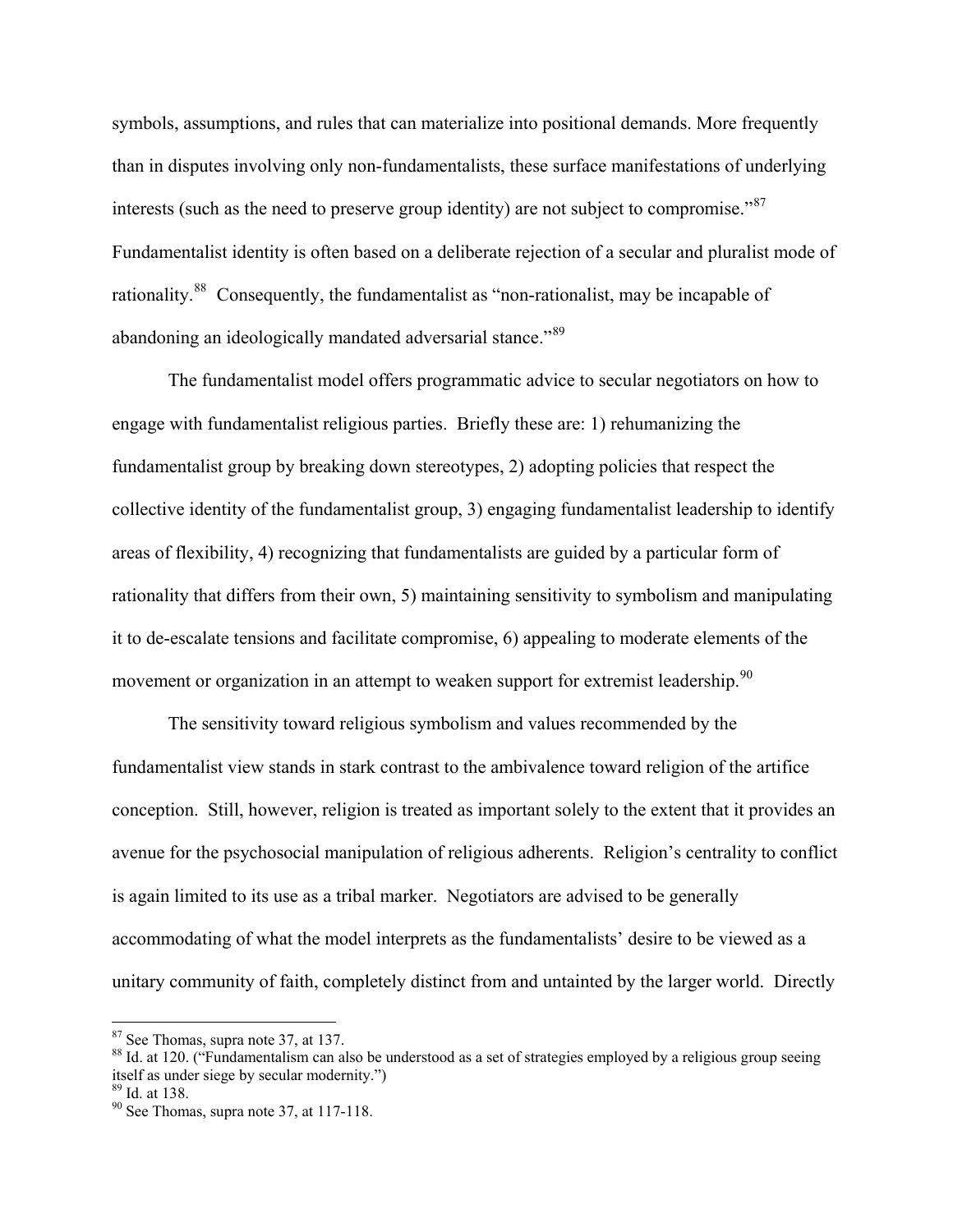confronting the reasonableness of ideological demands or addressing potentially conflicting issues of religious principle is to be strongly eschewed.

29

 The fundamentalist model has much to be commended, not the least of which is its basis in a rigorous sociological study of religious adherents and their communities. Its considered advice and its emphasis on distinguishing between discrete religious subgroups are highly salient at a time when scholarship that assumes monolithic faith traditions or that rails against religion per se is en vogue. The model's warnings about the danger of neglecting religious symbolism are also prescient and timely. There are numerous contemporary instances of ill-advised neglect or disregard for religious symbolism or identity that have exacerbated ideological conflict.

 For example, in June 1984, the Indian government launched a raid against the Golden Temple of Amritsar, the most sacred site in the Sikh religion. A group of extremist Sikh separatists had used the shrine as a base of operations for armed insurrection, in an attempt to gain independence for the Sikh area of the Punjab. The raid, which came on a Sikh holy day, destroyed several sacred Temple buildings and killed more than a thousand innocent Sikhs who were attending services.<sup>[91](#page-29-0)</sup> Following the attack, Sikh members of the Indian military, believing their government was waging a war on their faith, abandoned their posts.<sup>[92](#page-29-1)</sup> The country plunged into wide-spread violence as Sikh deserters battled with their former comrades. In October of 1984, Indian Prime Minister Indira Gandhi was assassinated by two Sikh bodyguards as she walked through her garden, ostensibly in reprisal for the attack on the holy shrine.<sup>[93](#page-29-2)</sup> Gandhi's death initiated a wave a religious rioting, in which more than  $2,000$  Sikhs were killed.<sup>[94](#page-29-3)</sup>

1

<span id="page-29-0"></span><sup>&</sup>lt;sup>91</sup> Ram Narayan Kumar, The Sikh Unrest and the Indian State: Politics, Personalities and Historical Retrospective 159-79 (1997).

<span id="page-29-1"></span> $92$  Id. at 175.

<span id="page-29-2"></span><sup>&</sup>lt;sup>93</sup> BBC News, "Indian Prime Minister Shot Dead," (October 31, 1984), Available at http://news.bbc.co.uk/onthisday/hi/dates/stories/october/31/newsid 2464000/2464423.stm.

<span id="page-29-3"></span> $\frac{94}{4}$  Inderjit Singh Jaijee, "Punjab 1984-1994," in POLITICS OF GENOCIDE 30, 31 (1995).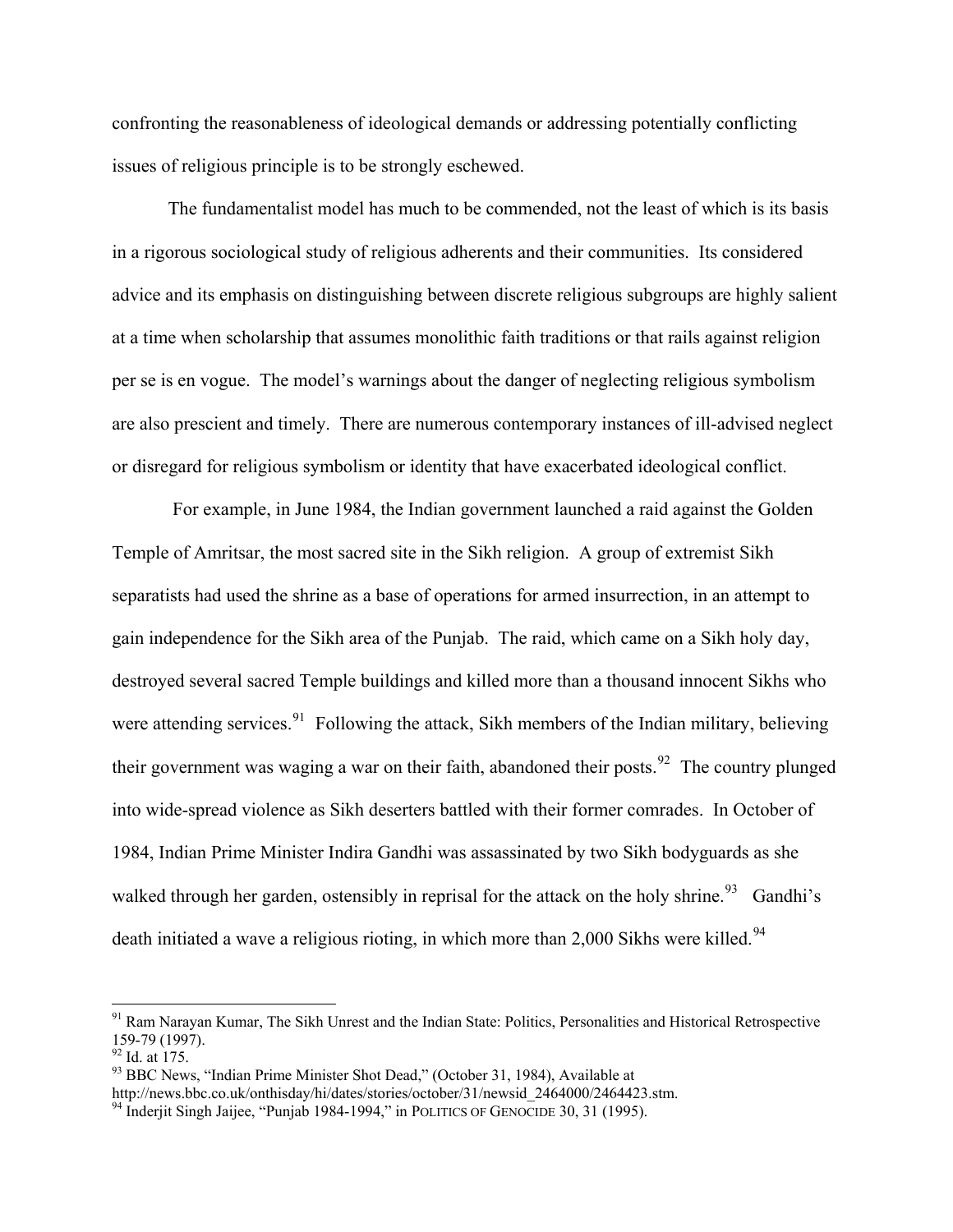Religious tension continues to this day and violence is commonplace in the region. The example illustrates just how costly disregard for religious symbolism can be to both sides of a confrontation, often exacerbating conflict and resulting in a vicious cycle of violence.

30

Much to its credit, the fundamentalist model does not see religious conflict as a primitive expression of outrage or dissatisfaction at being left behind the pace of *modern* (meaning liberal, secular, and democratic) advancement. Rather religious animosity toward secularism or other faith traditions is viewed as a considered act of response to either perceived religious antagonism -- as was the apparent case for most Sikhs who took up arms against the Indian government -- or a pluralistic worldview whose ambivalence toward faith offends religious sensibilities.

To resolve this perceived persecution and to avoid insensitive religious confrontation, the fundamentalist conception's ideal solution to religious conflict is a negotiated agreement that permits and encourages the withdrawal of fundamentalist communities from pluralistic society.<sup>[95](#page-30-0)</sup> According to the fundamentalist notion, religious differences may not be subject to compromise, but at least they might be contained if the ultra-religious are granted enclaves (physical and psychological) of noninterference from secularism or opposing traditions.<sup>[96](#page-30-1)</sup>

As we'll see in the subsequent discussion of Al-Qeada, the belief that protective enclaves will suffice to satisfy fundamentalist impulses may be a convenient device to circumvent direct confrontation of irreconcilable religious positions, but it has no basis in the claims actually made by many fundamentalists. The most virulent forms of violent fundamentalism today are not violent solely because of perceived persecution, but because they seek to impose their religious worldview on a massive scale. They seek to persecute others.

<span id="page-30-1"></span><span id="page-30-0"></span><sup>95</sup> See Thomas, supra note 37, at 122, *citing* Emanuel Sivan, The Enclave Culture, in FUNDAMENTALISMS COMPREHENDED (1994). ("In other words, fundamentalists seek to establish an "enclave" protected by a "wall of virtue" and based on specific, central beliefs separating the saved from the damned, the free from the enslaved.") 96 Id.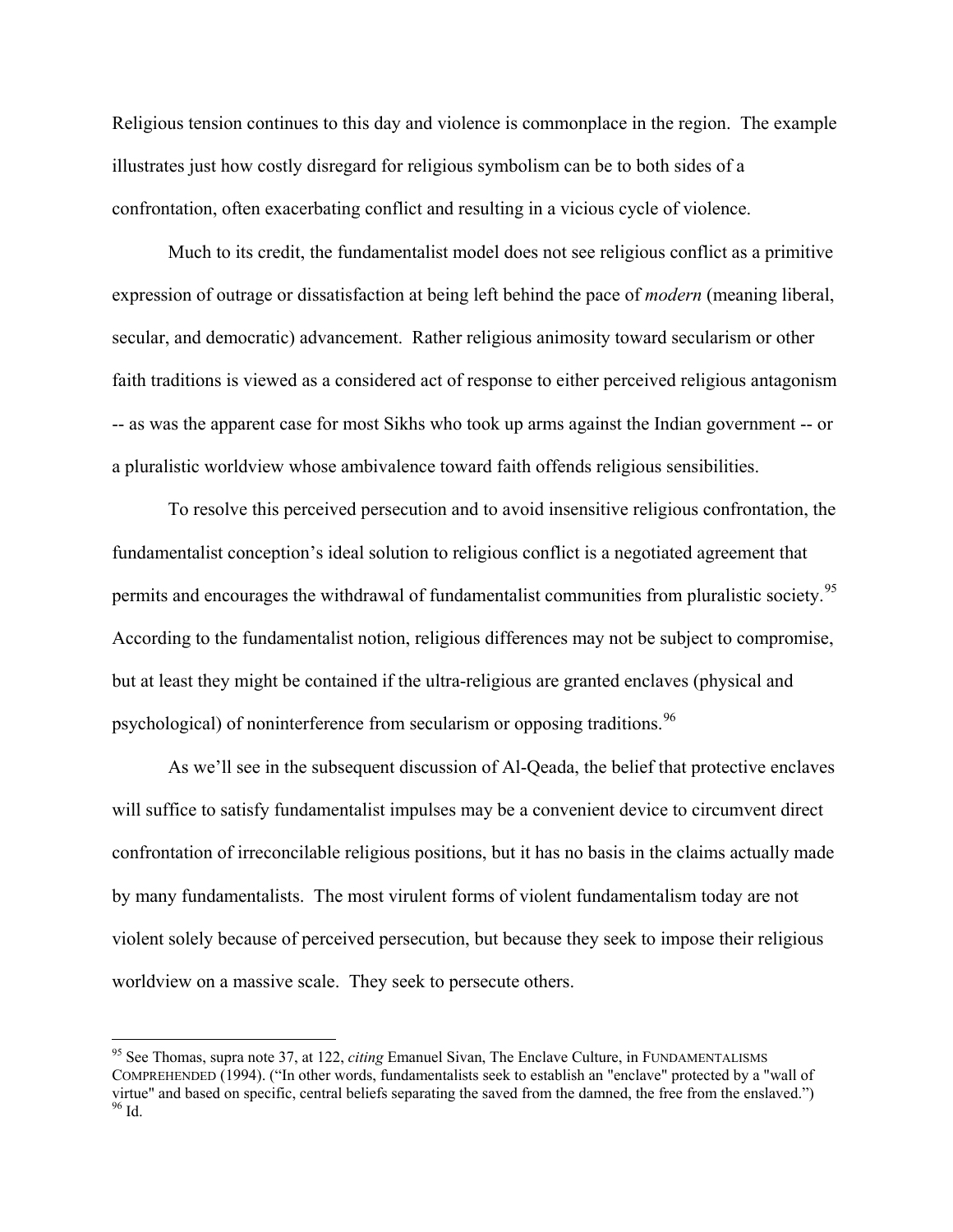The narrative of struggle is a two-way street. It involves not only the resistance of believers in the face of irreligious onslaught, but the ultimate triumph of believers and the subjugation of their would-be oppressors. This religious 'will-to-power,' as Niebuhr called it, cannot be co-opted by the creation of protective enclaves as envisioned by the fundamentalist model. Enclaves may only reinforce the perceived divisions between the community of believers and the infidels. The religious impulse to dominate can only be transcended with the believers' realization that it is subject to a greater 'absolute will' and that the absolute will extends divine benevolence beyond the boundaries of any individual community of faith. This recognition appears to depend on collaborative interactions between faith communities; on tearing down the walls around spiritual enclaves rather than building them up.

Thus, while the fundamentalist model succeeds in focusing to an extent on the religious context of disagreement, like the artifice model, it largely fails to recognize the complexities and inherent contradictions at work within the religious traditions to which extremists ascribe. Because it fears that any process of religious inquiry may be seen as invasive, the conception advises against challenging religious adherents to address the internal contradictions of their faith, in their own religious terms. The conception assumes the immutability of religious identity, and fails to account for the fact that a sense of religious identity is potentially motivated by the adoption of internal compromises, either explicit or tacit, on the apparent contradictions endemic to all faiths.

Its treatment of the fundamentalist group's relationship with majoritarian religious views, and its neglect of the political nature of this relationship, is especially problematic. The model views the fundamentalist group as a discrete sect, within a larger religious tradition but totally distinct in its positions and interests from the larger tradition. While it is worthwhile to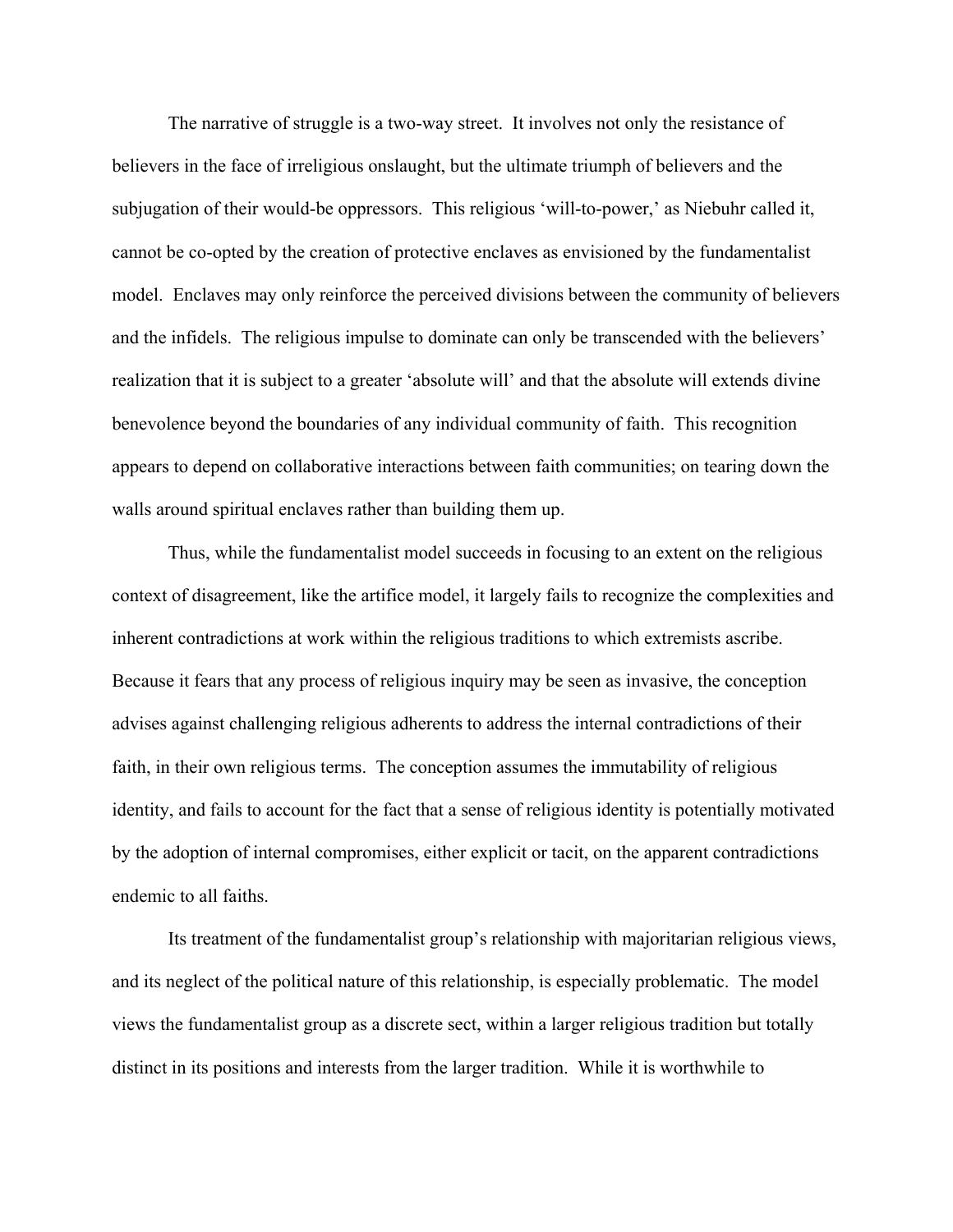understand that fundamentalists exhibit sociological traits that are distinct from the merely religious,  $97$  it is folly to ignore that fundamentalist movements both inform and are informed by the larger religious traditions from which they spring.

Religious extremism does not exist in a vacuum. Fundamentalists make claims upon entire religious traditions, not only their myopic view of religious practice. Fundamentalists from all faiths describe their project as the coalescence of believers around support for their own outlier position. In short, fundamentalists often seek religiously-motivated expansion rather than insulation. The goal is not a protected enclave but a remade world, in which the moderate and secular are elided into a fundamentalist vision.<sup>[98](#page-32-1)</sup> For this reason, the model's ultimate solution of providing enclaves of noninterference is simply incompatible with the essential goal of many religious fundamentalists, which is establishing the primacy or monopoly of their own peculiar belief system.

Fundamentalists make claims upon majoritarian religious tradition because, though they frequently root their claimed legitimacy in a static textual literalism, they also seek to dominate evolving religious interpretations. All religious positions are subject to interpretation. Pure textual literalism is simply insufficient as a sole basis for religious position taking. As has been pointed out in other disciplines, words cannot have sufficient meaning to inform positions in changing circumstances if they are divorced from context and not subject to applied interpretation.<sup>[99](#page-32-2)</sup> Because religious life necessarily requires those who were not a direct party to

 $97$  See Thomas, supra note 37, at 117.

<span id="page-32-1"></span><span id="page-32-0"></span><sup>98</sup> See F. Gregory Gause III, "Can Democracy Stop Terrorism," FOREIGN AFFAIRS (September/October 2005), for a description of the religious goals of Islamic fundamentalist and the inadequacy of political solutions in addressing those goals. ("Al Qaeda and like-minded groups are not fighting for democracy in the Muslim world; they are fighting to impose their vision of an Islamic state. Nor is there any evidence that democracy in the Arab world would "drain the swamp," eliminating soft support for terrorist organizations among the Arab public and reducing the number of potential recruits for them.")

<span id="page-32-2"></span><sup>&</sup>lt;sup>99</sup> See e.g. Hans-Georg Gadamer, TRUTH AND MEANING 625 (1993) ("It is not the case that first there are naked things "out there" which are subsequently given a certain coloring by our "subjective" and circumspective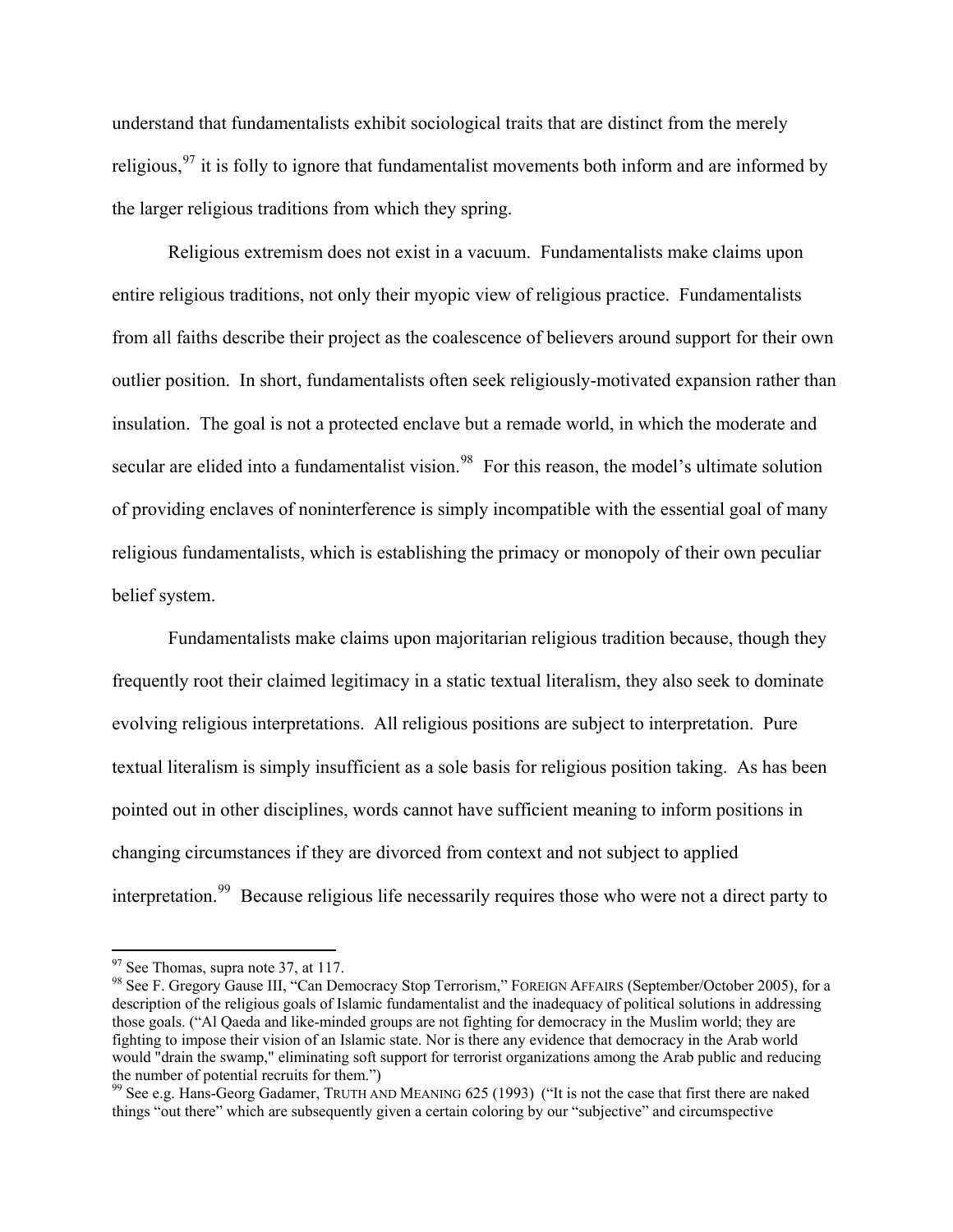divine revelation to find meaning in an ancient story of that revelation – a story that has generally been frequently retold -- and to apply that meaning in the context of contemporary life, religious positions necessarily evolve from complex interactive processes. These processes are similar to those described by Professor Fuller. "If I attempt to retell a funny story which I have heard, the story as I tell it will be the product of two forces: (1) the story as I heard it…[and] (2) my conception of the point of the story, in other words my notion of the story as it ought to be… These two forces, then, supplement one another in shaping the story as I tell it… The two are inextricably interwoven, to the point where we can say that "the story" as an entire reality embraces both of them."  $100$ 

33

Religious positions then emerge from a two-level negotiation of sorts. They frequently begin with sacred text, but understandings of that text are subsequently informed by the community of believers and their perceptions of the rest of the world. On one interpretive level, religious positions emerge from a continuous internal discussion among believers about how to interpret the demands of their faith and how to apply those interpretations to contemporary life. They emerge as a social consensus. On another level, religious positions are simultaneously influenced by ongoing external interactions with other religious traditions or secular traditions. Often the meaning of faith is defined by what separates its adherents from non-believers; as

 understanding. On the contrary, what is primarily there is precisely our involvement in the world, which takes the form of interpretive projects… [Consequently a] person who is trying to understand a text is always projecting. He projects a meaning for the text as a whole as soon as some initial meaning emerges in the text.")

<span id="page-33-0"></span> $^{100}$  Lon Fuller, LAW IN QUEST OF ITSELF, 8-9 (1940). Fuller goes on to add more that is relevant for our purposes. ("Indeed, if we look at the story across time, its reality becomes even more complex. The "point" of the story, which furnishes its essential unity, may in the course of retelling be changed. As it is brought out more clearly through the skill of successive tellers it becomes a new point; at some indefinable juncture the story has been so improved that it has become a new story. In a sense, then, the thing we call "the story" is not something that is, but something that becomes; it is not a hard chunk of reality, but a fluid process..."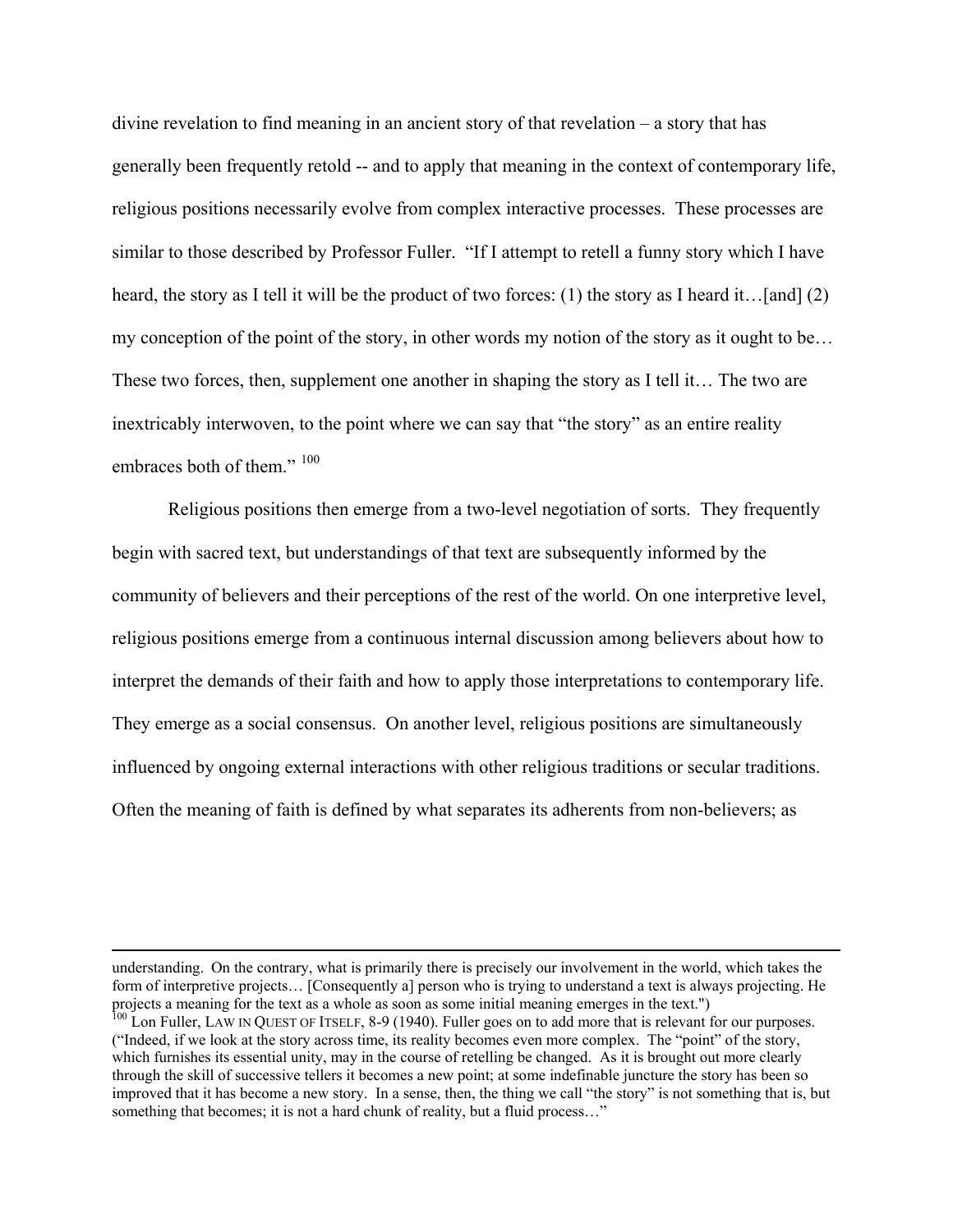against the *other*.<sup>[101](#page-34-0)</sup> The intensity and frequency of these comparisons and interactions is heightened in periods of conflict, as is the tendency to misinterpret these interactions and the threat posed by the *other*. "Warfare organizes people into a 'we' and a 'they,' and it organizes history into a storyline of persecution conflict, and the hope of redemption, liberation, and conquest."<sup>[102](#page-34-1)</sup> The violent fundamentalist seeks to use spiritual war simultaneously to exploit genuinely held fears of the *other* and to dominate liturgical social consensus.

34

In their religious project, fundamentalists frequently try to impose their worldview on intrafaith dialog and to monopolize religious conversation, attempting to speak as the august voice of an entire religious tradition. Fundamentalist movements, particularly those capable of engaging in protracted military conflict with sophisticated states, also generally rely on sympathetic elements of majoritarian religious traditions for support, haven, recruitment, and resources.[103](#page-34-2) Rather than existing outside the fabric of mainstream religiosity, fundamentalism is a strand woven through a larger cloth. To accentuate his own relative power and aggrandize his worldview, the fundamentalist plays upon the fears and warps the interpretive processes of the larger faith tradition of which he is a part.

<span id="page-34-0"></span><sup>&</sup>lt;sup>101</sup> Regina Schwartz, THE CURSE OF CAIN: THE VIOLENT LEGACY OF MONOTHEISM, x (1997) ("[Religious] narratives have become the foundation of a prevailing understanding of ethnic, religious, and national identity as defined negatively, over against others. We are 'us' because we are not 'them.' Israel is not-Egypt.") <sup>102</sup> See Juergensmeyer, supra note 6, at 169-170.

<span id="page-34-2"></span><span id="page-34-1"></span><sup>&</sup>lt;sup>103</sup> See Daniel Byman et al., TRENDS IN OUTSIDE SUPPORT FOR INSURGENT MOVEMENTS (2001).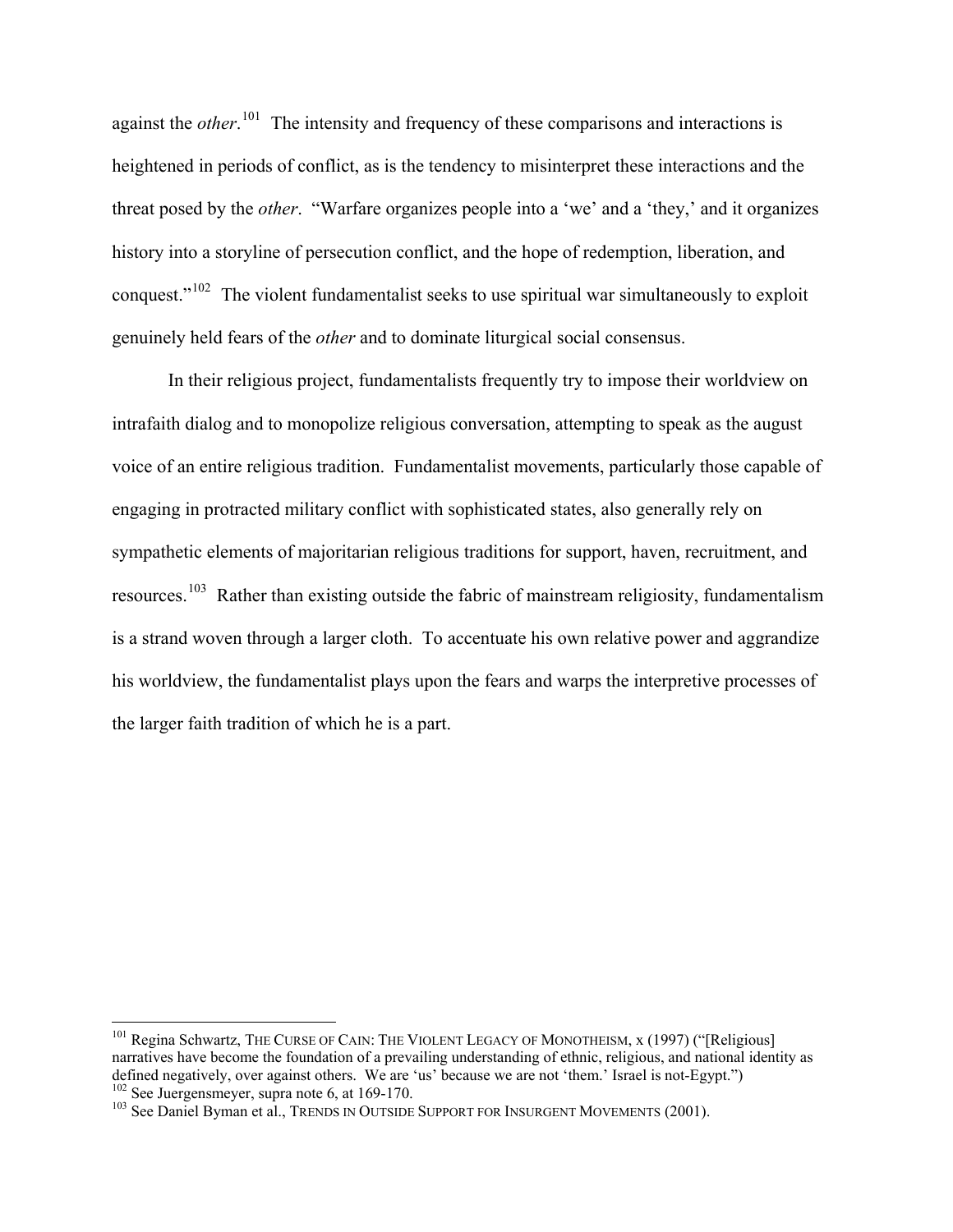### The Unique Problem of the Al-Qaeda: Development of a Hybrid Model

Any discourse on religious violence would be remiss to not confront directly the problem posed by Islamic Jihadists following the model of Al-Qaeda. The program of these Jihadists seems unique even in the history of religious violence, because it so totally confuses political and religious claims, because its goals entail sweeping societal reformation, and because it has been unrelenting in its tendency toward violence.<sup>[104](#page-35-0)</sup> The emergence of composite political and religious Jihadism as a perceived mortal threat to the secular world has necessitated a hybridized understanding that views religious violence as simultaneously social, economic, political and deeply dogmatically ideological. The teachings of Osama bin Laden, the purported spiritual leader of Al Qaeda, support a hybrid understanding of the fundamentalist's designs on dominating religious and secular traditions and the interwoven political and religious motivations for these designs. The vision of Bin Laden and his collaborators is not simply the achievement of Israeli, American, or Western noninterference in the Muslim world. It is the consolidation of the Islamic community of believers under the governance of a singular extremist perspective. "We have one religion, one God, one book, one prophet, one nation," bin Laden told Al Jazeera in October 2001. "Our book teaches us to be brothers of a faith. All the Muslims are brothers… We speak about the conscience of the nation; we are the sons of the nation. We are brothers in Islam from the Middle East, Philippines, Malaysia, India, Pakistan and as far as Mauritania."[105](#page-35-1) 

1

<span id="page-35-0"></span><sup>&</sup>lt;sup>104</sup> Major Joshua Kastenberg, "The Use of Conventional International Law in Combating Terrorism," 55 A.F. L. REV. 87, 101 (2004) ("Each major world religion has a core constituency of possible terrorist groups. However, since World War II, fundamentalist Islamic movements have emerged in the forefront of those groups willing to engage in acts of terrorism…[the goals of which] include gross societal change, rather than national selfdetermination, which is often the goal of non-religious-based forms of terrorist organizations.")

<span id="page-35-1"></span><sup>&</sup>lt;sup>105</sup> Tayseer Alouni, "Interview with Osama bin Laden," AL JAZEERA TELEVISION, Translated and Rebroadcast on CNN (Feb. 5, 2002). Available at

http://archives.cnn.com/2002/WORLD/asiapcf/south/02/05/binladen.transcript/index.html.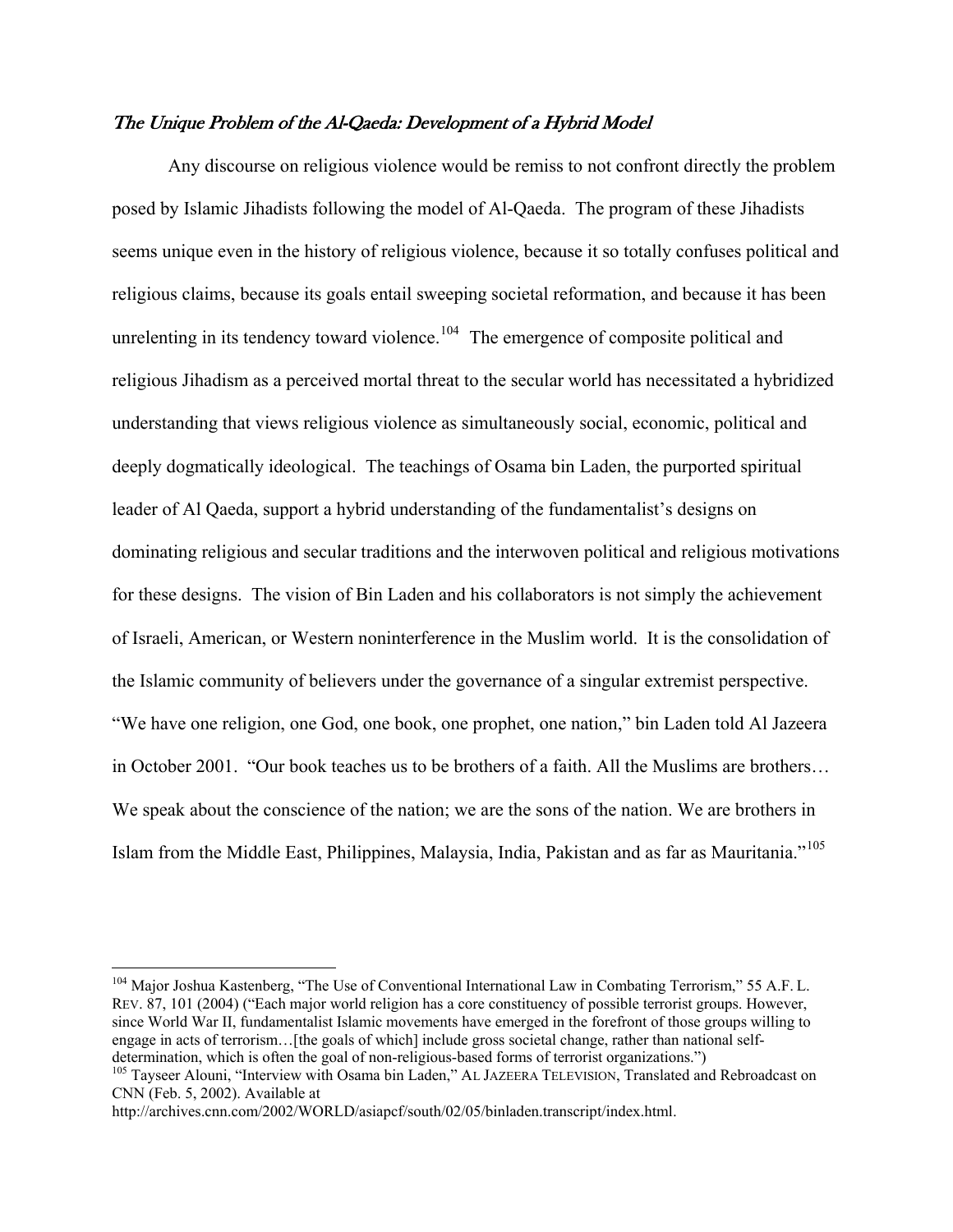Like so many Western scholars, Bin Laden too believes in the clash of civilizations.<sup>[106](#page-36-0)</sup> He asserts that the Koran foretells a final reckoning between the forces of a unified Muslim world and the forces of the Christians and Jews (the United States, Europe and Israel by proxy). The inevitability of the conflict itself is an article of faith, allegedly drawn from the most sacred Islamic scripture. This interpretation seeks to delegitimize moderate Muslim leaders, who might provide a competing religious frame. It entrenches the bellicosity of the fundamentalist movement as a matter of ideological principle. It positions Bin Laden and his cohorts as the lone legitimate authority and defender of the Muslim faith in a perceived onslaught by the destructive forces of Western pluralism. It reinforces a collective theological identity, a sense of virulent external threat, and the promise of divine deliverance. "There will come some deceiving times where the liars will be believed and the truthful won't be believed. That's the situation in the Arabic world with its great leadership. They are lying to people. But God's relief and victory is coming soon."<sup>[107](#page-36-1)</sup>

36

Bin Laden's claims are undoubtedly the product of a fringe religious viewpoint, but his goal is the domination of a larger mainstream religious discourse. In this sense, his project is simultaneously religious and political. The marginalization of moderate viewpoints serves two ends: the aggrandizement of his particular religious vision and the entrenchment of his own political authority as the source of that vision. It would appear then that he is not driven singularly by some alternative spiritual worldview, but that he has quite rationally staked out a position where his religious priorities and his worldly political interests coincide, allowing him to

<span id="page-36-1"></span><span id="page-36-0"></span><sup>&</sup>lt;sup>106</sup> Id. ("No doubt about that: The book mentions this clearly. The Jews and the Americans made up this call for peace in the world. The peace they're calling for is a big fairy tale. They're just drugging the Muslims as they lead them to slaughter. And the slaughter is still going on. If we defend ourselves, they call us terrorists. The prophet has said, "The end won't come before the Muslims and the Jews fight each other till the Jew hides between a tree and a stone. Then the tree and stone say, "Oh, you Muslim, this is a Jew hiding behind me. Come and kill him." He who claims there will be a lasting peace between us and the Jews is an infidel. He'll be denouncing the book and what's in it.")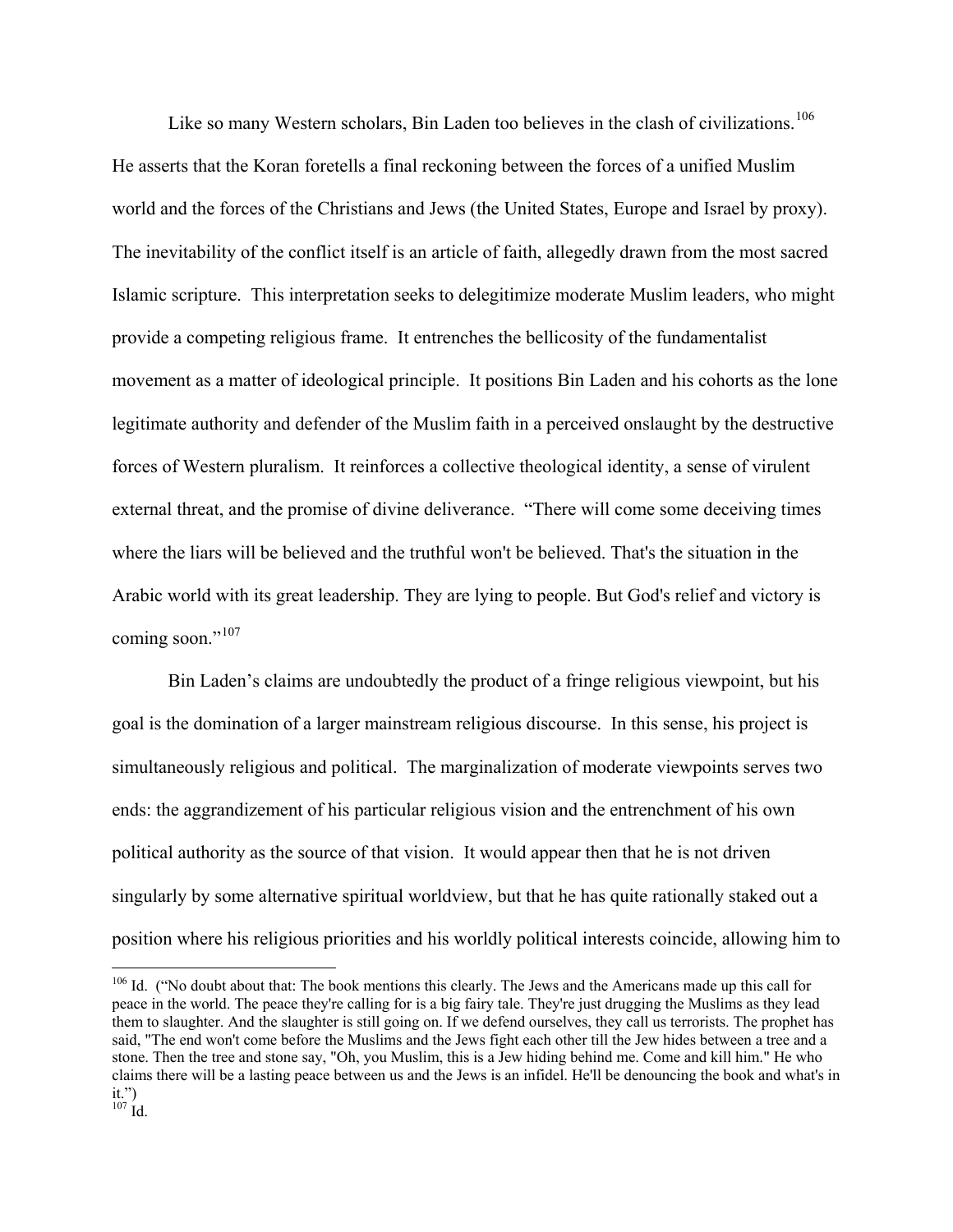maximize his potential win-set. Bin Laden's position is therefore vulnerable from two fronts: Another party could attempt to demonstrate that his claims are religiously illegitimate, or another party could attempt to demonstrate that his position to make such claims is politically untenable.

The religious combatant's best possible alternative to negotiated agreement is typically protracted violent conflict. Religious ideology is often employed to minimize the losses inherent in this alternative, both the suffering of the combatant and the feeling of humanity lost by inflicting suffering upon others, by promising eternal reward for the suffering or retributive faithful and elevating the spiritual importance of their material sacrifice.<sup>[108](#page-37-0)</sup> Religious justifications are also used to harden extremist positions by making them articles of faith.<sup>[109](#page-37-1)</sup> The effectiveness of belief in these uses can be minimized by sowing doubt in the reliability of extremist promises and positions. Competing religious arguments can be deployed to engage extremist views on their own terms and to dissuade believers of, if not the rightness of extreme positions, the need to employ violence to obtain religious goals.

Bin Laden's statements betray his sensitivity to ecclesiastical criticism that threatens his religious and political credibility. Responding to Muslim clerics who say religious terrorism violates the precepts of Islam, Bin Laden said, "I say it is permissible in law and intellectually, because those who spoke on this matter spoke from a juridical perspective…They spoke of evidence that the Messenger of God forbade the killing of women and children. This is true…However, this prohibition of the killing of children and innocents is not absolute. It is not absolute." Bin Laden's claims are simultaneously religious, legal, and political. They can be rejected on all of these grounds. The validity of his interpretation rests on his asserted religious

<span id="page-37-0"></span><sup>&</sup>lt;sup>108</sup> Silvio Ferrari, "Individual Religious Freedom and National Security in Europe After September 11," 2004 B.Y.U L. REV. 357, 358 (2004) ("In many cases, hope of a supernatural reward makes "religious" terrorists indifferent toward their own lives; they are prepared to die because they are persuaded God will reward their sacrifice with eternal life") (Citation Omitted)

<span id="page-37-1"></span><sup>&</sup>lt;sup>109</sup> See Thomas, supra note 37, at 137.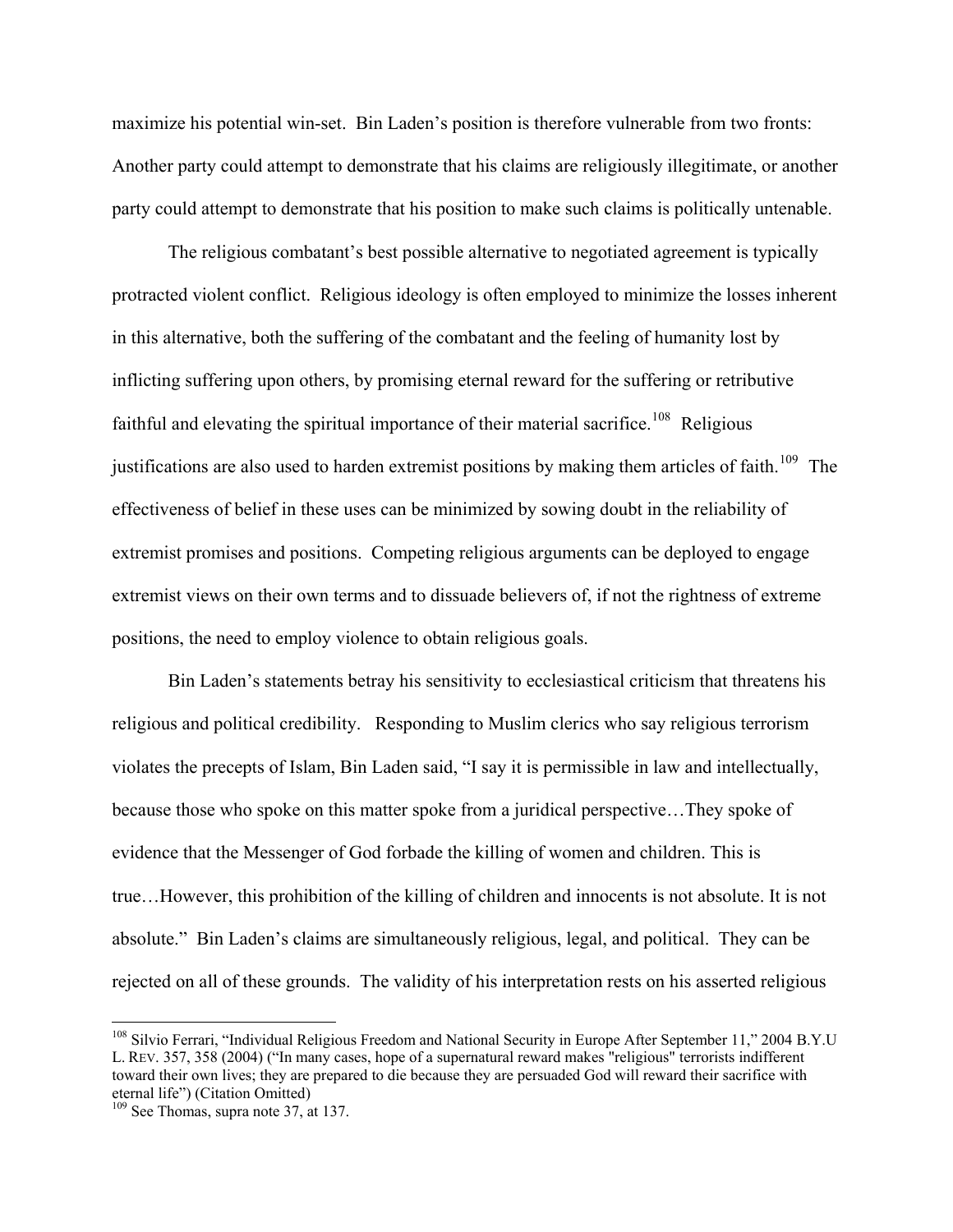and political authority. As Bin Laden himself seems acutely aware, that authority can be challenged in either a religious or political context.

38

The most effective potential challenge to absolutist claims like those presented by bin Laden would engage the argument on both religious and political grounds simultaneously. In fact, there appears to be a movement of internal challenge on these very grounds emerging from within the extremist fringe that Bin Laden occupies. Al Qaeda's willingness to kill to accomplish its religious and political program, particularly its willingness to kill other Sunni Muslims (other believers), has generated a schism among the Jihadist movement.<sup>[110](#page-38-0)</sup> This is not a debate between moderates and fundamentalists, but a debate within the fundamentalist community itself, between believers who share religious interpretations and programs.<sup>111</sup> They differ not in their commitment to a religious and political program, but on the extent to which they view violence as an acceptable means of pursuing that program. Those who oppose the unnecessary killing of fellow Sunnis root this conviction in their religious faith. At its core, this disagreement is based on questions and doubts about the religious and political legitimacy of Al Qaeda to claim divine understanding and to justify its costly political actions by that understanding. The issue is whether the level of suffering imposed is a tolerable means of attaining the religious goals sought. As the schism shows, fundamentalists from the same tradition can and do disagree about the value of violent struggle, not necessarily because they are more or less 'moderate' but because they interpret the commands and limitations of their faith

1

<span id="page-38-0"></span><sup>110</sup> Even Kohlmann, 'Jihadists Turn Against Al Qaeda,' Transcript of Counterterrorism Foundation (Sept. 23, 2008), available at http://counterterrorismblog.org/2008/10/transcript\_of\_event\_the\_jihadi.php ("Arguably over any other issue, the predominant topic of discussion, controversy—and often schism—within the Salafi-Jihadi discourse has revolved around the justifications for deliberately killing other Sunni Muslims, including both innocent civilians and competing mujahideen fighters.")

<span id="page-38-1"></span><sup>&</sup>lt;sup>111</sup> Id. ("Indeed, there was once a time when Al-Qaida in Iraq could successfully portray itself as the obvious patriotic bulwark for innocent Sunnis against the conspiracies of Western "crusaders" and Iranian-backed death squads. The prevailing conditions only improved for Al-Qaida during the Sunni-Shiite bloodshed that took place throughout 2006, when it seemed as if the Sunni community was facing an existential threat.")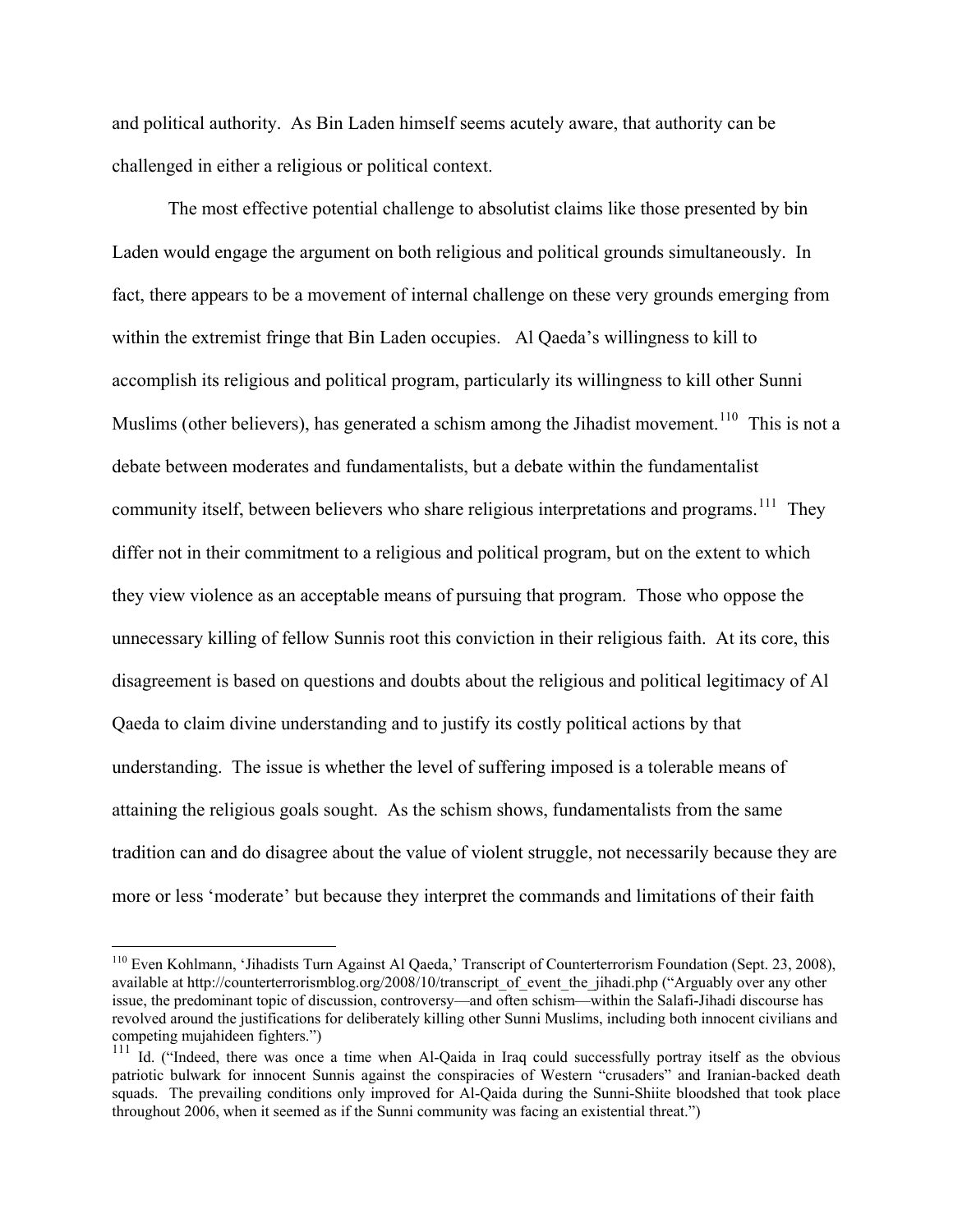differently. These types of internal disagreements deserve further exploration by observers of conflict that we may better understand the opportunities presented by this incredibly intricate process of religious position taking.

39

The hybrid model draws on the artifice model and softens the fundamentalist model's presumption of religious "non-rationality" by empowering observers to examine the traditional political interests implicated by such quarrels.<sup>[112](#page-39-0)</sup> The model recognizes the fundamental conflation of worldly and spiritual interests in religious conflicts. It recognizes that often political interests run parallel to ideological interests in religious disputes, with neither one clearly dominant or with different interests dominating at different times. Likewise, the hybrid model attempts to correct the fundamentalist model's policy of 'respect for collective religious identities' to the extent that policy limits exploitation of ideological and political fissures within a religious tradition. Viewing communities of faith as monolithic groups plays into the hands of fundamentalists, who often see their project as achieving a coalescence of believers. If negotiators instead recognize that extremist religiosity is but one voice in a larger political dialogue within a heterogeneous religious tradition, they may indeed find a deeper, richer or more complex set of interests informing fundamentalist positions. This recognition may be an important factor in facilitating effective engagement with religious fundamentalists.

Exploiting the legitimacy vulnerabilities of religious extremists also involves the deployment of economic and political solutions to separate extremists from moderates. Mainstream believers may be inclined to support extremists in religious conflict if they see

<span id="page-39-0"></span> $112$  In a Machiavellian sense all 'political interests' can generally be reduced to a desire to preserve and maximize power. Religious conflict often coincides with territorial disputes involving issues of autonomy, interference, and separatism. In these conflicts, ideological claims are often advanced by parties to justify the relative power sought by movements or leaders in relation to other political actors. The actors these claims are directed against are most often believers with competing religious interpretations or secular political and economic traditions that present their own competing visions and narratives.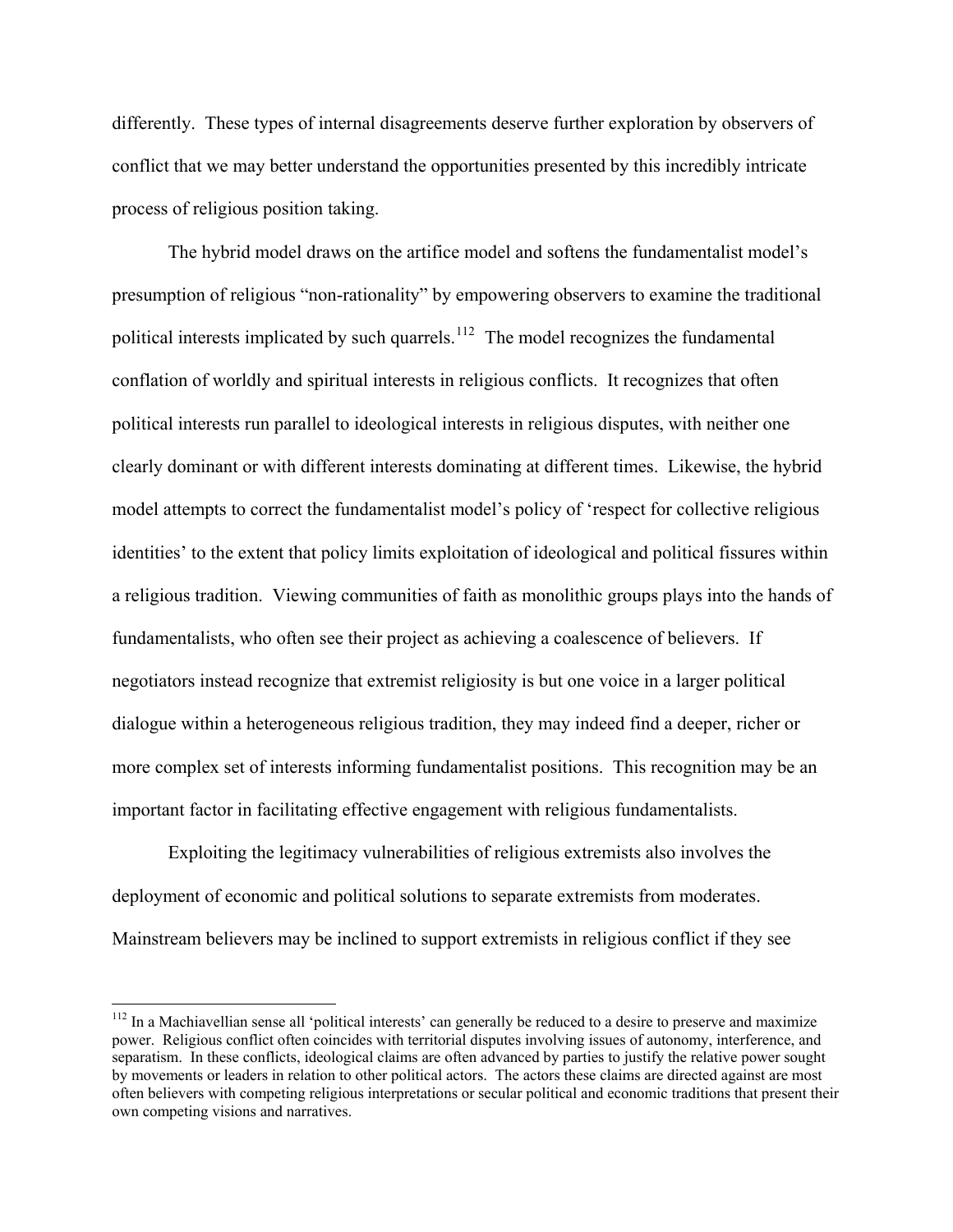violence as the only means of achieving shared ideological or political goals. For example, many moderate Arab Muslims disagree with the civilian-targeting tactics and quasi-religious justifications employed by Hamas or Hezbollah but sympathize with the political goal of an autonomous and free Palestinian state.<sup>[113](#page-40-0)</sup> As a result they are more inclined to tolerate or support violence by these factions. By incorporating moderate elements into non-violent processes that address their underlying political goals, negotiators can siphon off support for the outlier positions of extremists. The adequacy of non-violent political outlets and opportunities that permit the free expression of religious goals is key to recapturing mainstream religious dialogue from extremist control.

40

Once marginalized from mainstream sympathies, extremist groups tend to whither or to turn on the moderate elements that have forsaken them.<sup>[114](#page-40-1)</sup> When extremist groups resort to targeting moderate elements of their own religious tradition, their perceived legitimacy declines quickly with real consequences for their external support and relative power. When violence no longer discriminates between believers and nonbelievers, those combatants with lesser tolerances for the use of violence frequently fragment from the militant movements they once supported.<sup>[115](#page-40-2)</sup> Using both religious and political tactics to foster and exploit fragmentation within a religious

<span id="page-40-0"></span><sup>&</sup>lt;sup>113</sup> See Simon Haddad and Hilal Khasham, "Islam and Terrorism," 46 JOURN. OF CONFLICT RESOLUTION 812 (2002) (Showing that support for events of civilian targeting correlate with extreme religious viewpoint and age); Majid Al-Haj et al, "Arab and Jewish Attitudes," J. 37 JOURN. OF CONFLICT RESOLUTION 619, 621 (1993) ("The vast majority of Arabs support the creation of a full-fledged Palestinian state alongside the state of Israel…")

<span id="page-40-1"></span><sup>&</sup>lt;sup>114</sup> See Ethan Bueno de Mesquita, "Conciliation, Counterterrorism, and Patterns of Terrorist Violence," 59 INTERNATIONAL ORGANIZATIONS 145 (2005) for a description of how and why extremist elements of terrorist movements garner power from moderate movements and target moderate elements who resist.

<span id="page-40-2"></span><sup>&</sup>lt;sup>115</sup> See Thomas Friedman, "Watch the Sunni Tribes," NEW YORK TIMES (August 29, 2007). A timely example is the realignment of many Sunni tribes in contested areas of Iraq with the American military presence in opposition to the forces of Al Qaeda in Mesopotamia. The Sunni tribesmen had previously violently resisted the American presence in conjunction with Al Qaeda fundamentalists. The Al Qaeda-Sunni alliance lasted until Al Qaeda began to aggressively impose its religious vision on more moderate tribal leaders, resulting in several armed clashes that caused Sunni leaders to turn to American authorities for help. As Thomas Friedman described it, "Ironically, a key reason violence appears to be trending lower here is because Al Qaeda's "surge" in 2006 so frightened Iraq's more moderate, occasionally whisky-drinking Sunni tribal leaders — the backbone of the Sunni community here — that they became willing to work with the Americans just when the U.S. surge was taking off."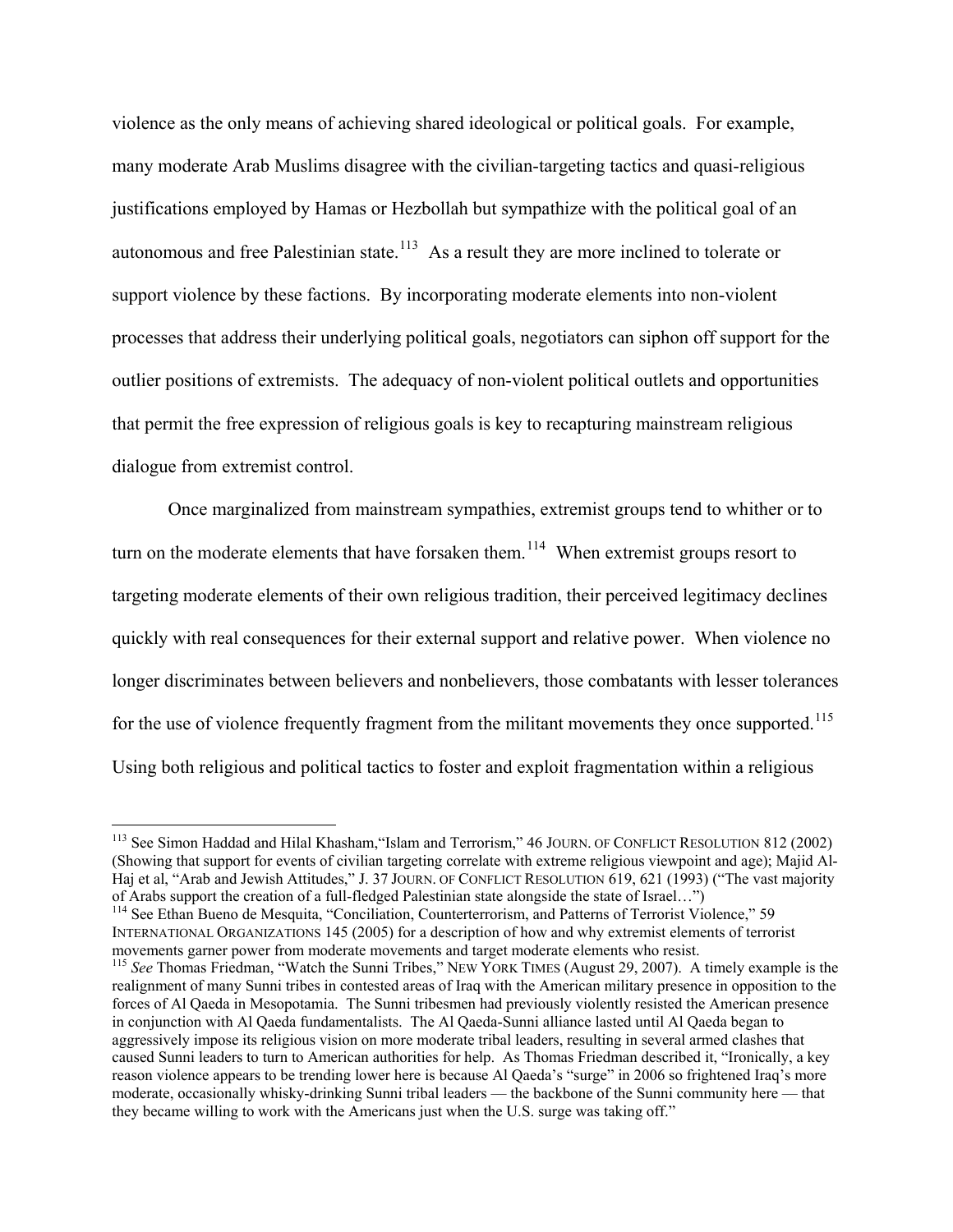tradition seems to be the most prudent strategy for secular and moderate groups embroiled in religious conflict. These tactics undermine support for extremist positions, decrease extremist bargaining power, and degrade extremist alternatives to negotiated resolution of conflict. They incorporate moderate elements into non-violent processes and help force even extreme elements to the table.

The hybrid model compensates for the shortcomings of the others to an extent. While the artifice model seems to overvalue political and economic factors, the fundamentalist model tips too far in the other direction by unnecessarily limiting the application of traditional negotiating tools and methods in a religious conflict paradigm. As the discussion of Bin Laden's brand of Islamic fundamentalism shows, even in the most seemingly absolutist circumstances, religious and political interests often coincide within a single position. These positions, however, are rarely clear and the line separating divine and worldly programs is often indistinct, even to the combatants themselves.<sup>[116](#page-41-0)</sup> The concurrence of religious principles and political legitimacy interests presents unique vulnerabilities in extremist religious positions and opportunities for negotiators. To seize these opportunities, negotiators should take care to identify where parties' priorities fall on the spectrum of ideological and material interests. They should assess how priorities differ among factions within religious groups and traditions. Once negotiators can accurately assess fissures within a religious community based on the relative valuation of material and ideological interests, they can use that information to affect religious parties' bargaining power and alternatives to negotiated agreement.

<span id="page-41-0"></span><sup>&</sup>lt;sup>116</sup> See Peter Bergen, in 'Jihadists Turn Against Al Qaeda,' supra note 110, at 110, ("We know what these groups are against but what are they for? There is no al Qaeda minister of employment, Al Qaeda school, or Al Qaeda social welfare organization. There is not a category of government they have said they are not against, Russia, China, the West, Israel, Shiites and so on. Because of this problem they can't turn themselves into [legitimate] political movements.")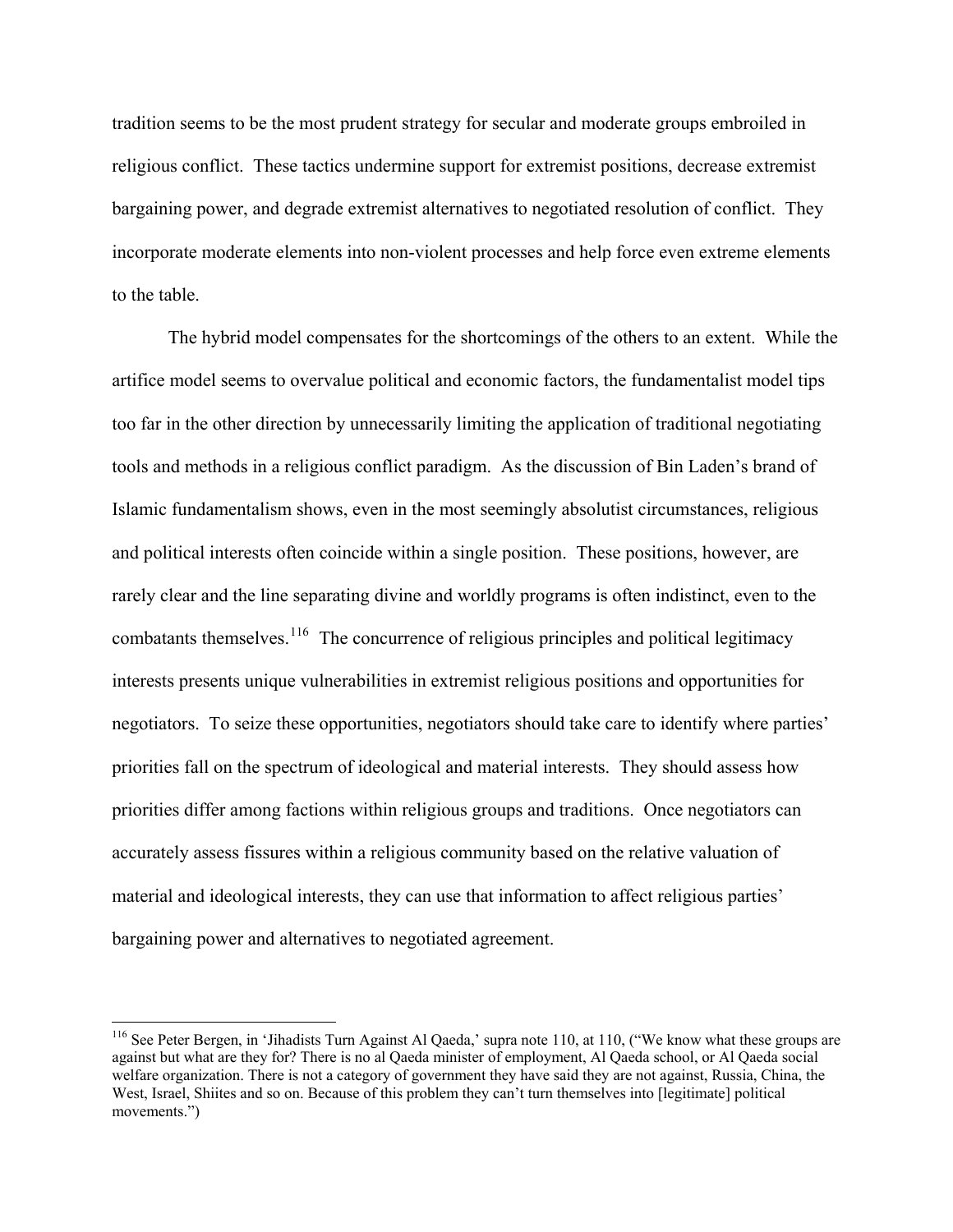#### The Missing Component: Transcending Irreconcilable Difference

Combining the best of the fundamentalist research, artifice understandings, and traditional negotiating strategies arms negotiators with a significant battery of tools to be deployed in individual conflicts. Still, all of these tools seem to have proven insufficient for confronting the enormous and timeless problem of religious violence as a whole. We need only look across the panorama of suffering in the world today to view this inadequacy. Some element must still be missing. On the most basic level, all of the approaches here described are incapable of addressing and resolving the central problem of conflicting religious claims at the heart of these situations. The existing approaches, and perhaps rational thought more generally, are simply inadequate as a means of determining the rightness of existential religious claims. They inevitably will remain so, for as we have said, we simply cannot know the true will of God with certainty though many will undoubtedly claim that his will happily supports their position. The claims advanced by religious traditions, each of which asserts a claim to divine knowledge that is exhaustively and exclusively correct, are therefore frequently irreconcilable and irresolvable. It is time for students of conflict and the faiths to admit this limitation, and to move to address the problem accordingly.

As we have seen, the tendency to desire reconciled solutions is born of a negotiating orthodoxy designed to respond to secular conflict, conflicts that revolve around distributive issues or discrete goals underlying positional stances.<sup>[117](#page-42-0)</sup> Some would try to force religious disagreements into that mold in order to employ the familiar tools. To some extent, that impulse can be limitedly successful, as in the example of Northern Ireland. Prosperity and improved material distribution can bring some measure of restoration to divided societies. Religious disagreements simultaneously encompass these issues occasionally. However, religious conflict

<span id="page-42-0"></span> $117$  See Fisher, supra note 85, at 140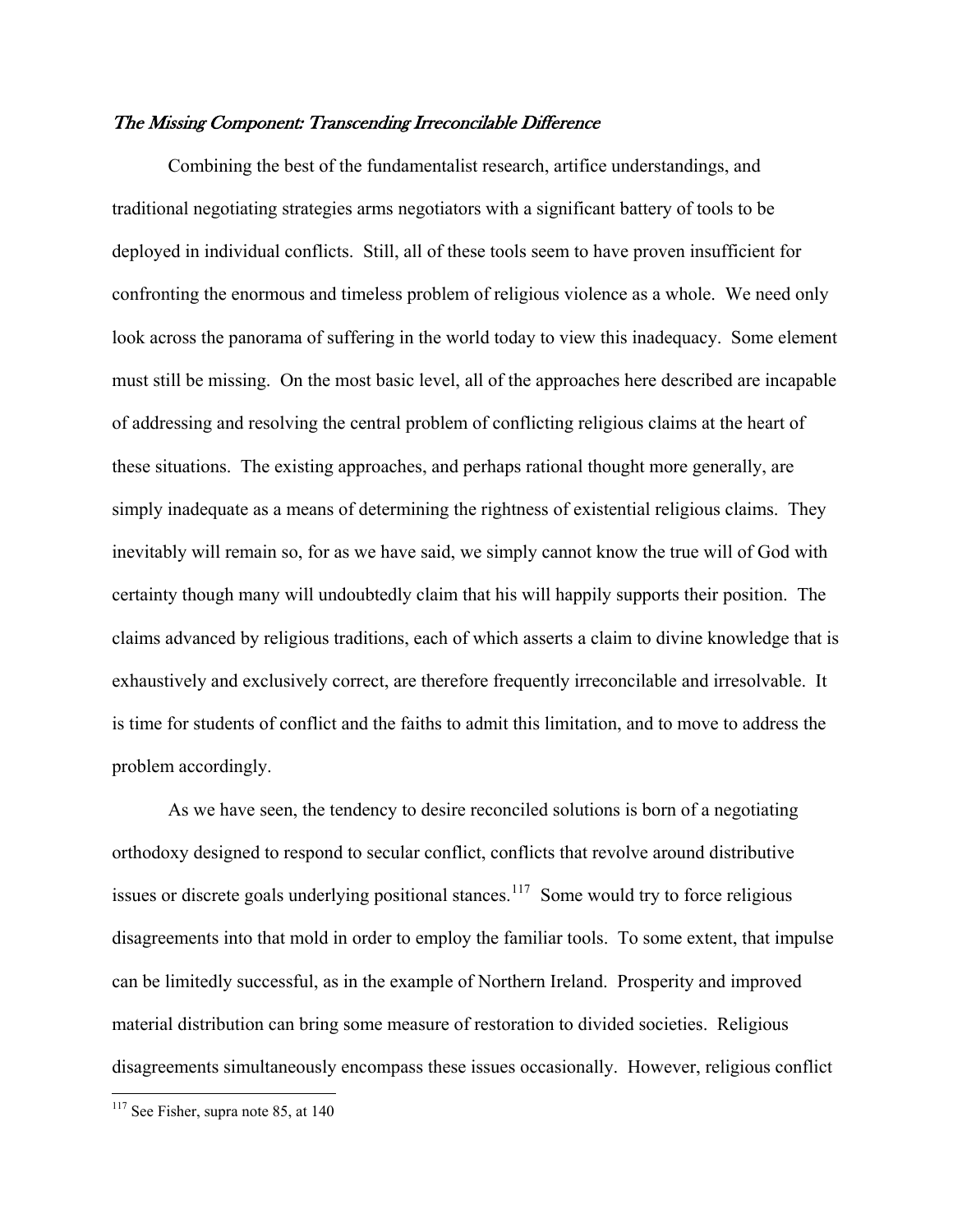also has other sacred elements of core belief, which conventional paradigms do not and cannot account for. "[R]eligion does make a difference. Some of these differences are readily apparent – the transcendent moralism with which such [violent] acts are justified, for instance, the ritual intensity with which they are committed. Other differences are more profound and go to the very heart of religion. The familiar religious images of struggle and transformation – concepts of cosmic war – have been employed in this-worldly social struggles. When these cosmic battles are conceived as occurring on the human plane, they result is real acts of violence."<sup>[118](#page-43-0)</sup>

43

Popular conceptions reflect this understanding of a connection between religiosity and violence, although members of various faith groups tend to recognize proclivities toward violence in the religious traditions of others and not their own. According to the Pew Global Attitudes Project, respondents in the majority-Christian and secular countries of North America and Europe overwhelming felt that members of the Muslim faith were more prone to violence than others, while sizeable majorities in majority-Muslim countries in the Middle-East and North Africa believed members of the Jewish faith were especially prone to violence.<sup>[119](#page-43-1)</sup>

Realizing the gap in understanding the connection between religious attitudes and violence, many observers have attempted to fill the void by proposing a new focus on religious psychology. Some of these observers suggest that creating enclaves of religious noninterference may provide a way to avoid addressing irresolvable religious claims. This solution too is insufficient. An understanding of religion that is rooted solely in the identity claimed by combatants unnecessarily limits the use of faith in peacemaking. Independent religious arguments must be developed and encouraged to undermine the competing narratives of extremists that aggrandize violent struggle. The religious authority of blood lust must be

<span id="page-43-1"></span><span id="page-43-0"></span><sup>&</sup>lt;sup>118</sup> See Juergensmeyer, supra note 6, at 10.<br><sup>119</sup> Pew Global Attitudes Project, ISLAMIC EXTREMISM: COMMON CONERN FOR MUSLIM AND WESTERN PUBLICS, SUPPORT FOR TERROR WANES AMONG MUSLIM PUBLICS (2005).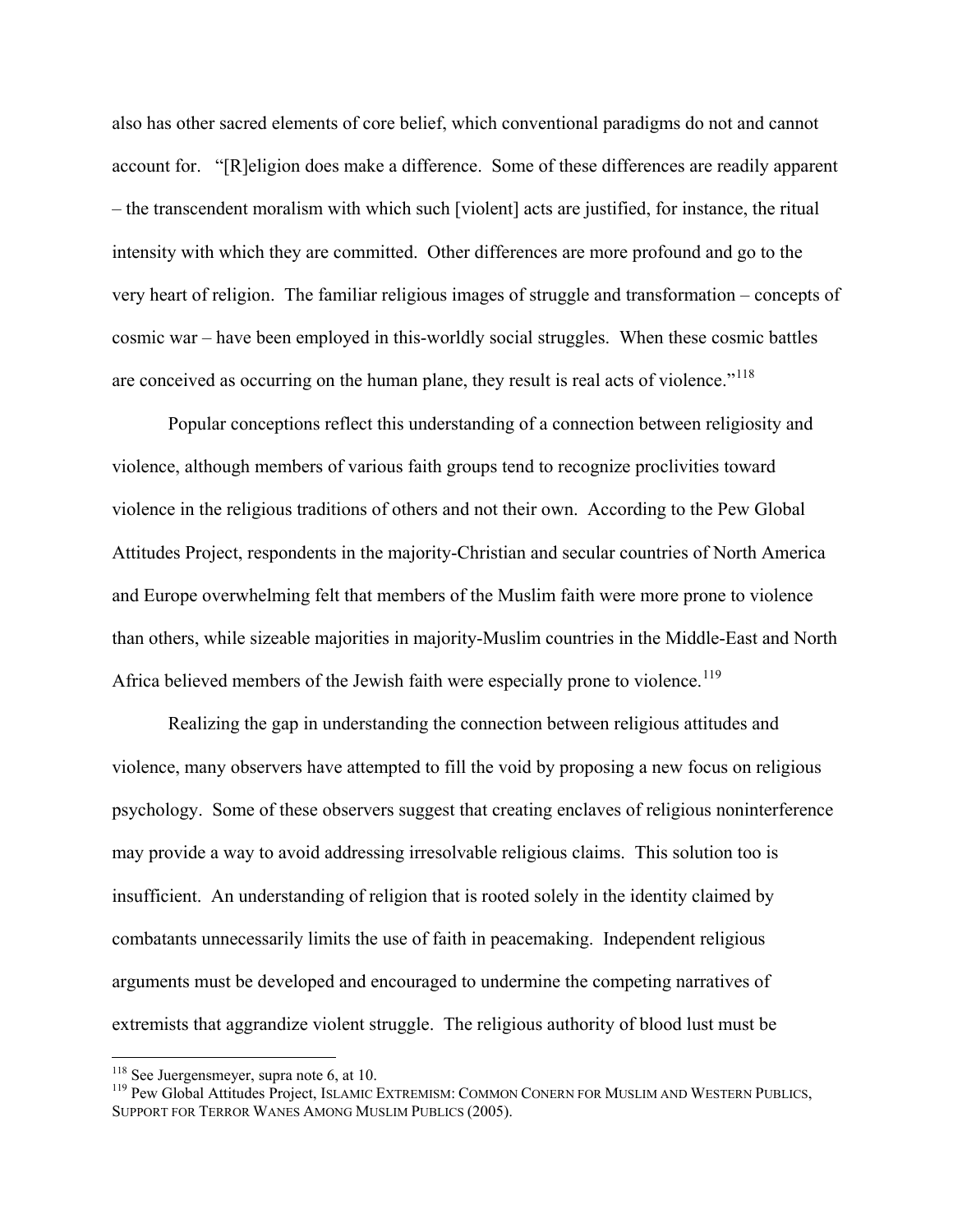challenged, rather than accommodated. The proposed solution of protective enclaves also fails to account for religious programs that typically seek dominance rather than noninterference. Ultimately, segregating the faithful may be more likely to breed further suspicion and distrust than peace and noninterference.<sup>[120](#page-44-0)</sup> This solution too gives too little attention to the essential problem, the core religious contradictions that fuel conflict.

44

A recent example illustrates both the centrality and irreconcilability of religious claims and the inadequacy of simply retreating to noninterference in certain situations. On September 30, 2005, twelve drawings depicting the Muslim prophet Mohammed appeared with an article in Jyllands-Posten, a major Danish newspaper.<sup>[121](#page-44-1)</sup> The newspaper had solicited members of the Danish Newspaper Illustrators' Union to submit drawings of Mohammed "as they saw him."<sup>[122](#page-44-2)</sup> In an excerpt on the front page, the newspaper reproduced one of the cartoons with a caption reading, in part, "Some Muslims reject modern, secular society. They demand a special position, insisting on special consideration of their own religious feelings. This is incompatible with secular democracy and freedom of expression, where one has to be ready to put up with scorn mockery and ridicule."<sup>[123](#page-44-3)</sup> The cartoon that appeared on the front page depicted Mohammed "wearing a turban shaped like a bomb with a lit fuse."<sup>[124](#page-44-4)</sup>

The accompanying article went on to refer to incidents where other publications engaged in self-censorship to avoid provoking the ire of Muslims.<sup>[125](#page-44-5)</sup> It also described a meeting between the Danish Prime Minister and a prominent imam, where the cleric expressed concern about

<span id="page-44-0"></span> $120$  See Gordon Allport, THE NATURE PREJUDICE, 42 (1954) (Describing the nature of in-group and out-group bias based on segregation and concluding, "Hostility toward out-groups helps strengthen our sense of belonging... The familiar is preferred. What is alien is regarded as somehow inferior, less 'good'...").

<span id="page-44-2"></span><span id="page-44-1"></span><sup>&</sup>lt;sup>121</sup> Stephanie Lagoutte, "The Cartoon Controversy in Context," 33 BROOKLYN J. INT'L L. 379, 381 (2008).<br><sup>122</sup> Id. at 382.<br><sup>123</sup> Flemming Rose, "Muhammeds ansigt [The Face of Mohammed]," Jyllands-Posten (Sept. 30, 2005).<br>

<span id="page-44-3"></span>

<span id="page-44-4"></span>http://news.bbc.co.uk/2/hi/europe/7242258.stm.

<span id="page-44-5"></span> $125$  See Rose, supra note 124, at 1.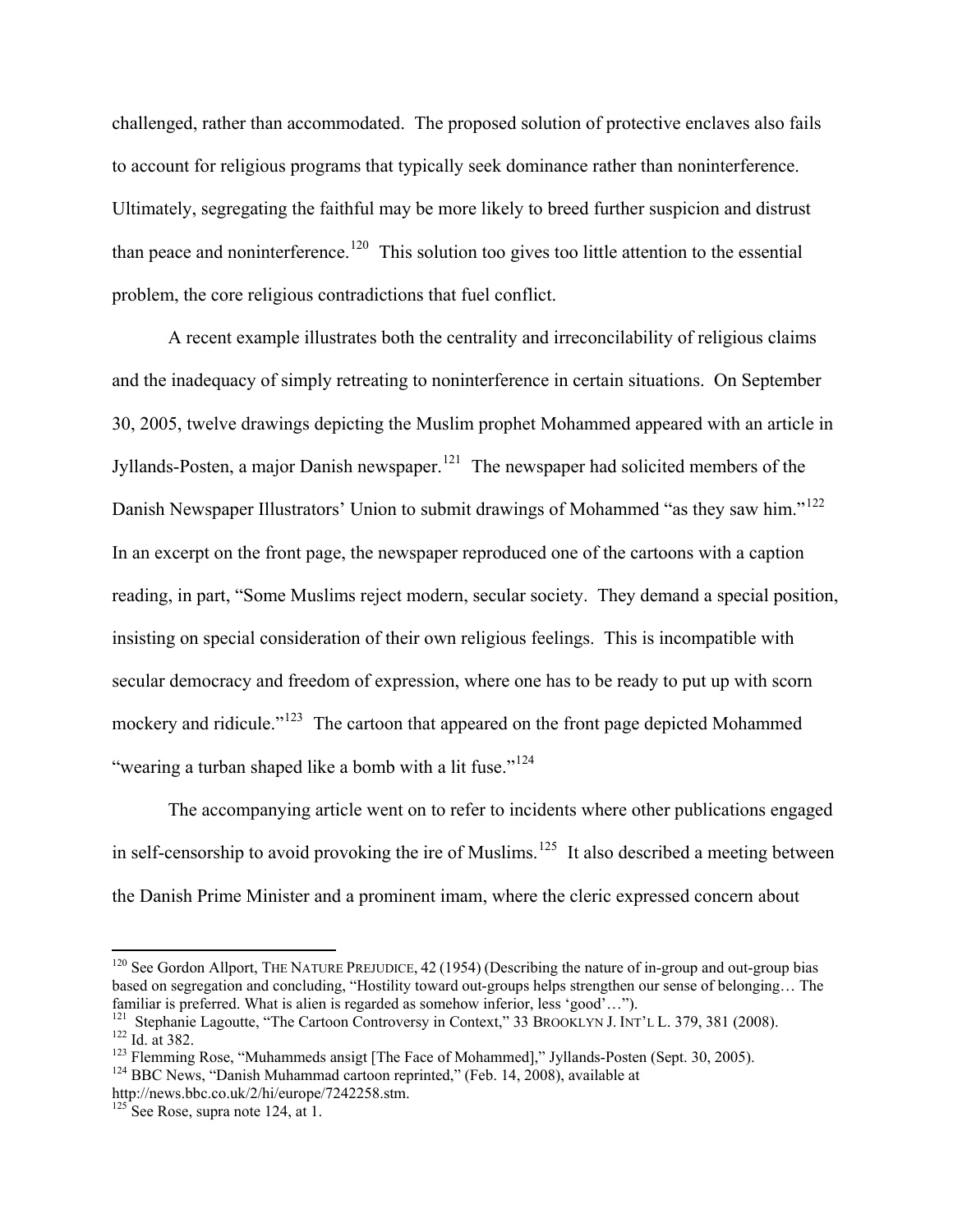depictions of Islam in the media.<sup>[126](#page-45-0)</sup> "The article opined that such incidents reflected a desire of some Muslims for special treatment, which presented a threat to the free exchange of ideas in the public forum."[127](#page-45-1) Though the article did not directly comment on the adjacent cartoons, a subsequent report of Denmark's Director of Public Prosecutions stated that the juxtaposition of the article with the cartoons supported the basic assumption "that Jyllands-Posten commissioned the drawings for the purpose of debating, in a provocative manner, whether, in a secular society, special regard should be paid to the religious feelings of some Muslims."<sup>[128](#page-45-2)</sup>

The newspaper's provocations elicited a response. Within a few days of publication, the cartoon illustrators began receiving death threats.<sup>[129](#page-45-3)</sup> Danish authorities later uncovered an alleged conspiracy to murder one of the cartoonists, involving a Danish citizen and two Tunisians.[130](#page-45-4) Danish Muslims protested in the streets and appealed to the diplomatic missions of Islamic states to take part in an official protest.<sup>[131](#page-45-5)</sup> Ambassadors from Islamic countries responded by denouncing the "ongoing smear campaign in Danish public circles and media against Islam and Muslims" and requesting an urgent meeting with Danish political leaders.<sup>[132](#page-45-6)</sup> The media storm soon "became a hurricane, and Denmark found itself in the middle of its biggest diplomatic crisis in recent memory."<sup>[133](#page-45-7)</sup> In Syria, Lebanon, and Iran, hoards of demonstrators took to the streets, attacking Danish embassies and diplomatic personnel and

<span id="page-45-2"></span>

<span id="page-45-1"></span><span id="page-45-0"></span><sup>&</sup>lt;sup>126</sup> Id.<br><sup>127</sup> See Lagoutte, supra note 121, at 382.<br><sup>128</sup> Director of Public Prosecutions (DPP), "Decision on Possible Criminal Proceedings in the Case of Jyllands-Posten's Article 'The Face of Mohammed,' No. RA-2006-41-0151 (March 15, 2006). Available at

<span id="page-45-3"></span> $129$ See Lagoutte, supra note 121, at 383. (In a footnote, Lagoutte points out, "However, it was soon discovered that the threats had been sent by a seventeen-year-old boy who was mentally ill and could not be attributed to Muslim organizations.")<br><sup>130</sup> See BBC News, supra note 135.

<span id="page-45-5"></span><span id="page-45-4"></span><sup>&</sup>lt;sup>131</sup> See Lagoutte, supra note 121, at 383<sup>132</sup> Id.

<span id="page-45-7"></span><span id="page-45-6"></span>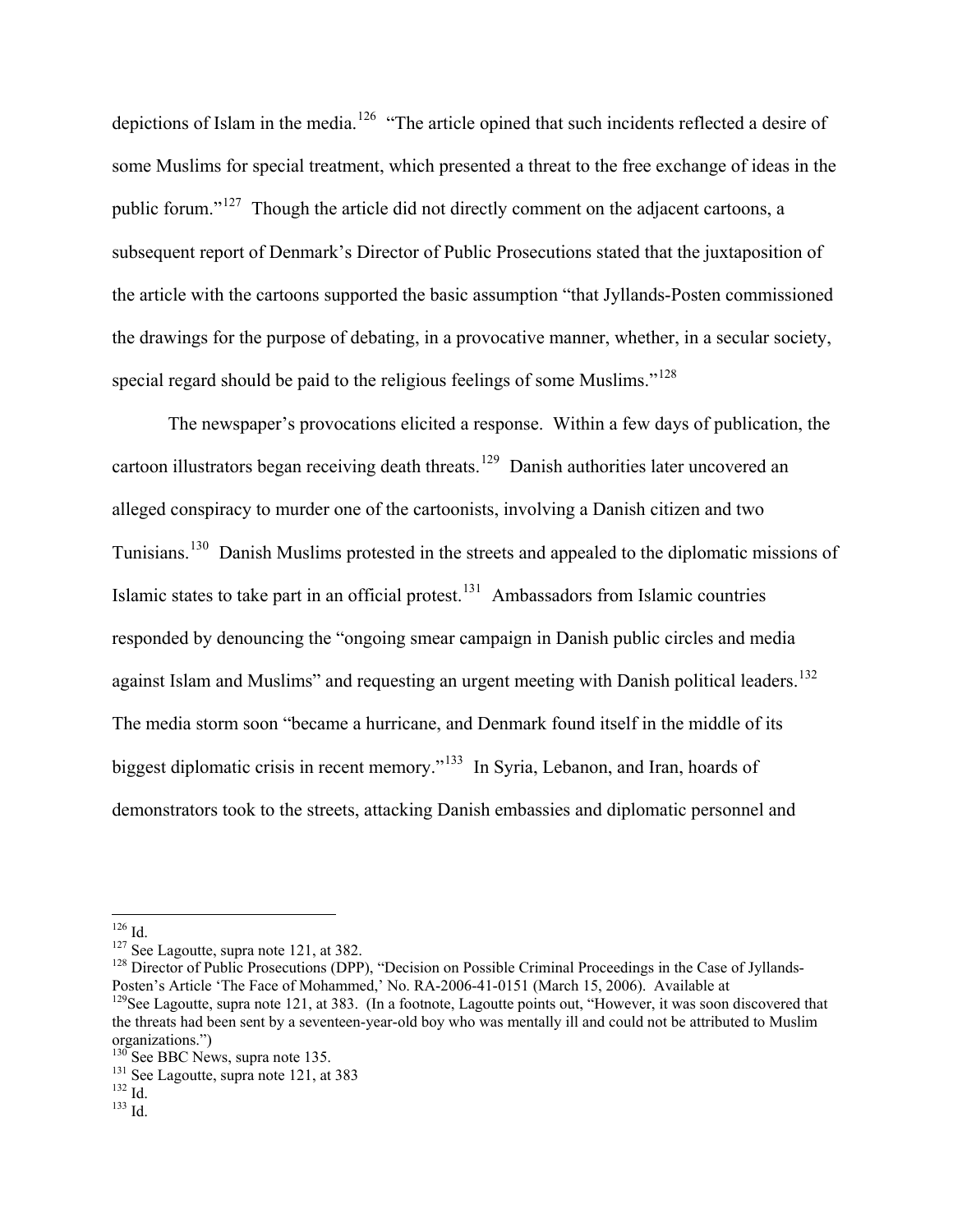setting fires.<sup>[134](#page-46-0)</sup> The Norwegian embassy in Syria was also burned.<sup>[135](#page-46-1)</sup> Rioting resulted in scores of casualties, with protesters and police being killed and injured in clashes in Afghanistan, Somalia, Gaza, India, and Indonesia.<sup>[136](#page-46-2)</sup>

46

The cartoon crisis had at its core conflicting narratives, pitting an absolutist Muslim prohibition on idolatry against an absolutist secular notion of free expression. Differences in how the Muslim and secular publics understood these cultural and religious narratives resulted in widely different views about blame and the cause of conflict. A "2006 survey in four Muslim countries [found large majorities] blamed Western disrespect for Islam. But in five Western nations, majorities attributed the controversy to Muslim intolerance of points of view other than their own  $\frac{137}{137}$  $\frac{137}{137}$  $\frac{137}{137}$ 

While the position of Muslims in Danish society or relative disparities between Western and Muslim states may have supplied an informing context, the proximate cause of conflict was indisputably the clash of two incompatible ideologies, each with sacred value to its adherents. At the heart of the Muslim position was an inviolate religious prohibition against representations of human form, rooted in the religion's strict view of idolatry.<sup>[138](#page-46-4)</sup> The artistic depiction of Islam's sacred prophet, particularly in a relatively disrespectful context, presented an unacceptable affront to this core religious belief. The newspaper's position, defending the right to be offensive in a free exchange of ideas, was similarly rooted in a core human right of free

<span id="page-46-3"></span><span id="page-46-2"></span>

<span id="page-46-1"></span><span id="page-46-0"></span><sup>&</sup>lt;sup>134</sup> Anders Jerikow & Mille Rode, eds., THE PROPHET AFFAIR, 145-153 (2006)<br><sup>135</sup> BBC News, "Muslim Cartoon Fury Claims Lives," WORLD NEWS (Feb. 6, 2006).<br><sup>136</sup> Id.<br><sup>137</sup> Pew Global Attitudes Project, GLOBAL PUBLIC OPINIO

<span id="page-46-4"></span><sup>&</sup>lt;sup>138</sup> Terry Allen, ANICONISM AND FIGURAL REPRESENTATION IN ISLAMIC ART (1988) ("The traditional Muslim theological objection to images, which may have been observed more in the breach than in ordinary life, was eventually codified in a quite rigid form and extended to the depiction of all animate beings. It is captured in the prediction that 'on the Day of Judgment the punishment of hell will be meted out to the painter, and he will be called upon to breathe life into the forms that he has fashioned; but he cannot breathe life into anything.... In fashioning the form of a being that has life, the painter is usurping the creative function' of God.")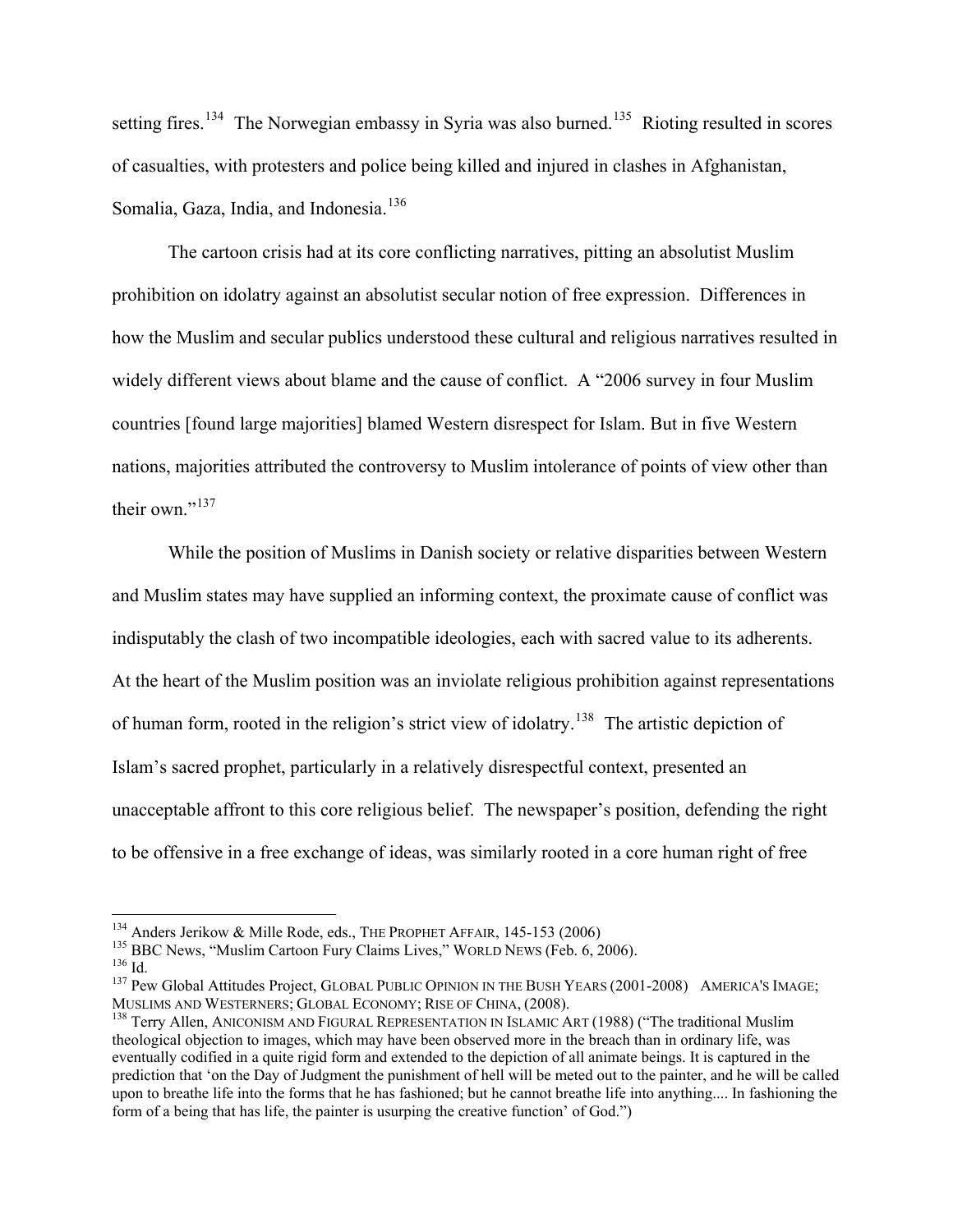expression viewed as largely inviolate in liberal society. These two values are fundamentally irreconcilable in this context. As such, the artifice view supplies very little guidance in this situation. There is no way to ignore the religious basis for conflict because it is the sole motivating cause.

The fundamentalist view is similarly unhelpful. The provocateurs in this conflict were not governed by a limited or alternate capacity for rationality. Instead, the publishers of Jyllands-Poste appear to have rationally and deliberately opted to initiate what they perceived as a needed conversation on the rights and duties of the press by assailing religious sensibilities. This example illustrates that it is not only the uber-religious who subscribe to absolutist positions and whose actions are often motivated by hypersensitive perceptions of persecution. Secularists too have the tendency to attach quasi-religious absolute values to the rights and privileges accorded in liberal society. "[T]here were several ways the [Danish] Prime Minister, the government, and the newspaper could have reacted, yet they chose to emphasize free expression to the exclusion of all other values as follows: 1) freedom of expression is absolute; 2) absolute freedom of expression is a pillar of Danish society and culture, and therefore self-censorship is unacceptable; 3) because freedom of expression is absolute, the Prime Minister and government cannot criticize newspapers and journalists for exercising it."

The insistence on absolutist positions blinded parties to intermediate postures and opportunities for engagement, collaboration, or transcending differences. For instance, the Danish government could have vigorously defended the right of the press to take provocative positions, but still criticized Jyllands-Poste for its deliberate and unproductive insensitivity to Muslim belief. Criticism of Jyllands-Poste could have easily been rooted in the same liberal values of pluralism and freedom (of religious practice free from bigotry) that the newspaper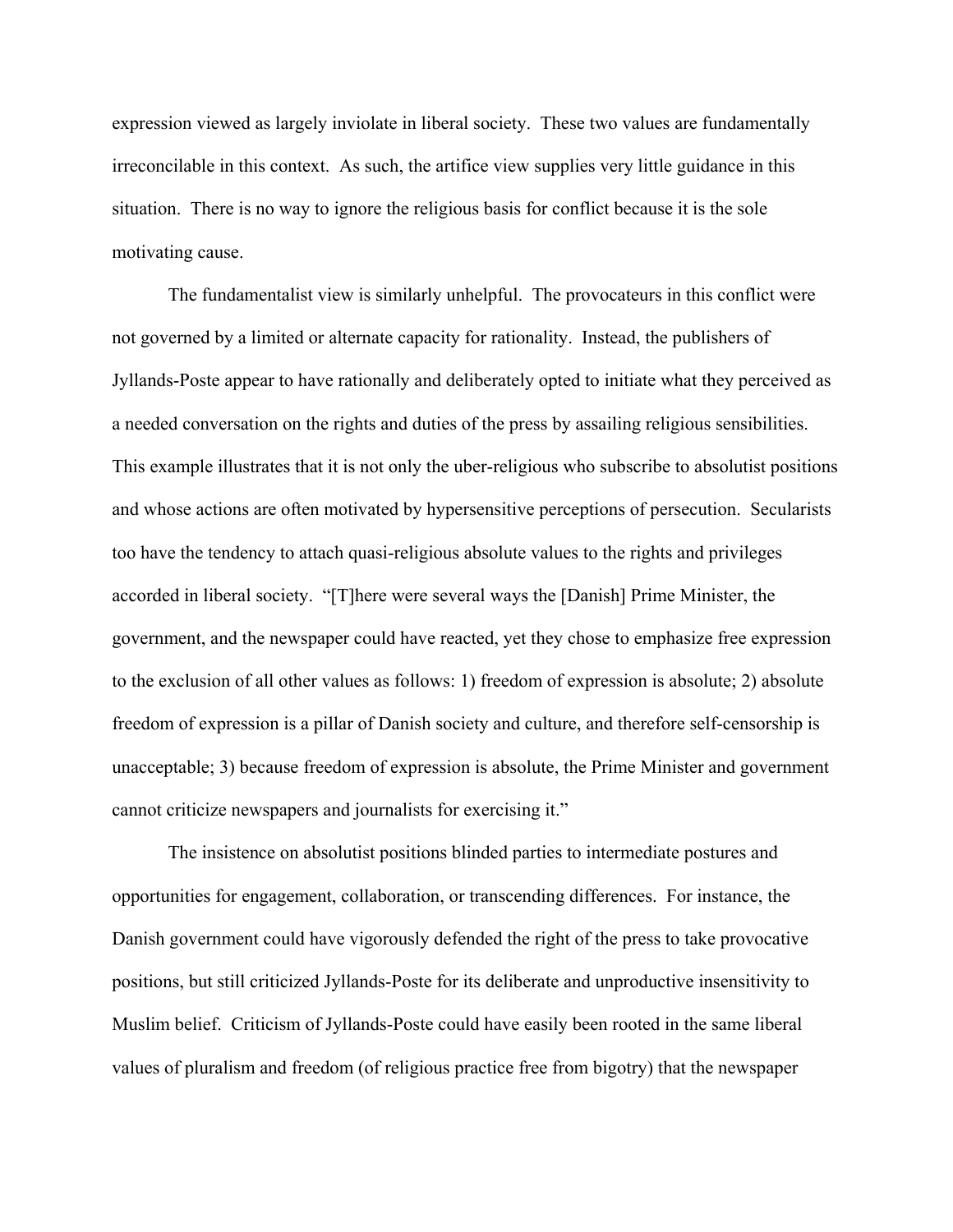invoked to defend its publication.<sup>[139](#page-48-0)</sup> The government's immediate failure to develop a competing ideological argument was a missed opportunity. This failure undermined the government's position as an honest broker with Danish Muslims and complicated the issue politically. Had the Danish government criticized the newspaper (while honoring its right to publish) using the paper's own secular and pluralistic terms -- thereby shifting the frame away from a narrative of struggle against an *other* in defense of secular liberties toward a goal of a peaceable, tolerant, and cohesive society -- it may have initiated some much need introspection within the Danish polity about what the Danish liberal tradition actually valued and the best means of attaining those values.

48

The violent response by many Muslims was equally absolutist and culpable. Riots in Muslim countries accelerated the crisis, as it devolved from vigorous but nonviolent disagreement to open hostilities. The indiscriminant attacking of Danish diplomatic installations and persons, who had little or nothing to do with the publication, reflected an absolutist bias and an inability or unwillingness to understand the nuances of the conflict and Danish society. The violence was also self-defeating, as it tended to reinforce in the minds of many the most negative things implied by Jyllands-Poste about "some Muslims." Here too, a shift of frame from religious narratives of struggle in defense of the prophet to the goal at hand would have been helpful. The violence did not prevent or deter further depictions of Mohammed. In fact, it greatly increased public interest in the controversy, causing the cartoons to be reprinted by hundreds of publications in over 50 countries. In Denmark, other newspapers and television stations reprinted or broadcast the cartoons as an expression of solidarity with Jyllands-Poste and

<span id="page-48-0"></span><sup>&</sup>lt;sup>139</sup> See Lagoutte, supra note 121, at 401. ("Human rights, like freedom of expression, should not be reduced to absolutes. International human rights law is also based on the central value of respect for other human beings and on a common goal to ensure peace.)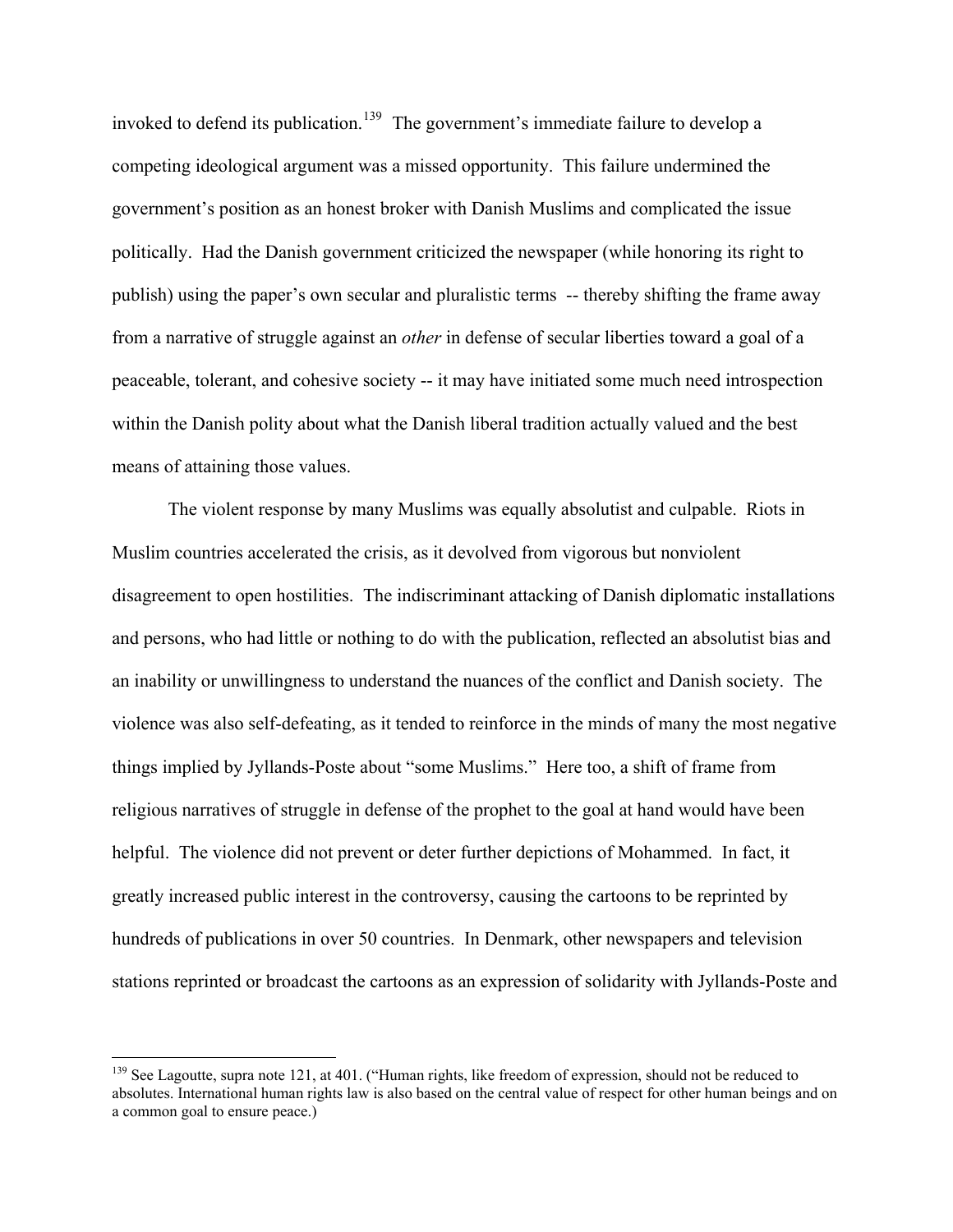to show they would not be intimidated by violence.<sup>[140](#page-49-0)</sup> "[E]ven newspapers that were originally against the publication of the caricatures [were] now backing the campaign to defend freedom of speech."<sup>[141](#page-49-1)</sup> The initiation of violence supported the Danish narrative that free speech needed to be *defended*. Had the Muslim community instead responded to the publication with a frank but peaceful enunciation of its opposition and its sacred bases for its opposition, it seems likely that it could have made greater inroads against bigoted sentiment in Denmark and anti-Muslim depictions in the Danish press.

49

The fundamentalist model rightly observes that absolutism is often reactionary to perceived external threats to identity. But, as the Danish position shows, the application of this observation need not be limited to the religious fringe. It can apply with equal force to liberalminded secularists. The prevalence and universality of absolutist argument undermines the contention that simple noninterference can solve these conflicts. Even in the secular enclave of Denmark, anxiety over a perceived onslaught against traditional liberalism -- manifested by Jyllands-Poste's ridicule of a Muslim "desire for special treatment" that "threatened" free speech – can spur inflexible confrontation. The extreme reaction of some Muslims was also rooted in a perceived persecution, based on interpreting the cartoons as a deliberate challenge to Islam. It was intolerable for Muslims living in the Islamic enclaves of Syria or Iran to admit such a challenge occurring anywhere in the world. Both sides of the conflict apparently sought to impose their position, either of respect for free expression or respect for the prophet, beyond their limited sphere of cultural control. The retreat to enclaves of noninterference is not capable of addressing the tendency of absolutist arguments to seek out confrontation with and subordination of competing narratives. It is impossible to permit the publishers to have their

<span id="page-49-0"></span> $140$  See BBC News, supra note 124.<br> $141$  Id.

<span id="page-49-1"></span>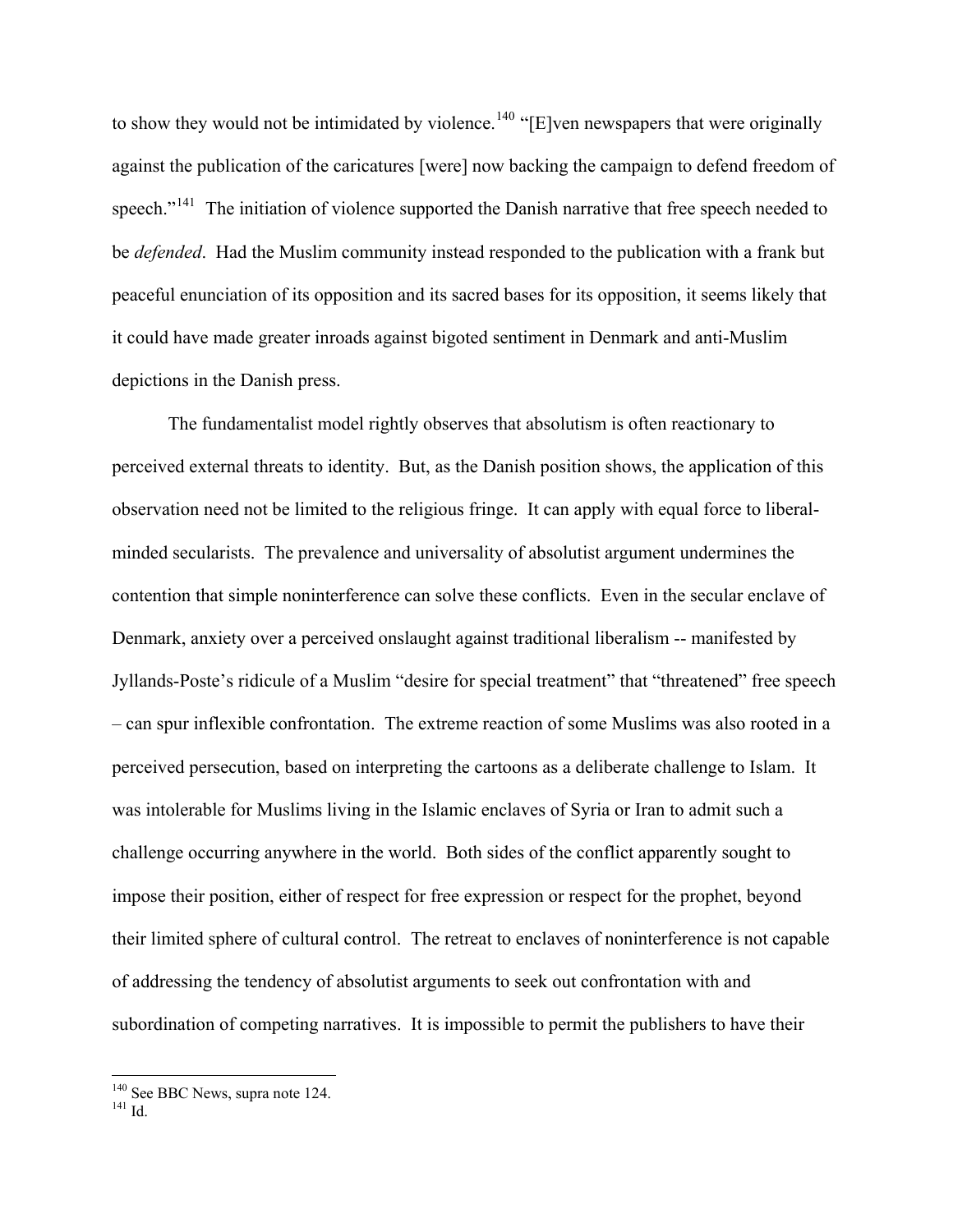worldview or Muslims to have their worldview without acknowledging that these worldviews will inevitably clash and some believers on each side will inevitably attempt to impose their views on one another.

50

As in the case of the Danish cartoons, negotiators are frequently confronted with this apparent impasse, which existing tools fail to resolve. Negotiators must address religious claims and narratives directly, while knowing full well that the claims advanced through these narratives will be hopelessly contradictory and irreconcilable. This can be an awkward position for negotiators trained in an orthodoxy that seeks zones of possible agreement. Religion often leaves little potential for compromise.

Nevertheless, negotiators should be willing to confront conflicting religious values head on, talking frankly and openly about the religious goals implicated and inviting the parties to do the same. This process of naming and claiming religious principle may lead parties to deeper introspection on the purposes served by violence, greater mutual understanding, and perhaps the realization of opportunities for collaboration and agreement on best outcomes (if not agreement on the beliefs and narratives that lead to those outcomes).

Shifting the emphasis from impossibly contradictory narratives to shared goals can be an important starting point for fostering mutual understanding and humanizing religious combatants. "Those who accept that their struggles are part of a great struggle, a cosmic war, know that they are part of a grand tale that will ultimately end triumphantly, though not necessarily easily or quickly... In the meantime, the story will involve sadness and travail."<sup>[142](#page-50-0)</sup> Effective negotiators must be prepared employ religious teachings and values that oppose unnecessary sadness, suffering, and travail to challenge the locus of contemporary worldly conflict within a narrative of epic struggle.

<span id="page-50-0"></span> $142$  See Juergensmeyer, supra note 6, at 165.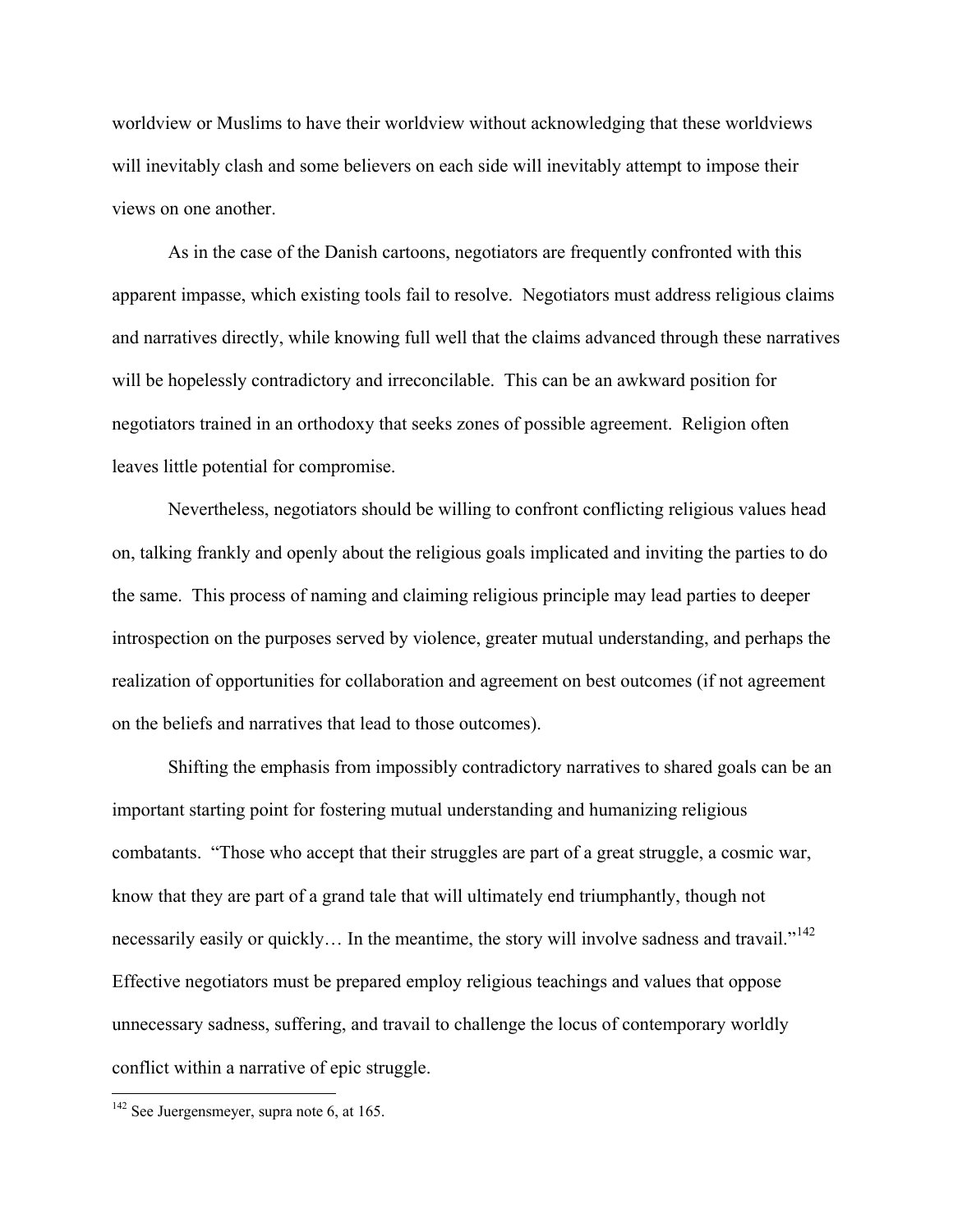Religious violence is based largely on an ability of certain adherents to discount the humanity of populations who do not ascribe to their religious worldview. By designating nonbelievers as *other* and locating present-day conflict in a historical narrative of struggle, believers are able to interpret the commands of faith that require respect for human personhood not to apply. The perpetrators of religious violence must be made to see their victims as fellow human beings, created and nurtured by the same omnipotent creator and worthy of the same respect. The process of engagement and discussion, even disagreeable discussion, can reaffirm the humanity of combatants to one another. In this way, re-humanizing opponents can implicate religious values of empathy, respect, and peace. Shifting the discussion to shared religious goals, such as the amelioration of suffering, can open opportunities for collaboration that may help parties move beyond irresolvable dogmatic differences.

Journalist and scholar Gustav Niebuhr observes that the process of interreligious collaboration constitutes a "quiet countertrend" already at work in a world where violence so often dominates religious consciousness.<sup>[143](#page-51-0)</sup> "[This countertrend] directly challenges violence in God's name, even if it doesn't replace it… It is a new activity in our world, an entirely new phenomenon in our history. It is a social good, a basis for hope, and a tendency that ought to be nurtured and cultivated."<sup>[144](#page-51-1)</sup> As Niebuhr's scholarship details, every day, somewhere, religious adherents place aside absolutist narratives and work with people with whom they disagree dogmatically toward common goals that are compelled by their mutual beliefs: toward peace, mutual understanding, and religious dialogue. This phenomenon is not based on the negation of core religious principle. It is based on embracing core religious principle. The major religious traditions all provide ample support, both in text and traditional practices for principles of

<span id="page-51-0"></span><sup>&</sup>lt;sup>143</sup> See Niebuhr, supra note 19, at xix.<br><sup>144</sup> Id.

<span id="page-51-1"></span>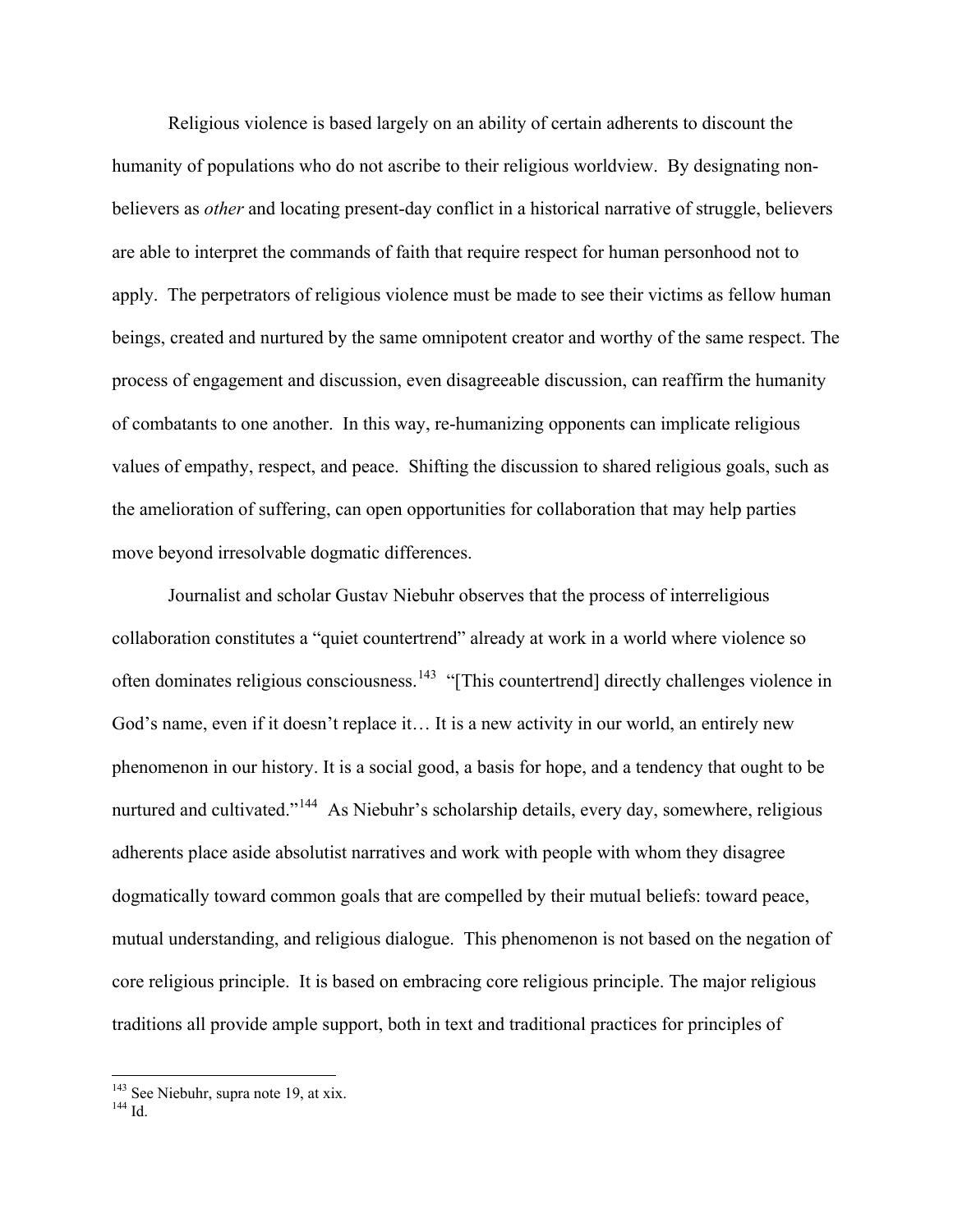nonviolence, cooperation, and tolerance.<sup>[145](#page-52-0)</sup> The phenomenon is not based on a policy of ignoring religious values, but confronting them. It does not call for a retreat to enclaves of noninterference, but direct and honest engagement.

Engagement transforms the struggle to *define* and *resist* the other into a struggle to *know* the other. If religion can be deployed so powerfully and positively in this context, there may hope that a religious solution to conflict exists. Further study of the development of interreligious collaboration is necessary to determine how the lessons from this phenomenon can be deployed in situations where people kill in the name of God.

We must finally concede issues of religious principle may be impossible to reconcile or ignore. What then is the point of religious negotiation? It is this: Peace does not necessarily require that parties agree to compromise on or ignore their differences. Instead, it requires that they *transcend* them. <sup>[146](#page-52-1)</sup> While transcendence is an almost wholly unknown concept to modern social sciences, $147$  it is fundamental to religious practice.<sup>[148](#page-52-3)</sup> Negotiators should feel comfortable appealing for transcendence of religious differences on religious terms in language familiar to religious combatants. Where religious disagreement is rooted in understandings that surpass rational calculation, religious combatants must be willing (or coaxed) to accept that alternative narratives cannot be rationally fitted to their own. They must further accept that violence will not defeat a competing narrative. It will only breed more violence. A Jew and a Christian will

 $\overline{a}$ 

52

<span id="page-52-0"></span> $145$  See generally Gopin, supra note 13, for an in-depth analysis of the religious arguments for peaceful coexistence from each of the three Abrahamic faiths.

<span id="page-52-1"></span><sup>146</sup> AMERICAN HERITAGE DICTIONARY (2008) (Describing *transcendence* as knowing that which is "beyond the limits of experience and hence unknowable." It is also used to denote an understanding "above and independent of the material universe.") I use the term to describe what King called 'moving on,' coming to the point where we realize that disagreement is inevitable, but violence in furtherance of disagreement is futile.

<span id="page-52-2"></span><sup>&</sup>lt;sup>147</sup> See e.g. William R. Garrett, "Troublesome Transcendence: The Supernatural in the Scientific Study of Religion," 35 Sociological Analysis 3, 167 (1974). [The scientific sociological approach to faith] "would not only deny that sociology can resolve the question of the ultimate ontological validity of all faith affirmations positing a supernatural "other," but it would also urge that transcendence per se be bracketed out of sociological discourse

<span id="page-52-3"></span> $148<sup>t</sup>$  Paul Levesque, SYMBOLS OF TRANSCENDENCE 52 (1997) (Calling transcendence the possible "primary object" of religious practice.)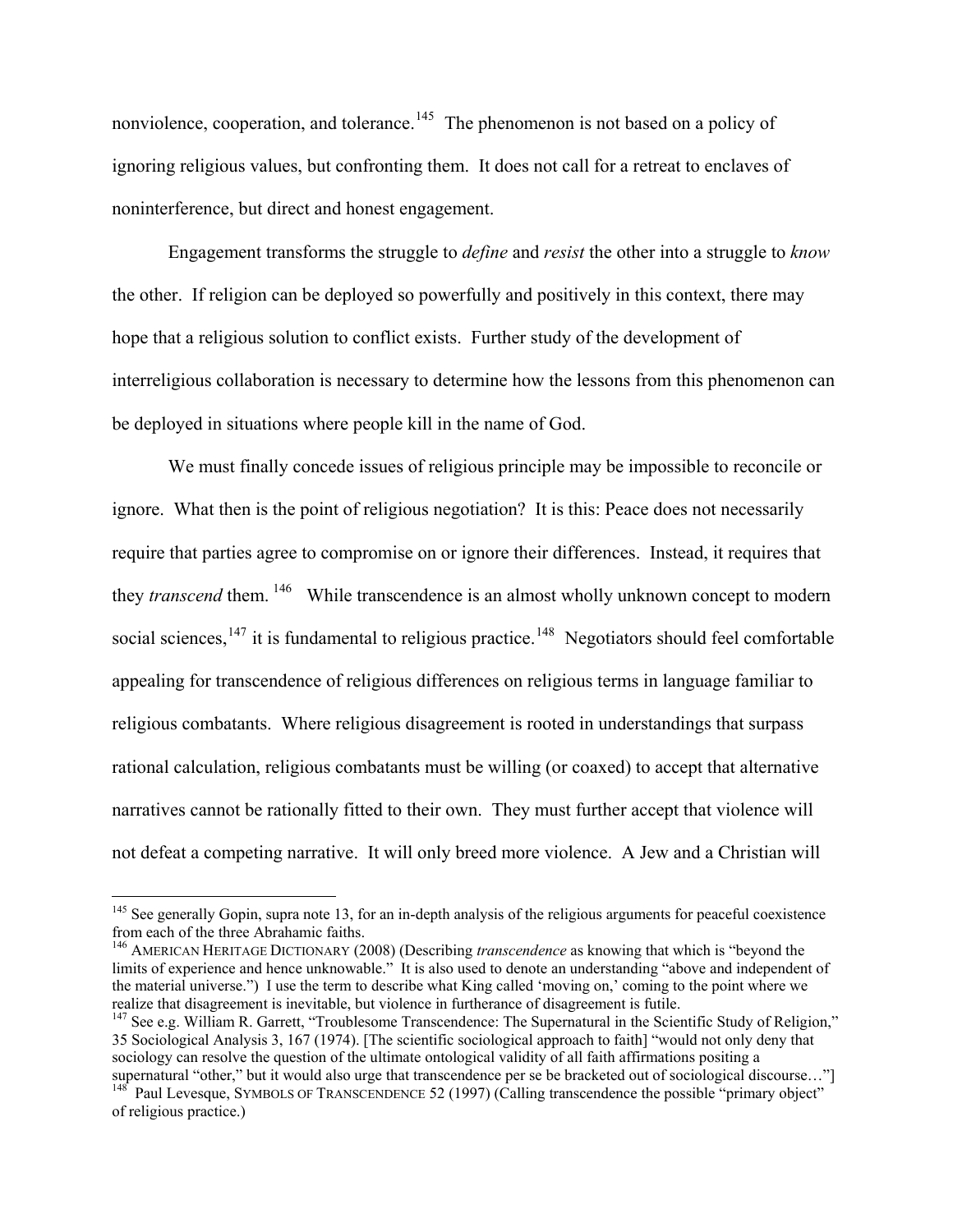never agree on the divinity of Jesus Christ. They will similarly never agree on the various claims that emerge from this position, relating to salvation, proselytizing, or the role of faith in public life. For peace to endure, they need only agree that each Christian and Jew results from divine creation and that the destruction of that creation in each other will do nothing to resolve the apparent theological conflict. To reach this realization, they must be made to see the humanity in one another.

53

This is not simply joining hands and singing kumbaya. The process of learning to transcend difference must be based on religious discussion that implicitly honors the dignity of all faiths and persons involved, but it is also built on a forceful and direct confrontation of religious value and vigorous challenge to narratives of violence. "[T]he best of this work is not about erasing differences, but trying to understand and allow for them…As one Catholic theologian put it succinctly...: 'Can one admit differences without being adversarial? Now that's a radical thing in the world – that you're not me, and I'm not you, but that doesn't mean a threat.'"

The success of such a process depends on rooting dialogue in the religious values of all involved and explaining how coexistence is compatible with those values. A working model of the ability to transcend religious difference can be found in Israeli-Jordanian Peace Treaty of 1994, which addressed religious claims over the Muslim Holy Places on the Temple Mount.<sup>[149](#page-53-0)</sup> The competing Jewish and Muslim claims to site are fundamental to both faiths and completely incompatible.<sup>[150](#page-53-1)</sup> The agreement, which names Jordan as the sovereign administrator of the site, does not seek to resolve the competing religious claims for all eternity. It could not. Instead the

<span id="page-53-0"></span><sup>&</sup>lt;sup>149</sup> Menachem Klein, "The Future of Jerusalem: The Islamic Holy Places As a Political Bargaining Card," 45 CATH.<br>U.L. REV. 745, 745-750 (1996).

<span id="page-53-1"></span> $<sup>150</sup>$  Id. Some observant Jews believe that the rebuilding of the Holy Temple on the site is a necessary precondition</sup> for the coming of the messiah. The site is currently home to the Dome of the Rock, the third most holy site for Muslim, from whence Mohammed is believed to have ascended into heaven.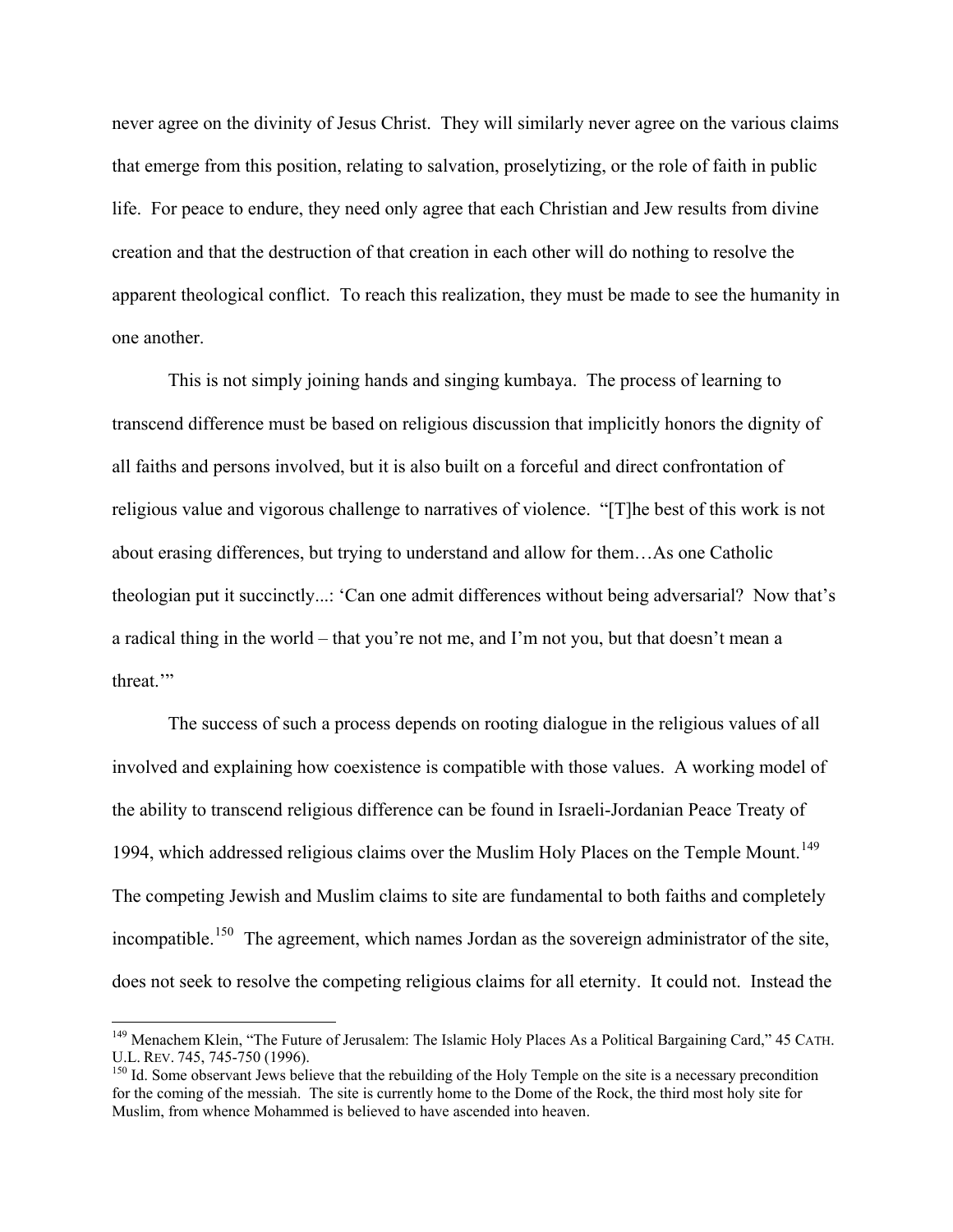agreement acknowledges the centrality and legitimacy of both religious claims, though incompatible, and calls for further engagement with the goal of transcending those irreconcilable differences.

54

The tenor of the agreement is captured by the statement issued by King Hussein of Jordan just following the negotiation. "My religious faith demands that sovereignty over the holy places in Jerusalem reside with God and God alone. Dialogue between the faiths should be strengthened; religious sovereignty should be accorded to all believers of the three Abrahamic faiths, in accordance with their religions. In this way, Jerusalem will become the symbol of peace and its embodiment, as it must be for both Palestinians and Israelis when their negotiations determine the final status of Arab East Jerusalem."<sup>[151](#page-54-0)</sup> The agreement does not settle, as negotiators are wont to do, how to divide the Temple Mount because to Jew or Muslim the site is indivisible. Instead, the agreement only settles that this dispute is not worth killing over. That is enough.

Religious values are essential for the capacity of transcendence to have any meaning for parties in conflict. For that reason, negotiators must be willing to use religion as frequently and as powerfully as those who would use it as a sword to destroy the world. Secular thinkers seeking to solve the problem of religious violence would do well not to join religious extremists in thinking of conflict in absolutist terms. Religion itself must not be the enemy. It must be an opportunity. Those who would pit the modern liberal world against the religious world would deprive us of recognizing the internal intricacies and contradictions of faith that may very well prove essential in mitigating religious violence and marginalizing religious militants. This 'new war,' with its unprecedented scale and novel players may pose new challenges, but it does not mandate a retreat from nuanced analysis and complex problem solving.

<span id="page-54-0"></span><sup>&</sup>lt;sup>151</sup> See Klein, supra note 149, at 748